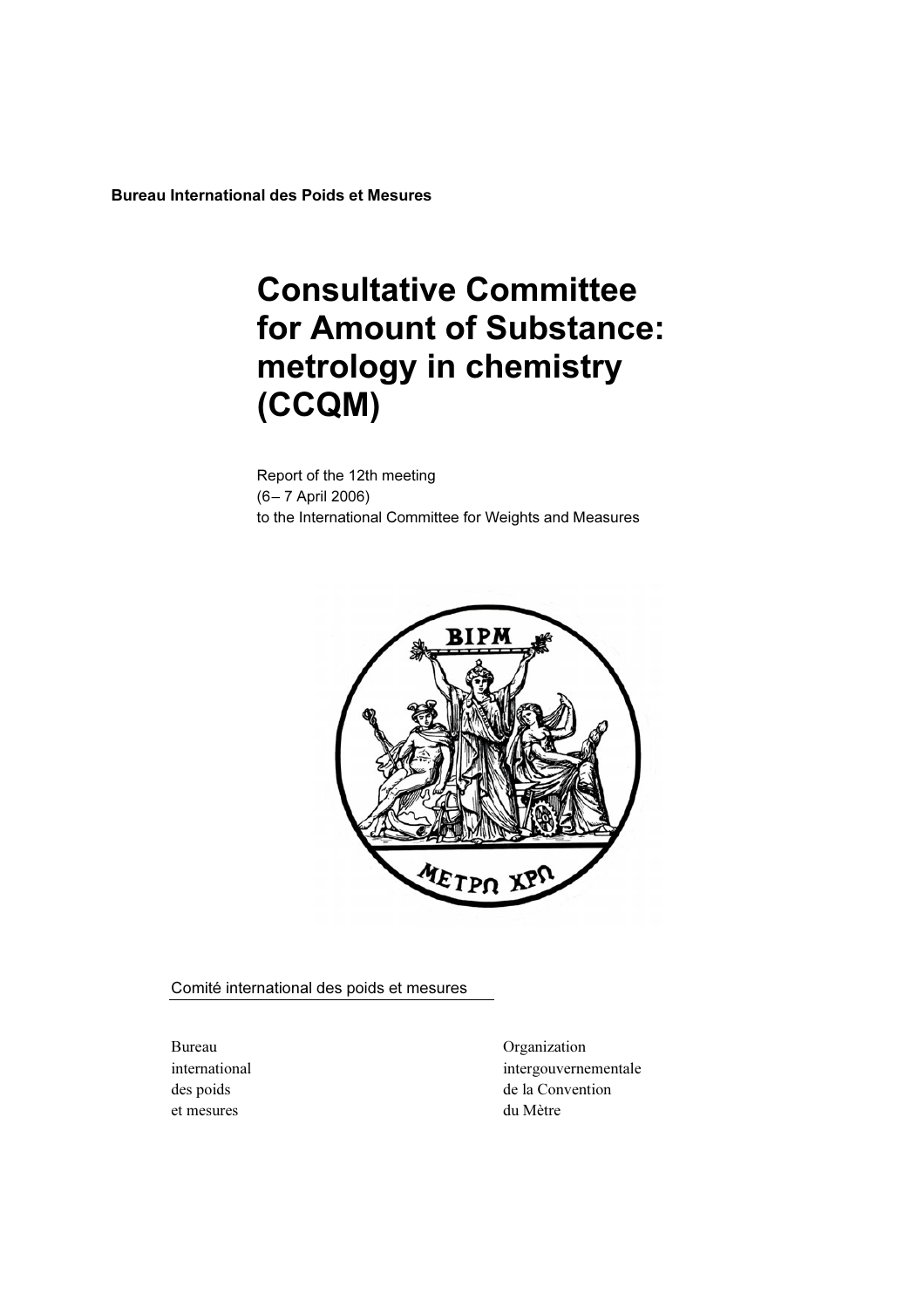#### 2 • 12th Meeting of the CCQM

Note:

Following a decision made by the International Committee for Weights and Measures at its 92nd meeting in October 2003, reports of meetings of Consultative Committees will henceforth be published only on the BIPM website in the form presented here.

Full bilingual printed versions in French and English will no longer appear.

> A.J. Wallard, Director BIPM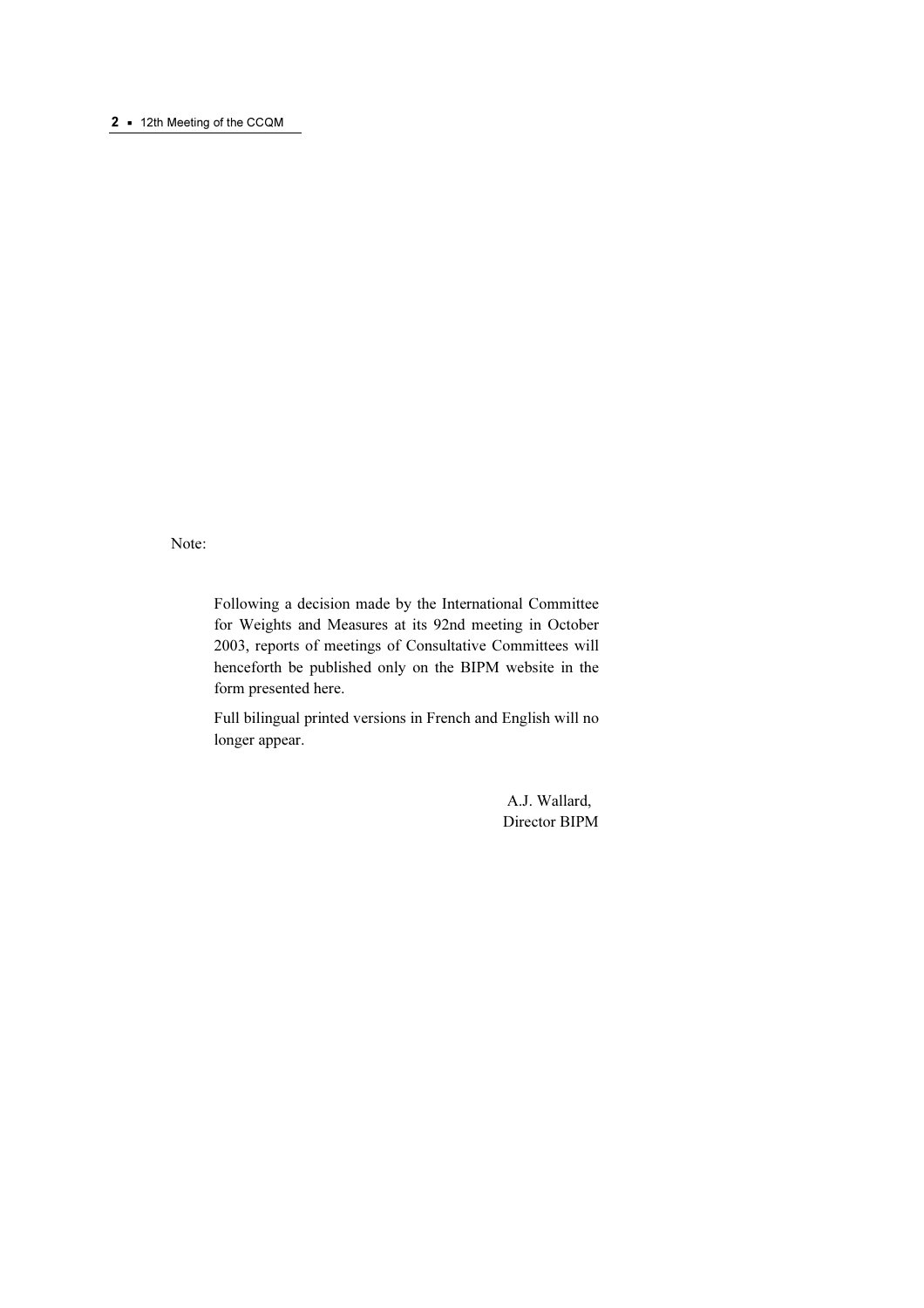## LIST OF MEMBERS OF THE CONSULTATIVE COMMITTEE FOR AMOUNT OF SUBSTANCE: METROLOGY IN CHEMISTRY

as of 6 April 2006

#### President

Dr R. Kaarls, member of the International Committee for Weights and Measures.

#### Executive Secretary

Dr R. Wielgosz, International Bureau of Weights and Measures [BIPM], Sèvres.

#### Members

Centro Nacional de Metrología [CENAM], Queretaro. CSIR – National Measurement Laboratory [CSIR-NML], Pretoria. D.I. Mendeleyev Institute for Metrology, Rostekhregulirovaniye of Russia [VNIIM], St Petersburg. Danish Institute of Fundamental Metrology [DFM], Lyngby. Institute for Reference Materials and Measurements [IRMM]. International Atomic Energy Agency [IAEA]. International Federation of Clinical Chemistry and Laboratory Medicine [IFCC]. International Organization for Standardization, Committee on Reference Materials [ISO REMCO]. International Union of Pure and Applied Chemistry [IUPAC]. Korea Research Institute of Standards and Science [KRISS], Daejeon. Laboratoire National de Métrologie et d'Essais [LNE], Paris. National Institute of Metrology [NIM], Beijing. National Institute of Standards and Technology [NIST], Gaithersburg. National Measurement Institute, Australia [NMIA], Lindfield. National Metrology Institute of Japan, National Institute of Advanced Industrial Science and Technology [NMIJ/AIST], Tsukuba. National Physical Laboratory [NPL]/Laboratory of the Government Chemist [LGC], Teddington. National Research Council of Canada Institute for National Measurement Standards [NRC-INMS], Ottawa. NMi Van Swinden Laboratorium, Nederlands Meetinstituut [NMi VSL], Delft. Physikalisch-Technische Bundesanstalt [PTB]/Bundesanstalt für Material-forschung und -prüfung [BAM]/Federal Institute for Materials Research and Testing, Braunschweig and Berlin. Slovak Institute of Metrology/Slovenský Metrologický Ústav [SMU], Bratislava.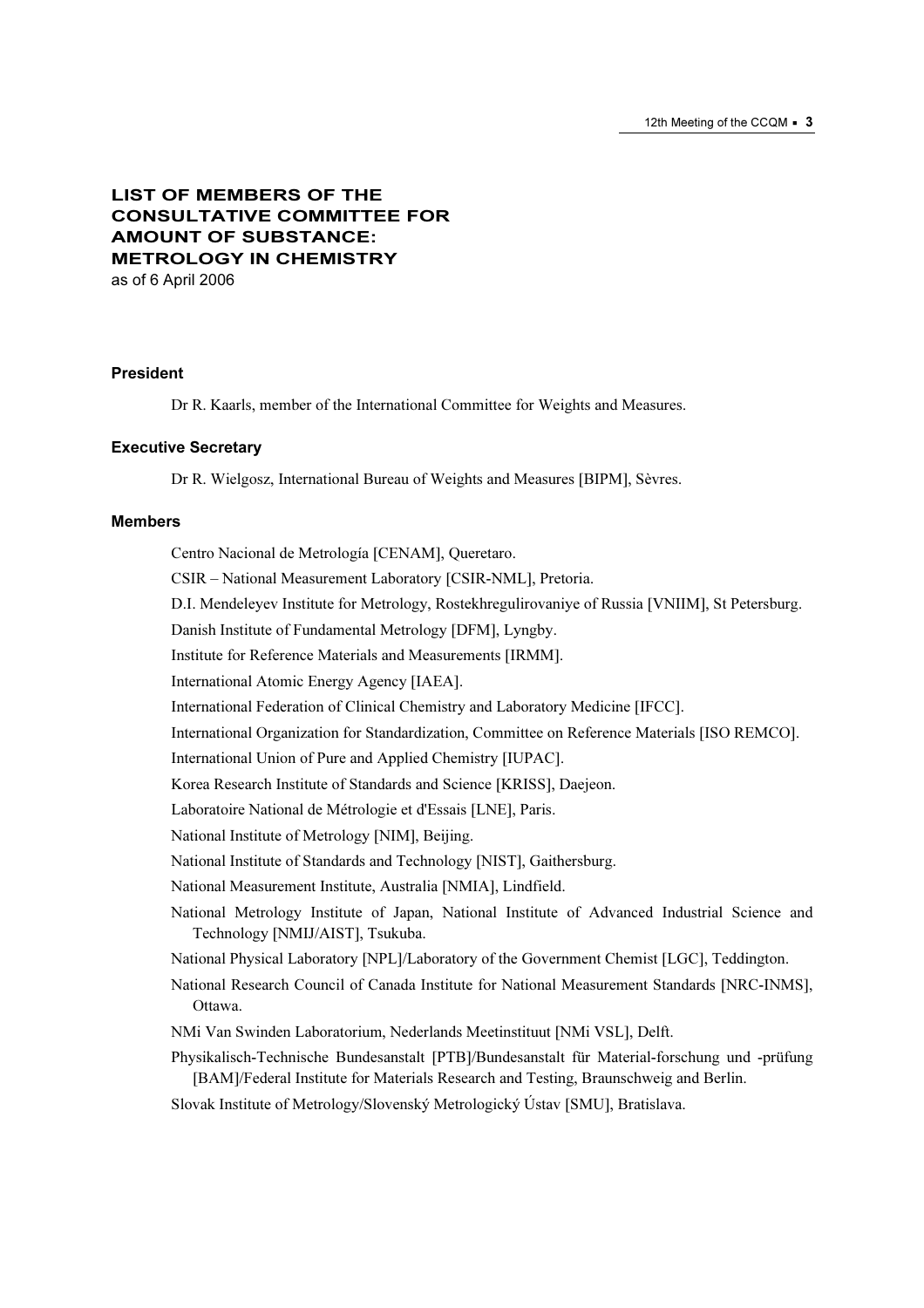#### 4 • 12th Meeting of the CCQM

State Laboratory [SL], Kildare.

Swedish National Testing and Research Institute [SP], Borås.

Swiss Federal Office of Metrology [METAS], Bern-Wabern.

The Director of the International Bureau of Weights and Measures [BIPM], Sèvres.

## **Observers**

Central Office of Measures/Glόwny Urzad Miar [GUM], Warsaw. Centro Español de Metrología [CEM], Madrid. Istituto Nazionale di Ricerca Metrologica [INRIM], Turin. National Institute of Metrology, Standardization and Industrial Quality [INMETRO], Rio de Janeiro. National Metrology Institute of Turkey/Ulusal Metroloji Enstitüsü [UME], Gebze-Kocaeli. National Office of Measures/Országos Mérésügyi Hivatal [OMH], Budapest. National Physical Laboratory of India [NPLI], New Delhi. Standards, Productivity and Innovation Board [SPRING], Singapore.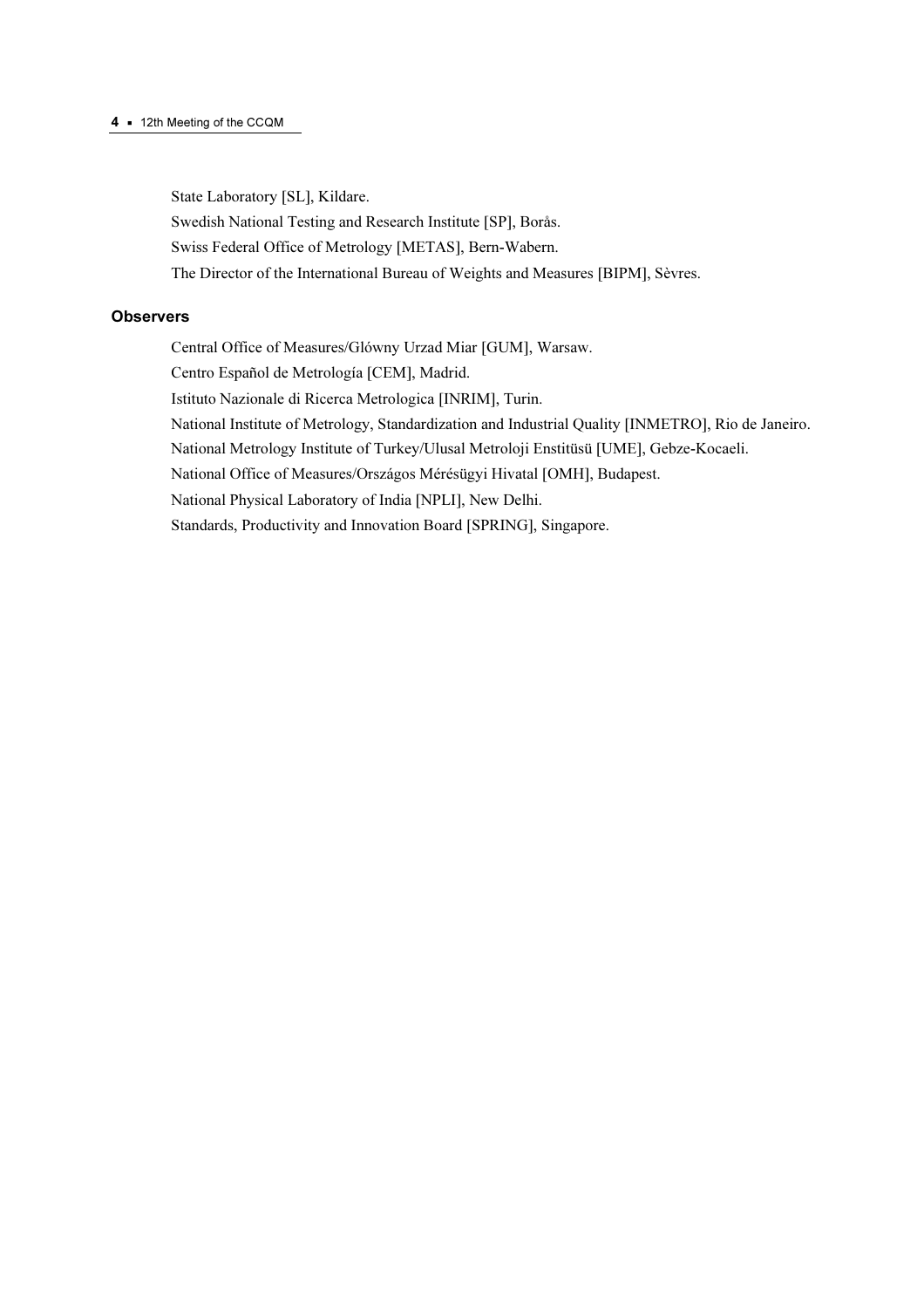## 1 OPENING OF THE MEETING; APPROVAL OF THE AGENDA

The Consultative Committee for Amount of Substance: metrology in chemistry (CCQM)\* held its twelfth meeting at the International Bureau of Weights of Measures (BIPM), at Sèvres on 6-7 April 2006.

The following were present: L. Besley (NMIA), A. Botha (CSIR-NML), R. Cavanagh (NIST), P. Charlet (LNE), K. Chiba (NMIJ/AIST), E.W.B. de Leer (NMi VSL), R. Dybkaer (IFCC), H. Emons (IRMM), H. Ent (NMi VSL), A. Fajgelj (IAEA/IUPAC), J.-C. Forest (IFCC), J.A. Guardado Pérez (CENAM), B. Güttler (PTB), H.-P. Haerri (METAS), W. Hässelbarth (BAM), J. S. Kim (KRISS), H.D. Jensen (DFM), R. Kaarls (President of the CCQM), K. Kato (NMIJ/AIST), Y. Kustikov (VNIIM), W. Louw (CSIR-NML), L. Mackay (NMIA), B. Magnusson (SP), M. Máriássy (SMU), W.E. May (NIST), J. McLaren (NRC), M.J.T. Milton (NPL), Y. Mitani (CENAM), D.W. Moon (KRISS), U. Panne (BAM), H. Parkes (LGC), M. Pérez-Urquiza (CENAM), M. Sargent (LGC), L. Siekmann (RfB), T. Steiger (BAM), R. Sturgeon (NRC), A. van der Veen (ISO REMCO), A.J. Wallard (Director of the BIPM), S. Windsor (NPL), S.A. Wise (NIST), Yadong Y*U* (NIM).

Observers: H. Brandi (INMETRO), M. Gallorini (INRIM), P.K. Gupta (NPLI), W. Kozlowski (GUM), B. Martin (CEM), E. Rizzio (INRIM).

Invited: A. Bristow (NIBSC), C. Cherdchu (NIMT), P. De Bièvre (International Coordination Committee of the Avogadro Project, IAC), E. Gray (NIBSC), V. Ivanova (WADA), D. Ivanova (NCM-SAMTS), G. Massif (Fundacion Chile), I.M. Mills (CCU, Univ. Reading), V.M.L. Ponçano (IPT, CITAC), D.W.M. Sin (Government Laboratory, Hong Kong), A. Squirrell (ILAC), M. Walsh (AOAC International).

Also present: P. Giacomo, T.J. Quinn (Emeritus Directors of the BIPM); M. Esler, R. Josephs, P. Moussay, C. Thomas, J. Viallon, S. Westwood (BIPM), R. Wielgosz (Executive Secretary of the CCQM, BIPM).

Excused: B. Brady (SL), V. de Souza (INMETRO), E. Deák (OMH), I. Kuselman (INPL), F. Sogut (UME), S. Tan (SPRING Singapore), P. Taylor (IRMM), T.L. Ting (Government Laboratory, Hong Kong).

Dr Kaarls welcomed members, observers and guests to the twelfth meeting of the CCQM. He noted that a number of guests were representing international organizations that were not yet members or observers of the CCQM, but had considerable interest in metrology in chemistry. These organizations included ILAC, AOAC International, WADA, NIBSC and CITAC. Professor Wallard added his welcome to everyone to the BIPM. Dr Kaarls noted that this would be the last CCQM meeting to be attended by Dr Hässelbarth who was retiring from the BAM and thanked him for his continuous and useful contributions over many years.

-

<sup>\*</sup> For the list of acrony[ms, click here.](https://www.bipm.org/en/practical_info/acronyms.html)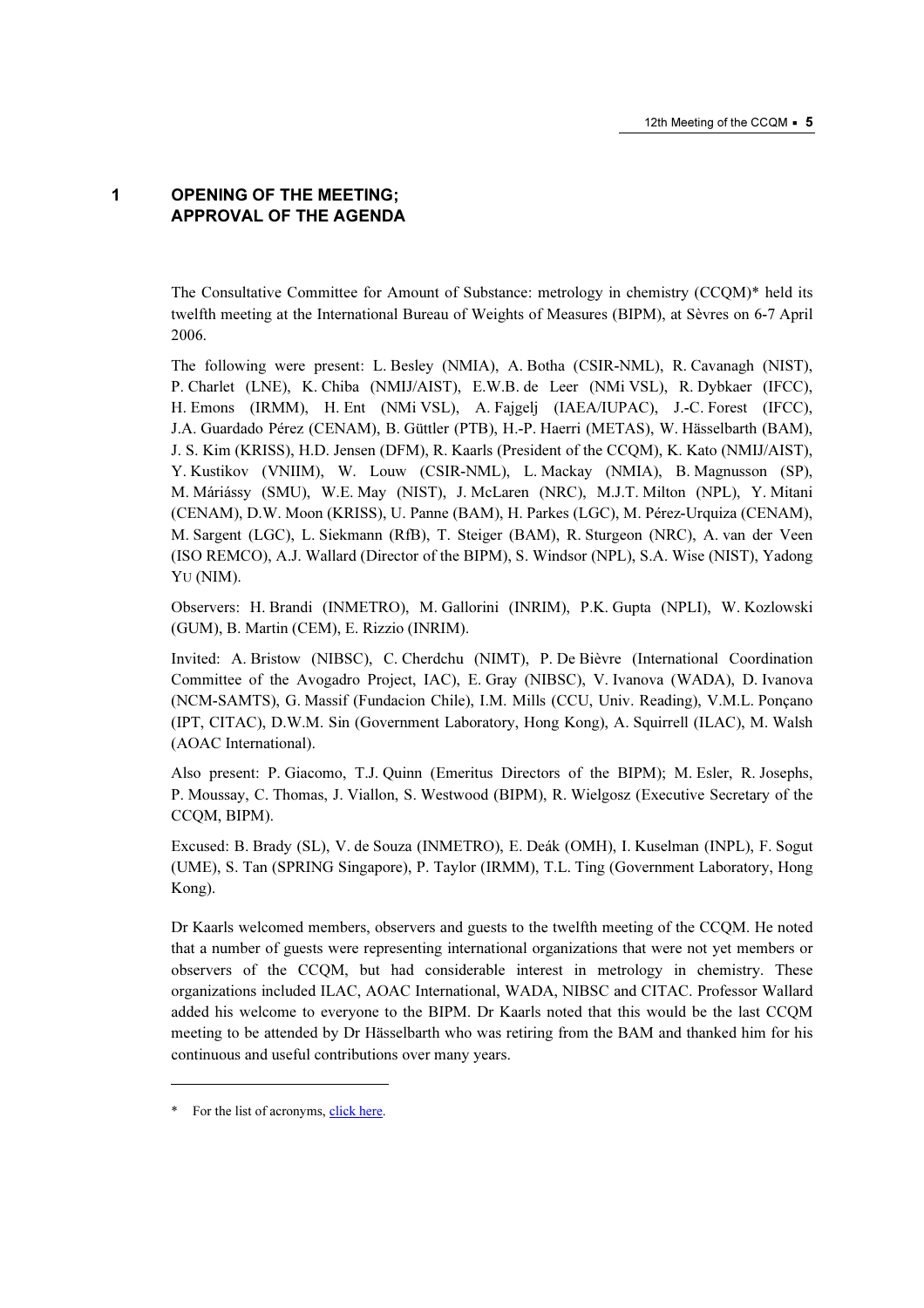## 2 APPOINTMENT OF A RAPPORTEUR

The President said that Dr Milton had again expressed his willingness to act as the rapporteur for the meeting. Dr Wielgosz would assist him.

## 3 APPROVAL OF THE AGENDA

The agenda was approved.

## 4 REPORT OF THE ELEVENTH MEETING

The report of the eleventh meeting was approved.

## 5 POSSIBLE REDEFINITION OF THE MOLE

The President said that the possible redefinition of the mole was an issue of great interest to the CCQM and that he had invited Prof. Mills, the President of the Consultative Committee for Units (CCU) to discuss the topic.

Prof. Mills said he was delighted to speak to the CCQM, and he had chosen a sub-title for his talk of "the SI units for the 21st century". He explained the definitions of the seven base units of the SI and how these led to certain "fixed" quantities such as the speed of light and the molar mass of carbon-12. He said that the present definitions could be re-worded in a simpler way, although that was not the subject of his proposal. The second and the metre are both defined in terms of fundamental properties of nature, but the kilogram, the ampere, the kelvin and the mole were not. Of these, the ampere and the mole depended on the kilogram.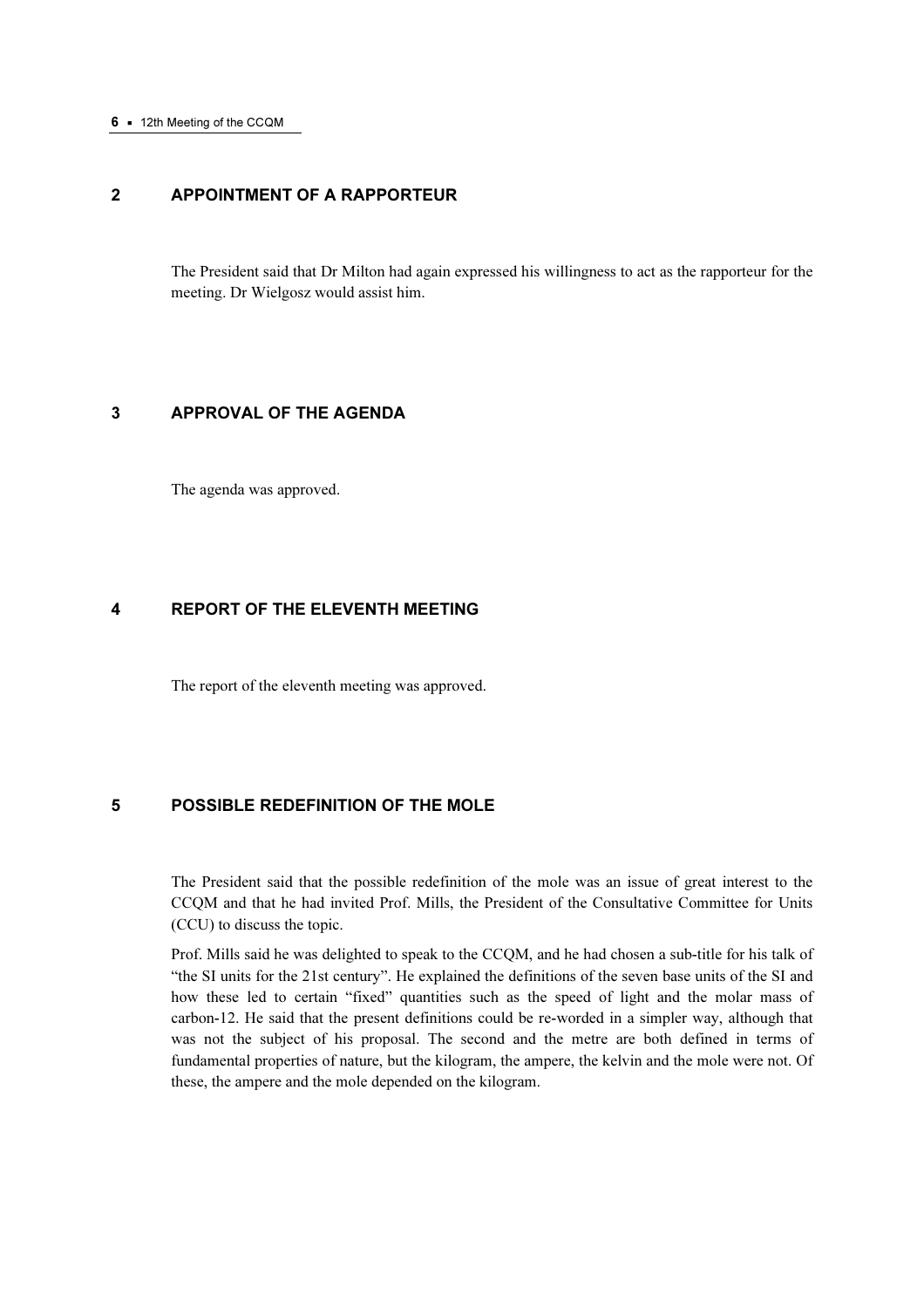The desirable properties of a definition of a base unit were that it should be: an invariant property of nature, simple, accurate, and freely available to anyone, anywhere, at any time. He then introduced proposals to redefine:

- the kilogram, in terms of the value of the Planck constant  $(h)$ ,
- the ampere, in terms of the value of the elementary charge  $(e)$ ,
- the kelvin, in terms of the value of the Boltzmann constant  $(k)$ , and
- the mole, in terms of the value of the Avogadro constant  $(N_A)$ , which would be independent of the kilogram.

He explained that two alternative approaches to redefining the kilogram had been considered. These involved either fixing the Planck constant, or fixing the Avogadro constant. A definition in terms of the Avogadro constant would be easier to understand, but the alternative had a stronger link to fundamental physics; and if in addition to fixing the Planck constant, the ampere were defined by fixing the elementary charge then Josephson voltage measurements and quantum Hall resistance measurements would be traceable to the SI.

He presented a proposal for revised definitions of four of the base units as follows:

"The kilogram, unit of mass, is such that the value of the Planck constant is exactly 6.626 069 3  $\times$  10<sup>-34</sup> joule second."

"The ampere, unit of electric current, is such that the elementary charge (the charge on a proton) is exactly 1.602 176 53  $\times$  10<sup>-19</sup> coulomb."

"The kelvin, unit of thermodynamic temperature, is such that the Boltzmann constant is exactly 1.380 650  $5 \times 10^{-23}$  joule per kelvin."

"The mole, unit of amount of substance of a specified elementary entity, which may be an atom, molecule, ion, electron, an other particle, or a specified group of such particles, is such that the Avogadro constant  $(N_A)$  is exactly 6.022 141 5  $\times$  10<sup>23</sup> per mole."

Alternatively, the latter could be expressed in the form:

"The mole is the amount of substance of a system that contains exactly 6.022 141  $5 \times 10^{23}$ elementary entities, which may be atoms, molecules, ions, electrons, other particles, or a specified group of such particles."

The proposals would have several consequences, including the fact that the mass of the prototype of the kilogram would no longer be exact, but would have an uncertainty of 0.17 parts per million. There would be similar consequences for the molar mass of carbon-12, which would need to be determined by experiment, but its value would be consistent with 0.012 kg mol<sup>-1</sup> within an uncertainty of less than two parts in  $10<sup>9</sup>$ . The triple point of water would also no longer be exact, but would need to be determined by experiment, but its value would be consistent with 273.16 K, within an uncertainty of about 0.25 mK. He expressed some optimism that work on the determination of the Avogadro constant by the x-ray crystal density (XRCD) method would reduce the present discrepancy in the realization of the kilogram between the method which relied on Planck's constant and that which required the Avogadro constant.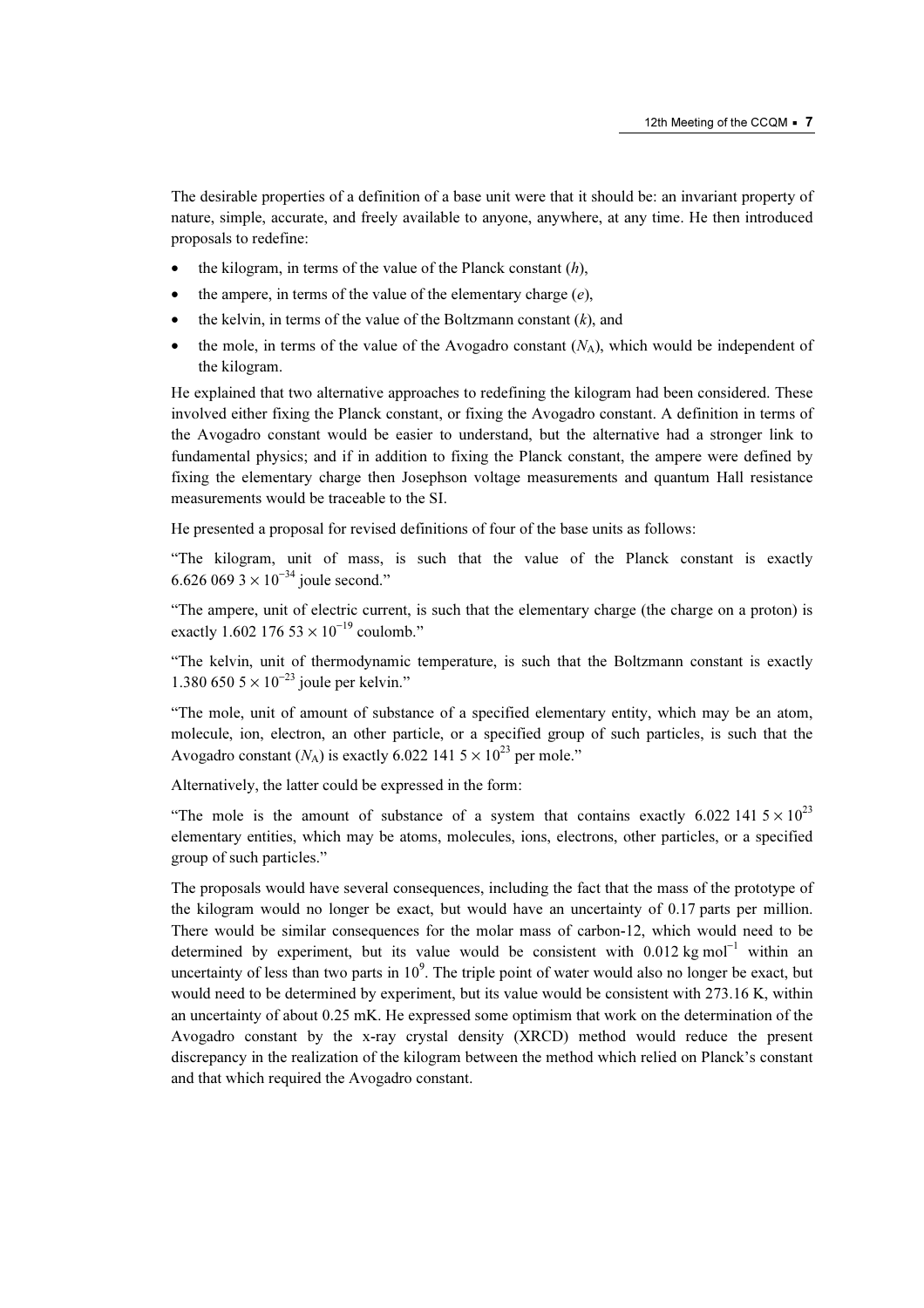He concluded by saying that the advantages of the proposed changes included a simpler definition for the mole. He expected that the proposals would be presented to the CGPM in 2011.

The President introduced Prof. De Bièvre who is involved in the XRCD experiment for the determination of the Avogadro constant and was representing the International Coordination Committee (IAC) of the Avogadro project at the CCQM meeting. Prof. De Bièvre explained the basic measurement model for the method, which depends on the concept of measuring the ratio of the atomic volume of silicon to its molar volume. The experiment involved collaboration between many metrology laboratories around the world. The greatest challenge facing the collaboration was the measurement of the relative molecular mass of the silicon used in the artefact.

A silicon crystal would now be grown from silicon that had been enriched in the isotope silicon-28 from the natural level of 92 % to 99.995 %. It was expected that this would lead to a redetermination of the Avogadro constant with a relative uncertainty of a few parts in  $10^8$ . He concluded by discussing the importance of the measurement of numbers of entities to chemistry, as exemplified by the XRCD experiment.

Prof. Emons welcomed the proposals made by Prof. Mills, and asked for greater clarity about the types of entity that could be used within the definition of the mole. Prof. Mills said he would pay attention to any suggestions to improve the proposed definition of the mole. Dr Milton asked whether the availability of an improved determination of the Avogadro constant would change his proposals? Prof. Mills said it would not; it would actually accelerate the change.

Dr Besley suggested that the redefinition of the mole could be a timely opportunity to develop a new term for "amount of substance". Prof. Mills said he would welcome proposals, but knew of none that would meet with widespread acceptance.

The President thanked participants for their contributions and concluded that there was no objection from the CCQM to the proposals made by the CCU.

Dr Thomas asked members of the CCQM to assist her with the revision of the text relating to the mole in the SI Brochure. The President, together with Drs de Leer, De Bièvre, Hässelbarth and Milton agreed to do this.

## 6 REPORTS OF THE CCQM WORKING GROUPS

## 6.1 Organic analysis

Dr May presented his report of progress made by the CCQM Working Group on Organic Analysis (OAWG). The group had met at the IRMM and at the BIPM since the last meeting of the CCQM. He reviewed the terms of reference of the group which emphasised the "critical evaluation and benchmarking of "higher-order" measurement procedures for well-defined organic molecular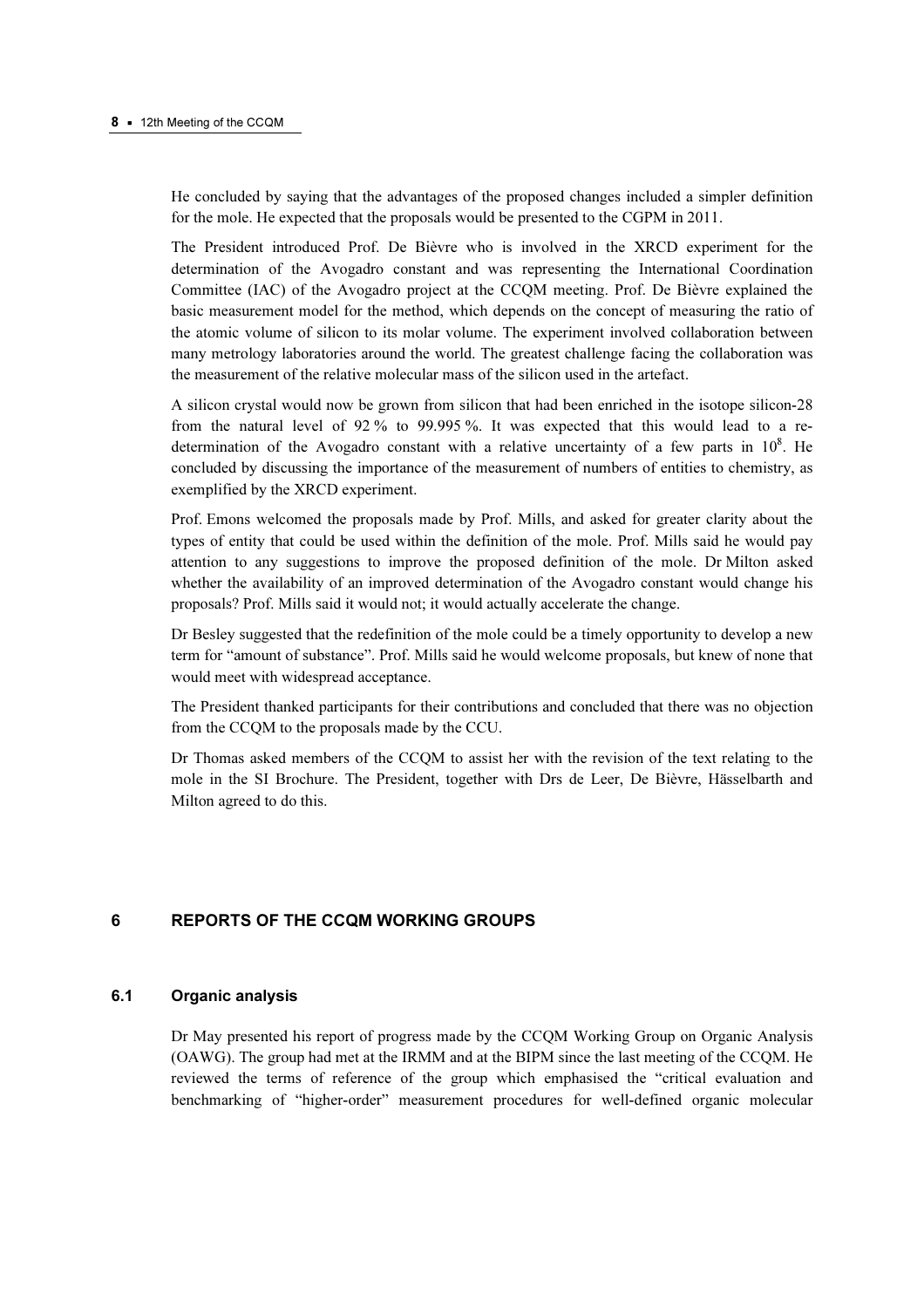entities". He explained how the group had carried out key comparisons and pilot studies required by the health, food and commodity sectors.

During the year, the results of four key comparisons had been reported and discu[ssed and agreement](http://kcdb.bipm.org/AppendixB/KCDB_ApB_search_result.asp?search=2&cmp_cod_search=CCQM-K39&match_exact=0)  reached on the assignment of K[CRVs: CCQM-K38 \(PA](http://kcdb.bipm.org/AppendixB/KCDB_ApB_search_result.asp?search=2&cmp_cod_search=CCQM-K38&match_exact=0)Hs in organic solution), CCQM-K39 (chlorinated pesticides in solutio[n\), CCQM-K11.1 \(gl](http://kcdb.bipm.org/AppendixB/KCDB_ApB_search_result.asp?search=2&cmp_cod_search=CCQM-K11.1&match_exact=0)ucose in serum) and CCQM-K11.2 (creatinine in serum).

Four pilot studies had also been completed. The first two had been run in parallel to key comparisons: CCQM-P31.a.1, PAHs in organic solution, run in parall[el to CCQM-K38; and C](http://kcdb.bipm.org/AppendixB/KCDB_ApB_search_result.asp?search=2&cmp_cod_search=CCQM-K38&match_exact=0)CQM-P31.c.1, chlorinated pesticides in solution, run in paralle[l to CCQM-K39. The t](http://kcdb.bipm.org/AppendixB/KCDB_ApB_search_result.asp?search=2&cmp_cod_search=CCQM-K39&match_exact=0)hird was CCQM-P68 (19-norandrosterone) for which the WADA had granted special permission for the use of some of their samples, and Mrs V. Ivanova had attended the meeting on behalf of the WADA. Statistics for 2004 from the WADA indicated that nandrolone was the second most abused of the anabolic steroids. Participants measured free and glucuronide forms of the metabolite. Four NMIs had participated in the pilot study, each of which had used a different method. The results were all comparable with the reference value within their estimated uncertainties. Dr May explained that there were no plans to proceed to a key comparison on this analyte, but the results would be published in a peer-reviewed journal. The President asked if there were any objections to such a publication being prepared. There were none.

The fourth pilot study completed during the year was CCQM-P69 (PAHs in soils and sediment). Samples had been sent to 11 laboratories, 9 of which had submitted results. The results had indicated some problems with the homogeneity of the samples, and this would be addressed prior to continuing [with CCQM-K50 and](http://kcdb.bipm.org/AppendixB/KCDB_ApB_search_result.asp?search=2&cmp_cod_search=CCQM-K50&match_exact=0) the pilot study CCQM-P69.1, which would be run in parallel to the key comparison.

Dr May reported on two comparisons that were in progress at the time of the meeting:

- [CCQM-K47 \(VO](http://kcdb.bipm.org/AppendixB/KCDB_ApB_search_result.asp?search=2&cmp_cod_search=CCQM-K47&match_exact=0)Cs in solution) was being carried out with a parallel pilot study CCQM-P61.1. Whilst results were good for most analytes, they were poor for m-xylene and the coordinating laboratory was investigating the accuracy of the reference value derived from gravimetric preparation, and how the uncertainty of a reference value might be calculated. Dr Wielgosz observed that similar problems had been encountered with earlier calibration solution comparisons, and asked whether the cause of this had been elucidated. Dr May replied that this was being looked into.
- Dr May reported on further work analysing the results of a suite of compa[risons \(CCQM-K40,](http://kcdb.bipm.org/AppendixB/KCDB_ApB_search_result.asp?search=2&cmp_cod_search=CCQM-K40&match_exact=0)  CCQM-P31.b.1, -P57 and -P67) aimed at evaluating the uncertainty of measurements of PCBs in mussel tissue. Solutions of five target PCB congenors had been used to determine the influence of extraction on the uncertainty of the analysis. A new statistical approach had been developed to evaluate the consistency of results by different laboratories, from which it had been concluded that chromatographic separation and signal quantification were larger sources of uncertainty than extraction in these systems.

Dr May presented future plans for the development of a series of key comparisons to underpin NMI measurement capabilities for organic high purity materials. He reported that Dr Westwood at the BIPM had proposed a model that used information about the molecular weight and the polarity of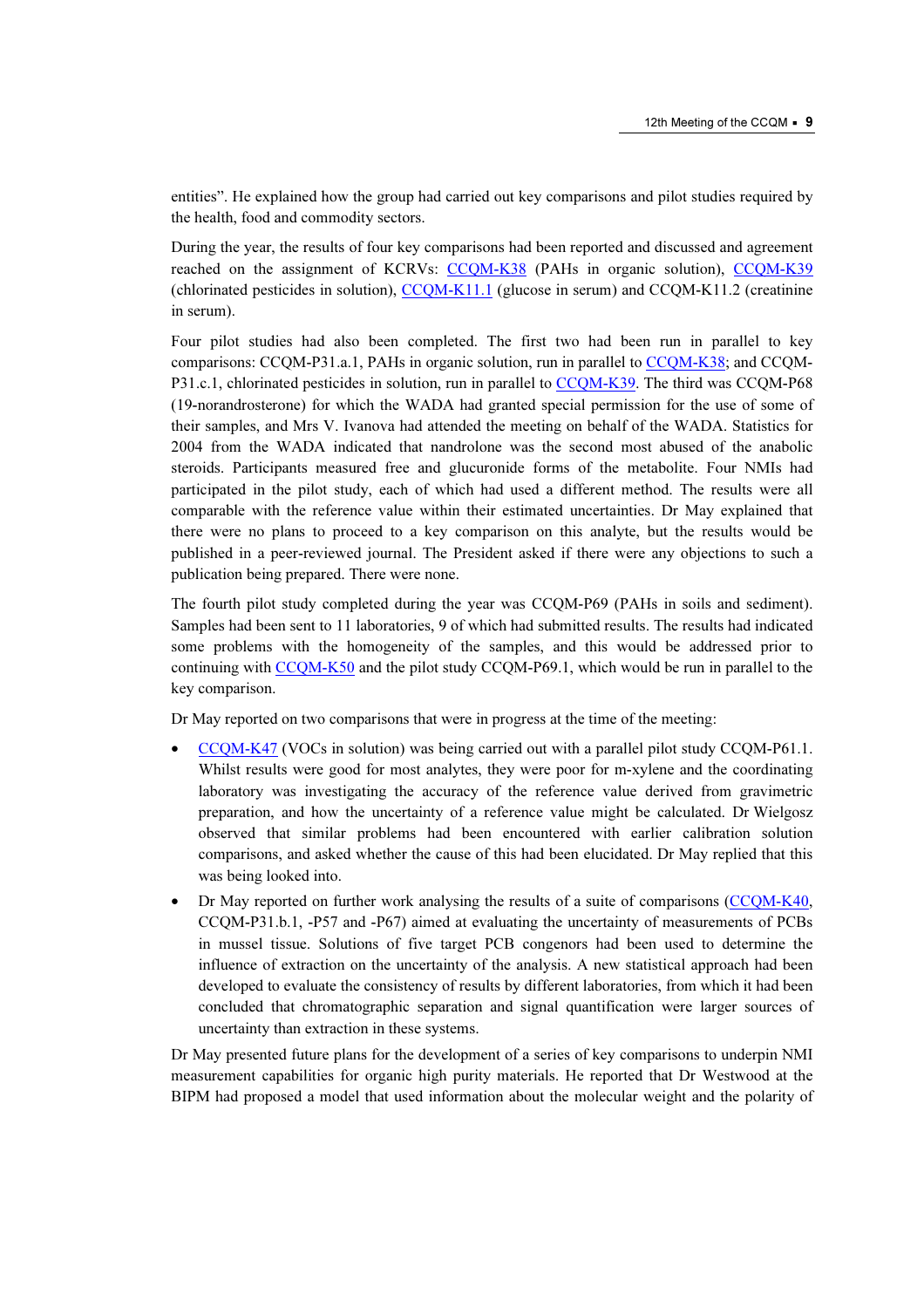specific compounds to develop a strategy for future key comparisons on purity assessment. The working group had agreed that this was a valid approach, and that 17β-estradiol would be an appropriate material for the first key comparison (CCQM-K55.a).

He reported that four pilot studies were being planned:

- CCQM-P77.a and .b (progesterone and cortisol in serum),
- CCQM-P20.e and .f (theophylline and digoxin),
- CCQM-P78 (nutrients in infant formula),
- CCQM-P88 (malachite green in fish).

In addition, the OAWG were discussing the possibility of organizing pilot studies involving:

- residues of veterinary drugs (nitrofurans and/or chloramphenicol),
- apple juice spiked with pyrethroids,
- acrylamide in potato chips, and
- organic components in alcoholic drink.

They were also considering work on method-defined analytes such as moisture in grain. Prof. Yadong drew the attention of the meeting to the interests of the OIML in the measurement of moisture.

In concluding, Dr May said that there was an ever-increasing requirement for studies in the area, which went beyond what could be achieved by the OAWG. He also believed that there should be guidelines developed to help in determining which laboratories might be able to coordinate key comparisons and studies, and that a strategic planning framework for key comparisons should be developed, resulting in a finite number of comparisons.

The President thanked Dr May for the work of his group.

#### 6.2 Inorganic analysis

Dr Sargent presented his report of progress made by the CCQM Working Group on Inorganic Analysis (IAWG), which had met at the BAM and the BIPM since the last meeting of the CCQM. He summarized the current status of key comparisons and pilot studies being undertaken by the working group: reports for six key comparisons and seven pilot studies were completed or being completed in 2005-2006; the reports of a further seven pilot studies were not yet complete, or awaiting comments on the first draft; a further two key comparisons and four pilot studies were in progress; and four new key comparisons and four pilot studies had been proposed.

He presented the resul[ts of CCQM-K44 \(and C](http://kcdb.bipm.org/AppendixB/KCDB_ApB_search_result.asp?search=2&cmp_cod_search=CCQM-K44&match_exact=0)CQM-P70), which involved measurements of seven trace metals in a matrix of sewage sludge. The concentration range covered three orders of magnitude and therefore the statement of "how far the light shines" would be broad. He highlighted the results for chromium, where a mixture-model median had been used to calculate the KCRV. Dr Wielgosz asked whether the 5 % relative expanded uncertainty in the KCRV calculated on the basis of this model could be justified? Dr Sargent said it was the result of the calculation, and he believed that the outcome was useful. He went on to report that the BAM had provided a corrected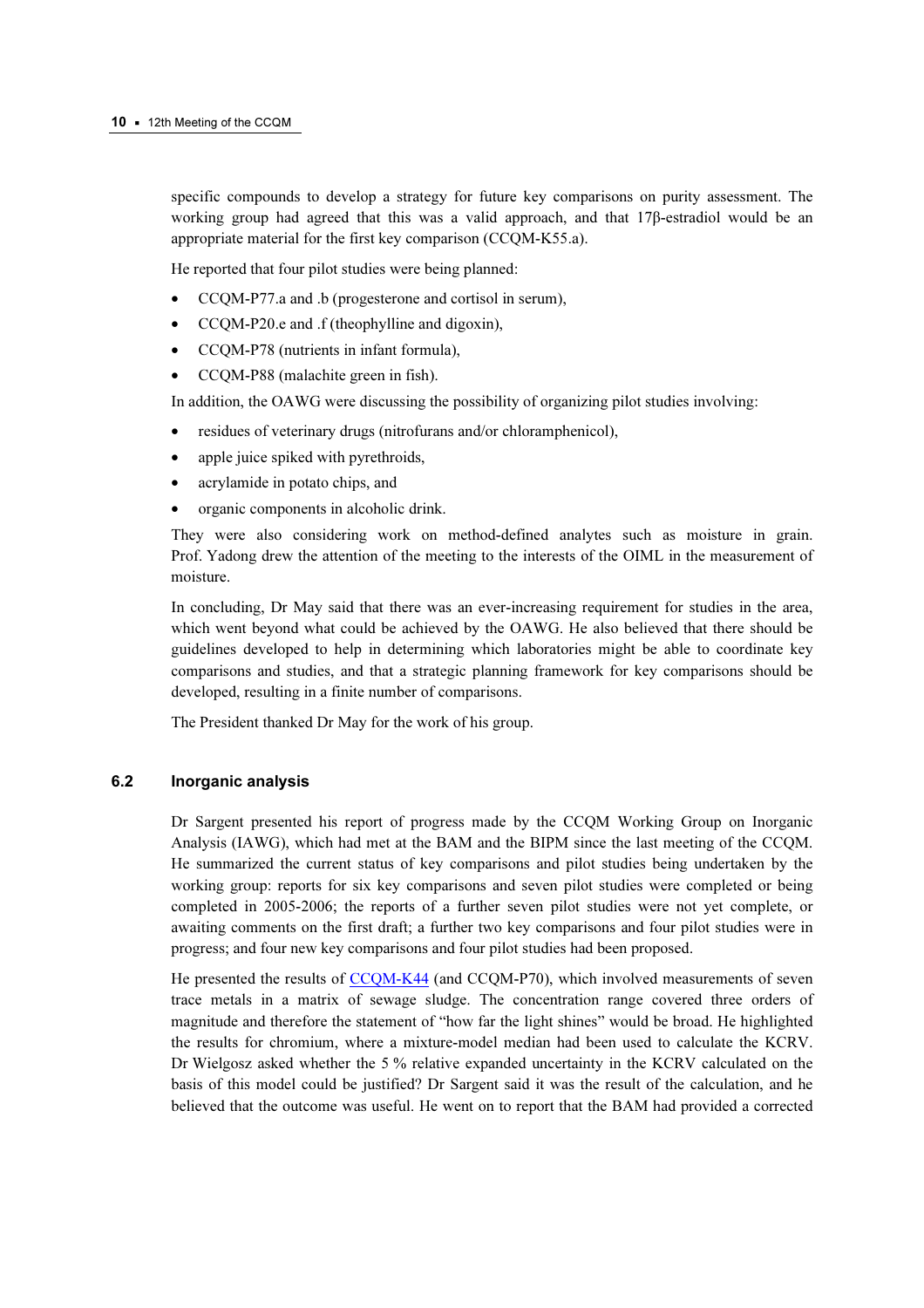value after having had access to the results of the study. Dr Wielgosz and the Director said that the acceptance of such a result was not consistent with the way the MRA was implemented across other working groups and by the other consultative committees.

Dr Sargent went on to present the result[s of CCQM-K45 \(and](http://kcdb.bipm.org/AppendixB/KCDB_ApB_search_result.asp?search=2&cmp_cod_search=CCQM-K45&match_exact=0) CCQM-P72), which involved toxic metals in food at levels close to an EU regulatory limit for tin of 200 mg/kg. There were five participants in the key comparison. The KCRV was calculated as the mean. There were five additional laboratories in the associated pilot study (CCQM-P72), which had also studied other toxic metals (including Cd and Pb) in the same samples. He noted that the results for Sn were typical of the results in previous CCQM studies.

He presented the results of three pilot studies and made proposals for three new key comparisons to follow them:

- trace elements in soyabean powder CCQM-K56/CCQM-P64.1 (following CCQM-P64),
- chemical composition of clay CCQM-K57/CCQM-P65.1 (following CCQM-P65), and
- nitrogen and five trace elements in Si nitride powder CCQM-K58/CCQM-P74.1(following CCQM-P74).

He also proposed a new key comparison with an associated pilot study on nitrite and nitrate in calibration solutions and natural water (CCQM-K59/CCQM-P89). He noted that this would be a new area for the IAWG.

At the previous meeting of the CCQM, he had been requested to respond to a request from the CCT for support from the CCQM in measuring the purity of materials used to realize the fixed points for the international temperature scale. He reported that the request had led to the BAM and the NRC initiating research into glow discharge mass spectroscopy to carry out this type of measurement.

He echoed the comments made previously by Dr May relating to the large number of organizations seeking to participate in the work of the CCQM working groups. The IAWG had held a workshop to discuss these challenges. This resulted in a proposal to carry out a review of existing comparisons which would attempt to identify "generic" descriptions of sample matrices, which would support the development of statements of "how far the light shines" to justify CMCs. They were also planning to develop a formalized timetable of key comparisons that might support a wide range of CMCs.

A proposal to organize a CCQM workshop on neutron activation analysis as a primary method was also being prepared. He concluded that the IAWG were continuing to make good progress with their work.

The President thanked Dr Sargent for his report.

#### 6.3 Gas analysis

Dr de Leer presented his report of progress at the CCQM Working Group on Gas Analysis (GAWG) which had met at the CENAM and at the BIPM since the last meeting of the CCQM. He reviewed the results of four key comparisons: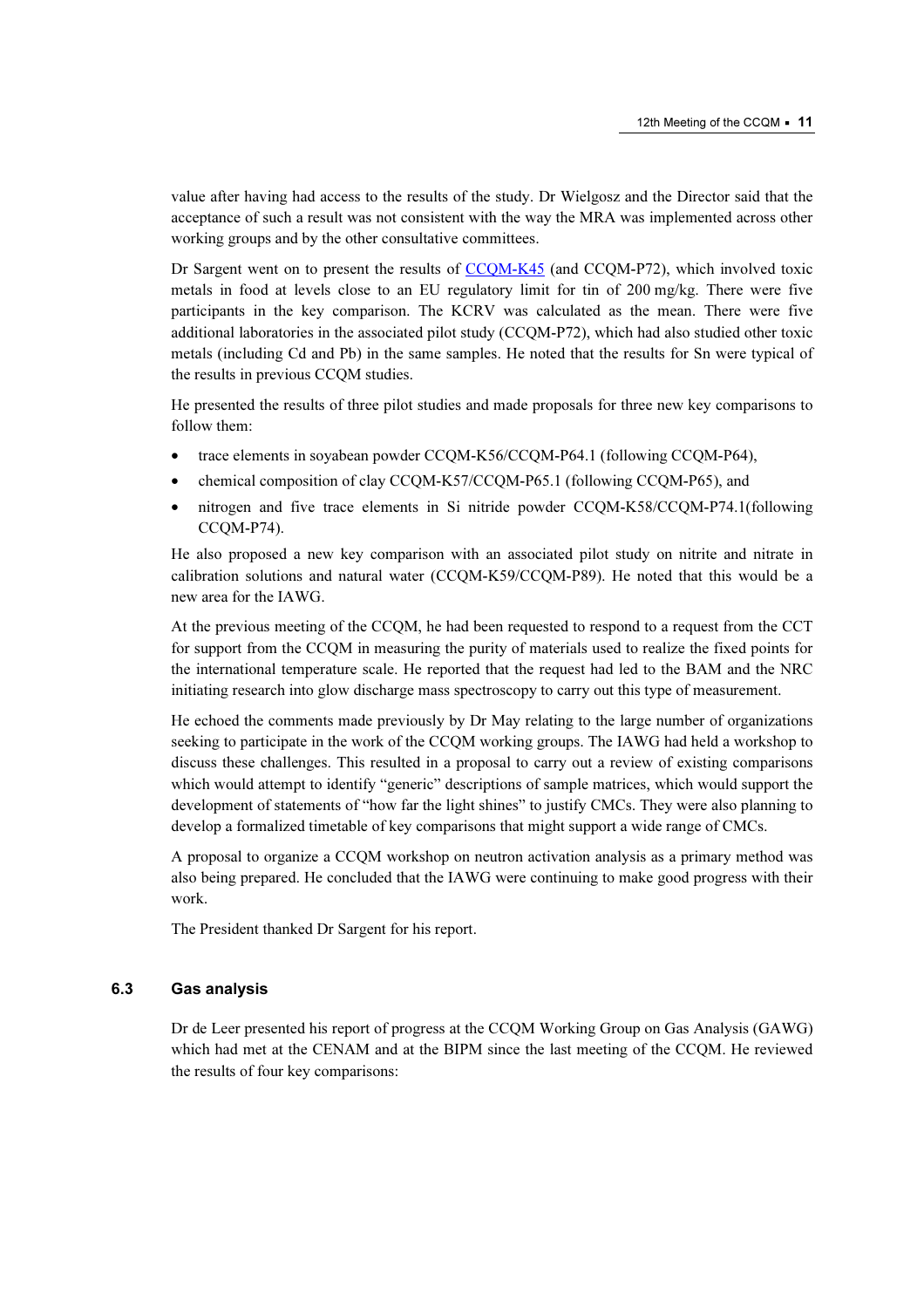- [CCQM-K23 \(natu](http://kcdb.bipm.org/AppendixB/KCDB_ApB_search_result.asp?search=2&cmp_cod_search=CCQM-K23&match_exact=0)ral gas). He showed the results of two unknown mixtures each containing 10 compounds. The level of comparability between participants showed an improvement compared with the previous key comparison on natural gas mixtures of this composition [\(CCQM-K1\).](http://kcdb.bipm.org/AppendixB/KCDB_ApB_search_result.asp?search=2&cmp_cod_search=CCQM-K1&match_exact=0)
- [CCQM-K26.a \(NO](http://kcdb.bipm.org/AppendixB/KCDB_ApB_search_result.asp?search=2&cmp_cod_search=CCQM-K26.a&match_exact=0) in nitrogen) which showed good comparability. The final report had been agreed.
- $CCQM-K26.b$  (SO<sub>2</sub> dioxide in air). The KCRV for this key comparison had been defined by reference to a permeation device at the coordinating laboratory (NPL). An outlying result from one participant had subsequently been found to be due to an error in calibrating the flow. A difficulty caused by the import of the travelling standards into Japan had been overcome by a bilateral comparison with a travelling standard from NMIJ being sent to the coordinating laboratory. The coordinating laboratory was investigating possible sources of bias in the data.
- [CCQM-K41 \(H](http://kcdb.bipm.org/AppendixB/KCDB_ApB_search_result.asp?search=2&cmp_cod_search=CCQM-K41&match_exact=0)<sub>2</sub>S in nitrogen). There was good comparability between six of the participants and one outlier. This comparison had made use of travelling standards which were calibrated with respect to a stable standard at the coordinating laboratory (NIST). The KCRV had been chosen as a mixture model, although he reported that the group had not been unanimous about this.

Dr de Leer described how he had undertaken a "gap analysis" in order to develop a future programme for comparisons to be carried out by the GAWG. The gaps he had identified included: methane and propane in air, oxygen in nitrogen, nitrous oxide, nitrogen dioxide, carbonyl sulphide, organo-sulphur compounds, formaldehyde, non-methane hydrocarbons, volatile organic compounds at environmental levels and the purity analysis of gases.

His analysis had also identified priorities for repeating key comparisons, these included:

- $CCQM-K1.d$  (SO<sub>2</sub> at emission levels),
- [CCQM-K1.c \(NO a](http://kcdb.bipm.org/AppendixB/KCDB_ApB_search_result.asp?search=2&cmp_cod_search=CCQM-K1.c&match_exact=0)t industrial levels),
- [CCQM-K3 \(autom](http://kcdb.bipm.org/AppendixB/KCDB_ApB_search_result.asp?search=2&cmp_cod_search=CCQM-K3&match_exact=0)otive emissions),
- [CCQM-K4 \(ethanol in](http://kcdb.bipm.org/AppendixB/KCDB_ApB_search_result.asp?search=2&cmp_cod_search=CCQM-K4&match_exact=0) air).

He reported that there had been a strong increase in the amount and quality of work being organized within the RMOs, particularly the APMP and EUROMET.

Dr de Leer also talked about the collaboration of the group with the WMO Global Atmosphere Watch (GAW) project. Two representatives of the GAW had attended the GAWG meeting and had requested that the GAWG take responsibility for maintaining a "scale" for atmospheric VOCs on their behalf. This would require the provision and long-term maintenance of a multi-component standard of various VOC species as well as formaldehyde, DMS, methanol, ethanol and some other species. The GAWG had established a small committee to consider how this request could be met.

The President thanked Dr de Leer for his report.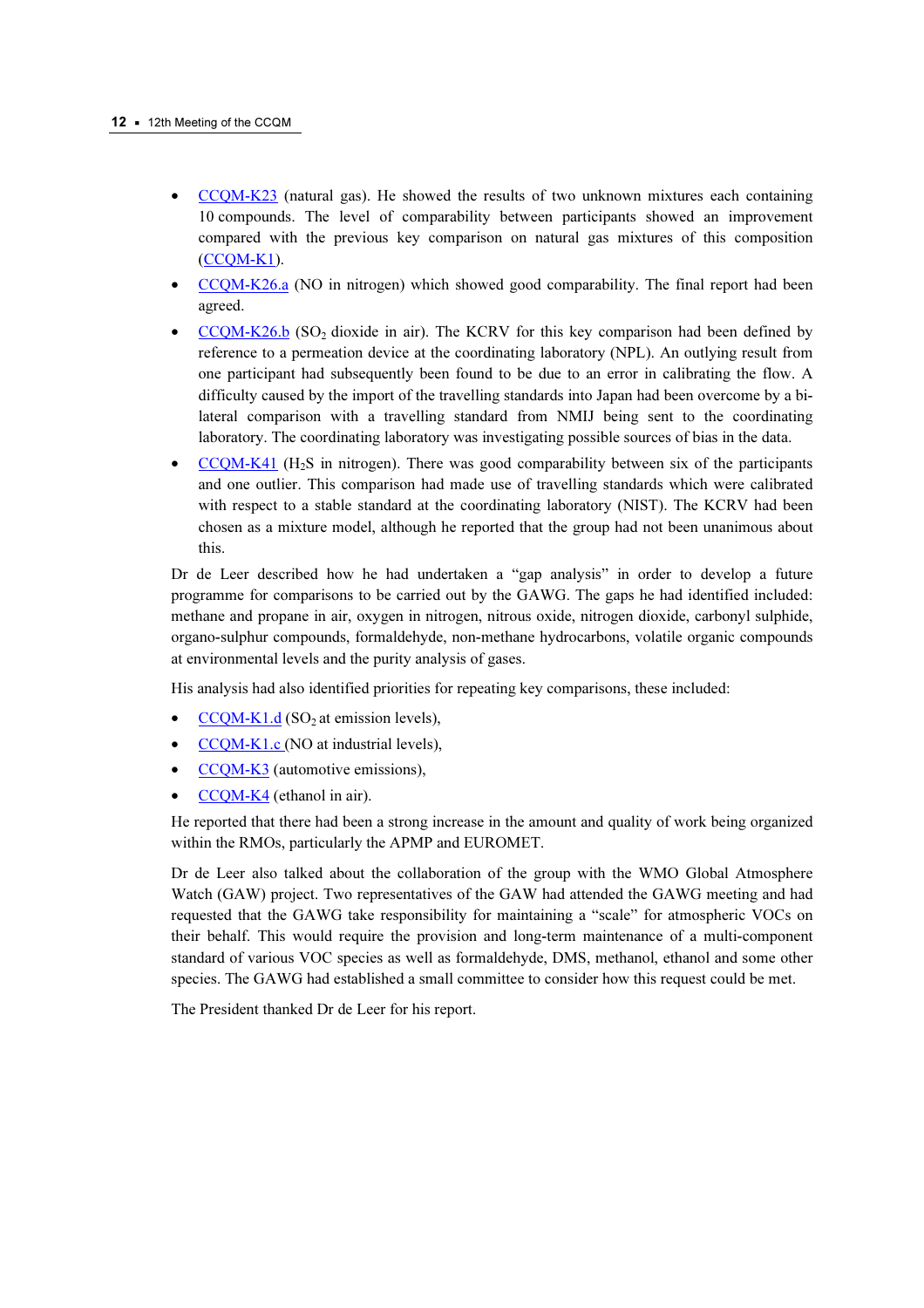#### 6.4 Electrochemical analysis

Dr Máriássy gave his report of the work of the CCQM Working Group on Electrochemical Analysis EAWG, which had met at the BAM and the BIPM since the last meeting of the CCQM.

He reported the results of some key comparisons. There had been a bilateral comparison carried out subsequent[ly to CCQM-K34.1 \(a](http://kcdb.bipm.org/AppendixB/KCDB_ApB_search_result.asp?search=2&cmp_cod_search=CCQM-K34.1&match_exact=0)ssay of KHP). This had shown satisfactory comparability between the BAM and the SMU. He presented the results of  $CCQM-K19$  (pH of borate buffer) at three temperatures. The final report was being prepared. He reported that [CCQM-K36 \(el](http://kcdb.bipm.org/AppendixB/KCDB_ApB_search_result.asp?search=2&cmp_cod_search=CCQM-K36&match_exact=0)ectrolytic conductivity) had involved 14 participants each measuring two samples; there was good comparability amongst laboratories at both conductivity levels studied.

He presented the plans of the EAWG for future key comparisons and pilot studies. He observed that the range of work carried out on electrolytic conductivity spanned the range between pure water and seawater. Similarly, the work on pH had covered the range of the pH scale covered by all of the designated "primary standards".

Amongst the six planned key comparisons and studies, he highlighted the intention to carry out a preparative study in which participants would prepare a buffer with a pH close to 7 which would be analysed by the coordinating laboratory (CCQM-P93). He described how the group planned to carry out some work on the salinity of ocean water in order to improve the metrological traceability of these measurements.

The President thanked Dr Máriássy for his report.

## 6.5 Surface analysis

Dr Unger presented his report of the work of the CCQM Working Group on Surface Analysis (SAWG). He started by re-iterating the view of the previous Chairman that the scope of the group covered not just surface analysis, but also micro- and nano-spatial analysis.

He discussed the resu[lts of CCQM-K32 and the](http://kcdb.bipm.org/AppendixB/KCDB_ApB_search_result.asp?search=2&cmp_cod_search=CCQM-K32&match_exact=0) parallel pilot study CCQM-P84, which evaluated the comparability of measurements of silicon dioxide on silicon and had been presented in full to the previous meeting of the CCQM. Subsequently, there had been some discussion as to why several results were outliers from the KCRV. The problem was being investigated, but had not been fully resolved.

He presented the results of two pilot studies: CCQM-P80 (C in Fe) and CCQM-P81 (N in Fe). These both studied the comparability of EPMA methods which are used widely. The results showed poor comparability, even amongst those laboratories using the same methods. It was believed that the problem might, in part, be due to the data reduction methods. This possibility was being investigated in more detail by the NPL and the BAM.

He described possible future projects for the group involving the quantitative surface analysis of Fe-Ni alloy using CRMs from the KRISS and the determination of F and N in diamond-like carbon films coordinated by the BAM.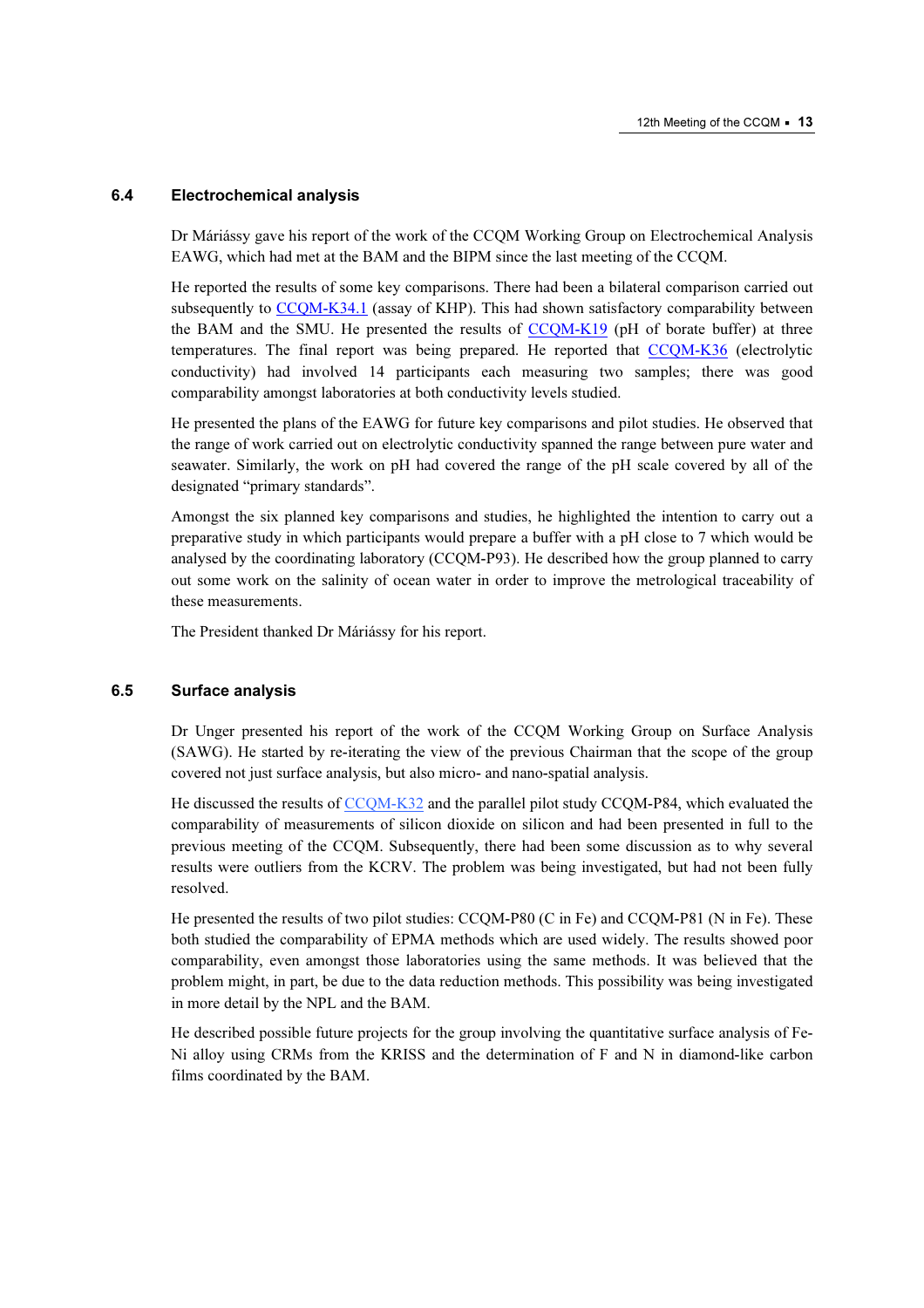Dr Unger said that the SAWG had been involved in the review of CMCs covering BET and surface porosimetry. After some necessary corrections, these had been approved. The SAWG had also invited Mrs Parkes from the BAWG to speak to them. This had led to the identification of some possible areas for research relevant to the life sciences including: the quantification of functional groups at surfaces, the study of surface energy in terms of surface chemistry, the quantification of SIMS images of biological samples and imaging cells at cryogenic temperatures by scanningelectron microscopy.

The President thanked Dr Unger for his report.

#### 6.6 Bioanalysis

Mrs Parkes presented her report of progress by the CCQM Working Group on Bioanalysis (BAWG), which had met at the CSIR-NML and the BIPM since the last meeting of the CCQM. They had reviewed the scope of the group's work and concluded that bioanalysis covered "large" macromolecules, where the target measurand was of biological origin in a biological context. They took the view that bio-measurement included, but was not limited to, the identification and quantification of the active macromolecule in complex matrices and mixtures immediately relevant to its biological function. She went on to describe the progress of four pilot studies that were being organised by the BAWG.

- CCQM-P44.1 was aimed at achieving the quantification of DNA by quantitative use of the polymerase chain reaction (PCR). The results in the second round had shown a significantly reduced variability between laboratories compared with the first round. However, the group still believed that further progress was required before proceeding to a key comparison. Some of the work involved in developing statistics for this study had led to the publication of a joint guidance paper. Mrs Parkes expected to be able to present further results at the next meeting, with the aim of progressing the study to a key comparison.
- CCQM-P58 was studying instrumental and inter-plate effects in assays performed by the ELISA method. Results from the first round of measurements indicated a variability of up to 10 % in florescence measurements across a plate. This pilot study would proceed to a second phase that would involve the measurement of protein samples.
- CCQM-P59 was studying the measurement of proteins by circular dichroism. This had involved the distribution of carefully controlled protein samples to participants. The coordinating laboratory (NPL) had carried out a comprehensive analysis of the results by principal component analysis. The results suggested that the level of comparability between results form the participants was poor, particularly for results measured in the far-ultraviolet part of the spectrum.
- CCQM-P60 was studying the extraction of DNA. This had made use of real-time-PCR. It had led to a conclusion that the percentage of genetically-modified material extracted depended on the method and that the major component in the measurement uncertainty was due to a lack of method repeatability.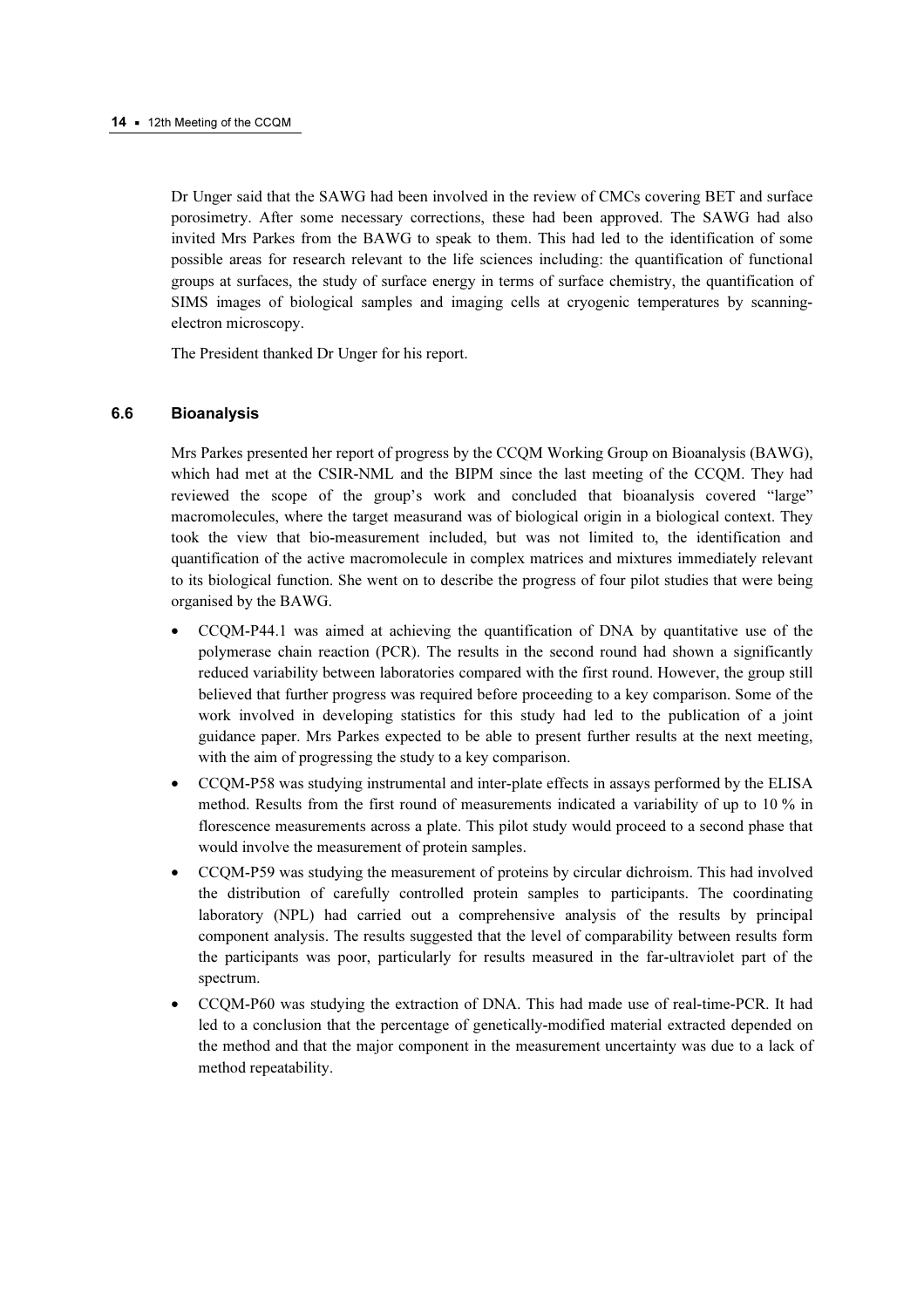Mrs Parkes noted that two other pilot studies were underway, CCQM-P54.1, which would determine the mass fraction of a defined 20 mer in a sample oligonucleotide, and identify any sequence failure products and their mass fractions, and CCQM-P55 on protein and peptide quantification.

She introduced some proposals for new work including a proposal from the KRISS to study the quantification of DNA methylation (CCQM-P94). There had also been nine proposals submitted by the NIBSC. Three of these would be developed further, and these involved: the assessment of reference materials and methods for cell mediated responses, DNA reference materials and glycoprotein and glycan analysis. She concluded by saying that the BAWG had had a successful year, which had built on its existing collaborations as well as making good progress with the objectives defined on its roadmaps.

Dr Wielgosz asked what range of measurement capabilities the proposed key comparison would underpin. Mrs Parkes said this was being considered.

The meeting of the BAWG was attended by representatives from the US Pharmacopoeia, who concluded that cooperation between the Pharmacopoeia and the CCQM and its working groups would be very useful.

The President thanked Mrs Parkes for her report.

## 6.7 Key comparisons and CMC quality

The President informed the meeting that Dr McLaren would be retiring from the chairmanship of the CCQM Working Group on Key Comparisons (KCWG) following his appointment to the post of Director-General of the NRC-INMS. He had also joined the CIPM. The President expressed the thanks of the CCQM to Dr McLaren and said that Dr Mackay from the NMIA had indicated her willingness to take on the role of Chair. The meeting agreed with her appointment.

Dr McLaren started his report by reviewing the scope of activity of the KCWG. He explained that its membership included representatives from the CCQM working groups and the RMOs. He thanked Dr Hässelbarth for his involvement in the group and welcomed Dr Steiger also from the BAM who would replace him. He reported that 379 CMCs had been submitted by five RMOs as part of the Cycle VII review process. He observed that the inter-regional review process had worked well for Cycles V, VI, and VII.

He said that there continued to be a problem with the approval of CMCs that were supported by either a key comparison or a pilot study that had been completed shortly before the review. His view was that if the full report from a comparison had not been agreed, then it was only appropriate to use the results with the agreement of the relevant working group.

He said he was very grateful to the staff at the BIPM for supporting the process of CMC review and finished by expressing his confidence that this important activity was being handed over to a very capable new Chairperson.

The President thanked Dr McLaren and asked Dr May to take the thanks of the CCQM to Mrs Parris who had also been strongly involved in establishing the KCWG processes.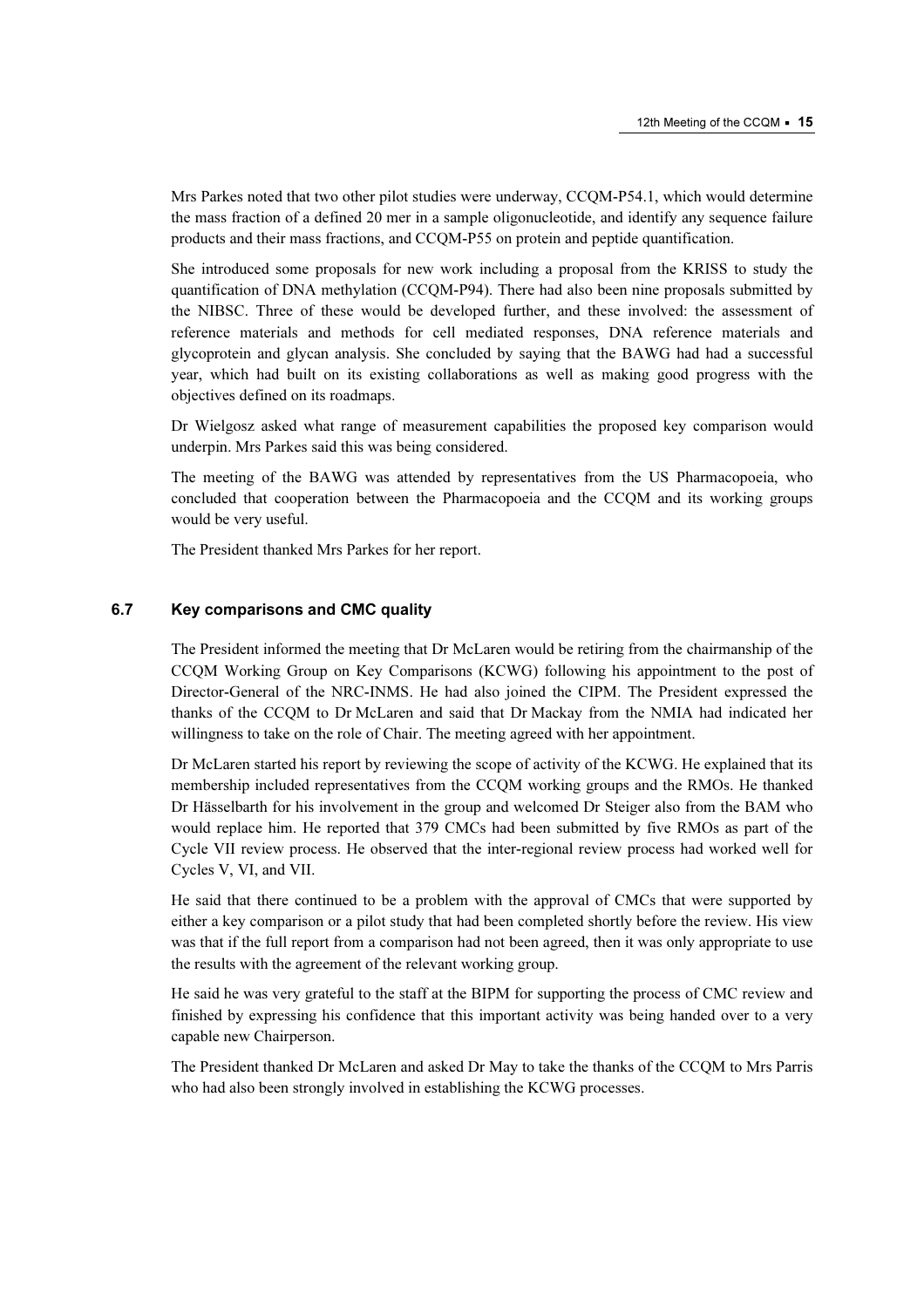Dr Wielgosz asked the President and Director to give some guidance on how a KCRV should be established when a result from a participant had been revised. He observed that a unified approach was not used across the consultative committees, and that this point had already been raised during the presentation of the inorganic analysis working group. The Director confirmed that other committees did not use revised values as part of their calculation of the KCRV. He stated that if a laboratory made a mistake, that mistake should stand.

Dr Thomas said that there was no example of a revised result being used as part of the calculation of the KCRV. Dr May said that although it was preferable to exclude such a result from the calculation of the KCRV, it was not always possible, for example when there were only a small number of participants. The President said he would postpone a detailed discussion of the issue until the CCQM could hold a workshop devoted to issues of this kind. The workshop would allow discussion and harmonization of the different approaches to the uncertainty calculation of the KCRV and discuss how claimed CMC's related to the results of key comparisons.

The President concluded by asking the chairpersons of the CCQM working groups to convey his thanks to all participants in their working groups, for their work which was largely contributing to the success of the CCQM.

## 7 UPDATE ON THE BIPM KEY COMPARISON DATABASE (KCDB)

Dr Thomas gave a report of progress with the KCDB. At the time of the meeting, it included information relating to 671 comparisons, of which 537 were key comparisons and 134 supplementary comparisons. Approximately 50 % of these were organised by the consultative committees and the rest by the RMOs and the BIPM. At the time of the meeting, there were 18 058 CMCs recorded in Appendix C of the KCDB of which 3 521 were in chemistry. She reminded the CCQM that the final approval of the JCRB was needed before CMCs could be entered into the KCDB.

She reported that a new search facility would be incorporated into the KCDB in October 2006.

## 8 BIPM PROGRAMME ON METROLOGY IN CHEMISTRY

The Director introduced the criteria used in defining the work programme of the BIPM. These were based on the recommendations of the Kaarls Report accepted by the CGPM in 2003. The Director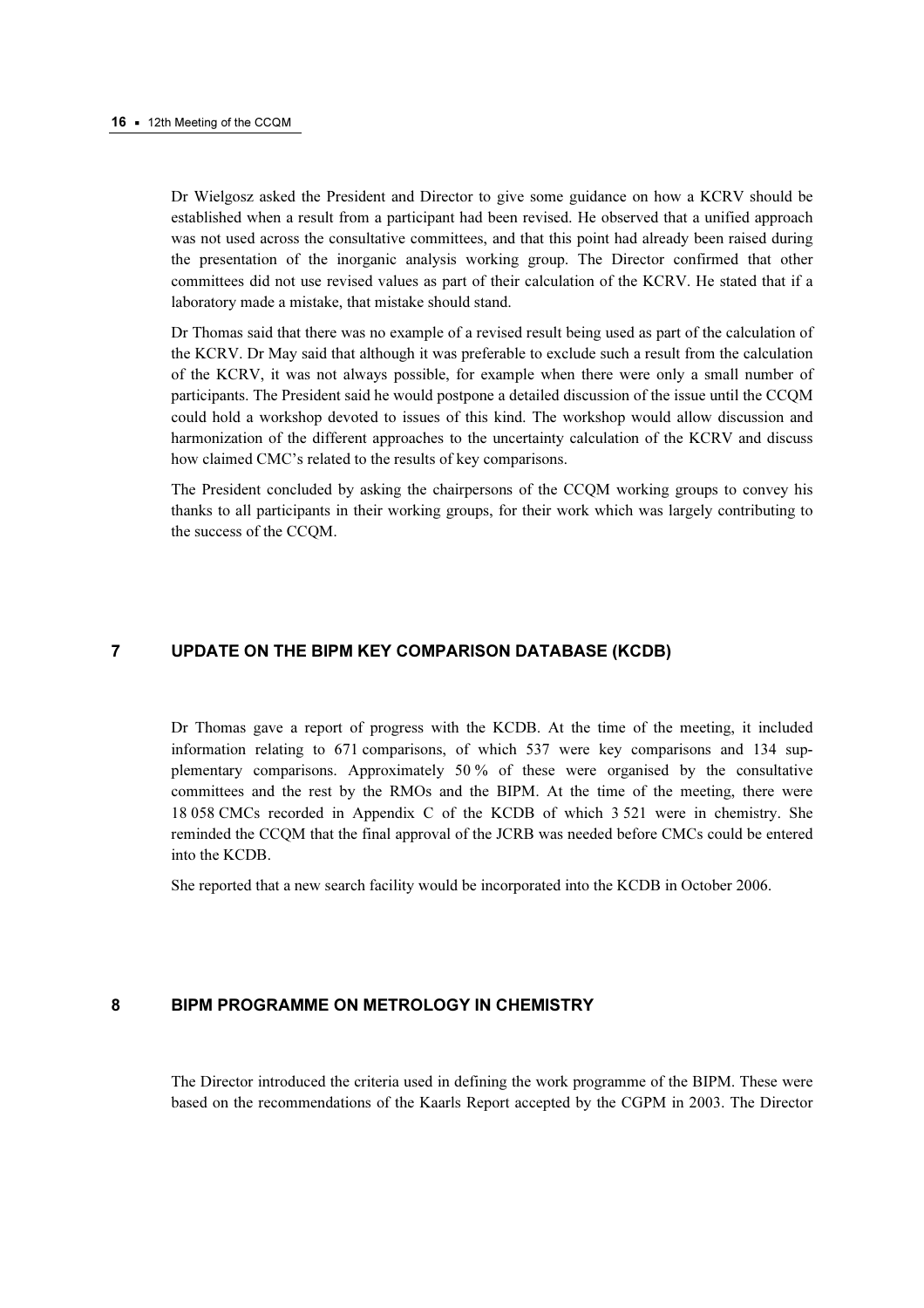said that he had asked the section heads at the BIPM to develop ten-year plans in advance of the next meeting of the CGPM which would approve a work programme from 2009 to 2012.

He emphasised that the BIPM was able to make a long-term commitment to maintaining facilities with a core activity of coordinating comparisons and to offer good value for money by taking advantage of the opportunity to network with the NMIs. They should also continue to support a small number of "front line" research programmes, for example the BIPM watt balance. He emphasised that the BIPM occupies a "scientific niche" that does not duplicate the work of the NMIs. He concluded with a summary of the activities involved in planning the 23rd CGPM in 2007.

Dr Wielgosz presented an overview of the programme of metrology in chemistry running in the Chemistry section at the BIPM from 2005 to 2008. The objective of the programme had been discussed at previous meetings of the CCQM (CCQM/01-24, 2001). It incorporated laboratory work on gas metrology and organic analysis (CCQM/04-35, 2004) and also supported the work of the JCTLM.

He went on to describe a summary of the results (CCQM/06-14 and CCQM/06-41) of a chemical metrology and bio-metrology questionnaire (CCQM/06-03) that had been distributed by the BIPM in February 2006 to all NMIs and designated institutes active in the CCQM and its gas, organic and bioanaysis working groups. The questionnaire had also been sent out to directors of NMIs that were not yet active in the CCQM or its working groups. The questionnaire had been drafted to aid the BIPM in the formulation of its 2009-2012 workplan proposals, and would enable the BIPM to monitor the consistency of its proposed programme with current and likely future NMI priorities in the fields of gas, organic and bio-analysis. A total of 31 institutes had provided replies to the questionnaire.

In the field of gas metrology the NMIs had been asked to comment on: their expected priorities for new gas standards and capabilities over the next ten years; their requirements to participate in repeat or new comparisons and resources for their coordination; and the BIPM programmes themes, notably ozone, nitrogen oxides and reactive gases and preparative capability comparisons. The results indicated a very strong interest in gas analysis amongst the NMIs, particularly concerning: preparative comparisons, reactive binary mixtures and multi-component mixtures. The results of the questionnaire implied that there was a deficit between the number of comparisons that NMIs planned to coordinate, around thirty, and the number that they indicated would be required, which was approximately 40 and comparable in number to the 37 carried out during the previous ten-year period. He also talked about the requirements for comparisons of preparative capability, on-going requirements for reactive gas comparisons, and future research themes related to dynamic methods, optical methods and absorption cross section measurements. He concluded that elements of the current programme in gas analysis should be maintained and in some cases extended to meet some of the requirements identified through the questionnaire.

He went on to discuss the responses to the questionnaire relating to organic analysis. Information had been sought on NMI future priorities in the areas of clinical chemistry, food analysis, environmental analysis and forensic and doping control, and notably requirements for matrix, calibration solution, and pure material comparisons and studies. The majority of responses indicated that NMIs would be increasing their work programmes in these areas. Seventy five per cent of respondents projected an increase in their work on food analysis and particularly on residues and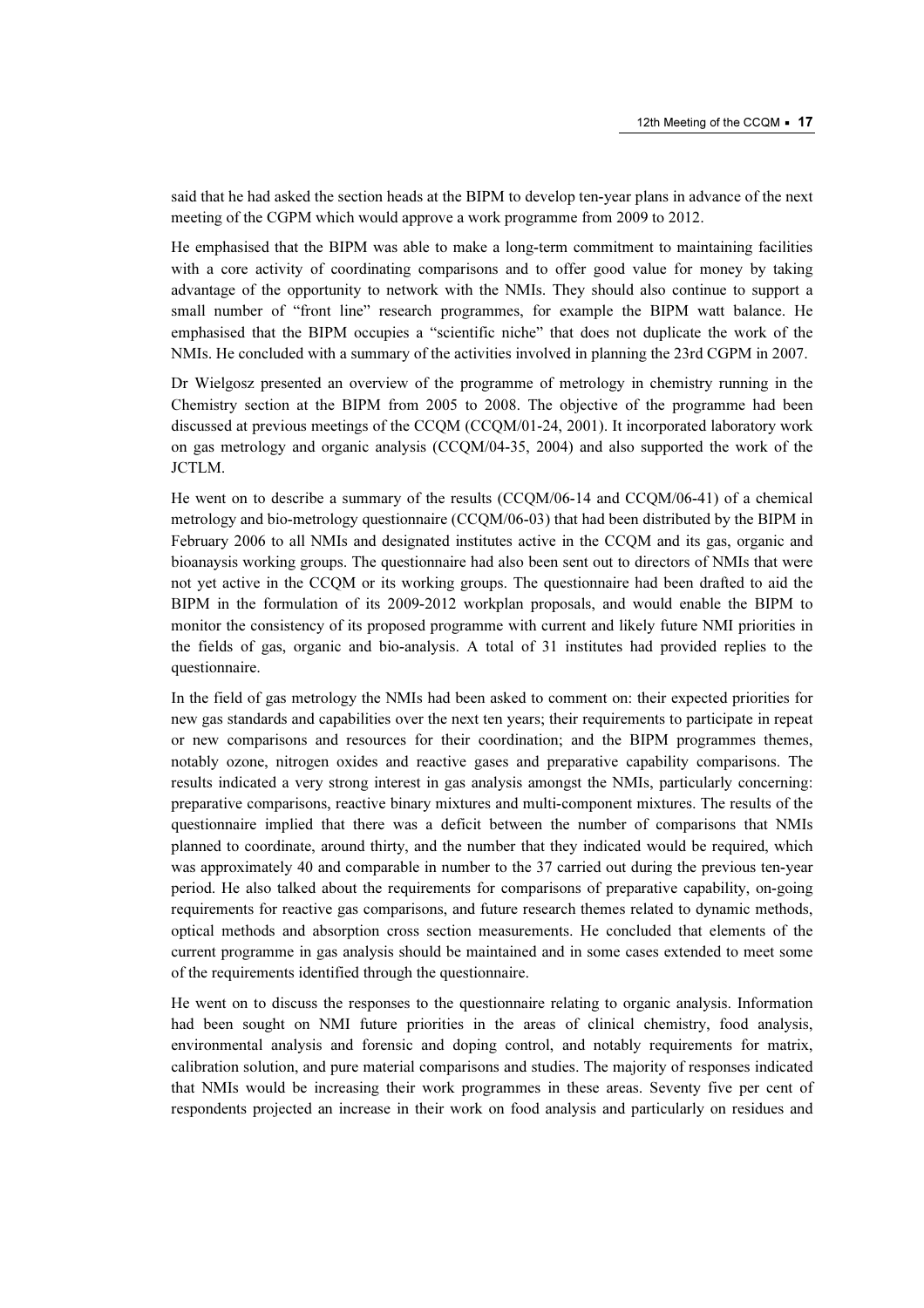contaminants in food, which would also require programmes related to pure substances and calibrants. He also reported on responses related to the area of environmental analysis, which is generally well established in many NMIs, and for which new persistent organic pollutants would continue to be of interest. In the area of clinical chemistry, nine NMIs had reported established activities and others had expressed interest in starting them. Steroid analysis was an area of common future interest, and additionally (T3/T4) thyroxine and digitoxin were suggested for pure substance studies. He presented the criteria that the BIPM had applied in prioritizing analytes for future comparison needs, and these included: a demonstrated NMI interest; interest driven by strong requirements such as legislative ones; an expansion of the scope of CCQM purity comparisons; a requirement for the substance to be representative of a larger class of materials; relevance of the analyte to several application areas; and the technical feasibility of the study. He concluded by presenting a number of analytes relevant to the clinical, food residue and forensics sectors as possible candidates for future purity/calibration solution studies.

He finished by summarizing the 14 responses received covering the area of bio-analysis. Many of these NMIs were planning to increase their work in the area. He presented the results in terms of the areas of greatest interest for future CRM production and comparisons related to genetically modified organism (GMO) analysis, pathogen quantification, genetic testing, gene expression and protein analysis. He concluded with a recommendation that the BIPM might coordinate a comparison in the area of GMO quantification and support international activity in the area.

Proposals for the 2009-2012 BIPM chemistry programme had been circulated before the meeting (CCQM/06-08). The proposals had been drawn up taking into account the high level drivers and triggers for the BIPM's work, based on an analysis of scientific need, the views of NMIs expressed in the questionnaire responses, and feedback from CCQM working groups and visits to NMIs. They included the continuation of existing activities in six areas as well as eight proposals for new projects. He informed the CCQM that since preparing the paper, the proposal for laboratory work on bio-analysis had been withdrawn, following the recommendation of a CCQM Advisory Group.

The President thanked Dr Wielgosz for his presentation and introduced Dr Sargent who was acting as Rapporteur for an Advisory Group drawn from members of the CCQM, which had reviewed the proposals in a meeting held at the BIPM on 2 April 2006. The Advisory Group had broad representation from across the NMIs and the subject areas within the scope of the CCQM. They had prepared a report (CCQM/06-13 and Appendix Q 2).

Dr Sargent said that the group had taken account of the need for the BIPM's work programme to address the requirements of the global community including the NMIs. The Advisory Group noted that the 2005-2008 chemistry programme comprised scientific activities on gas analysis and purity of organic compounds, together with support for the JCTLM and its database. BIPM had proposed to continue and strengthen these activities in the 2009-2012 programme and, in addition, to introduce a bioanalysis programme, consisting of both laboratory and coordination activities.

The overall gas analysis programme was broadly supported by the group and felt to be a worthwhile extension of the current activities, which are well-regarded and closely linked to the programme of the CCQM Gas Analysis Working Group (GAWG). All projects should demonstrate clearly that they underpin measurement needs for key global issues and be dedicated to climate change and air quality. The Advisory Group noted that it was premature to define the specific tasks in 2009-2012 in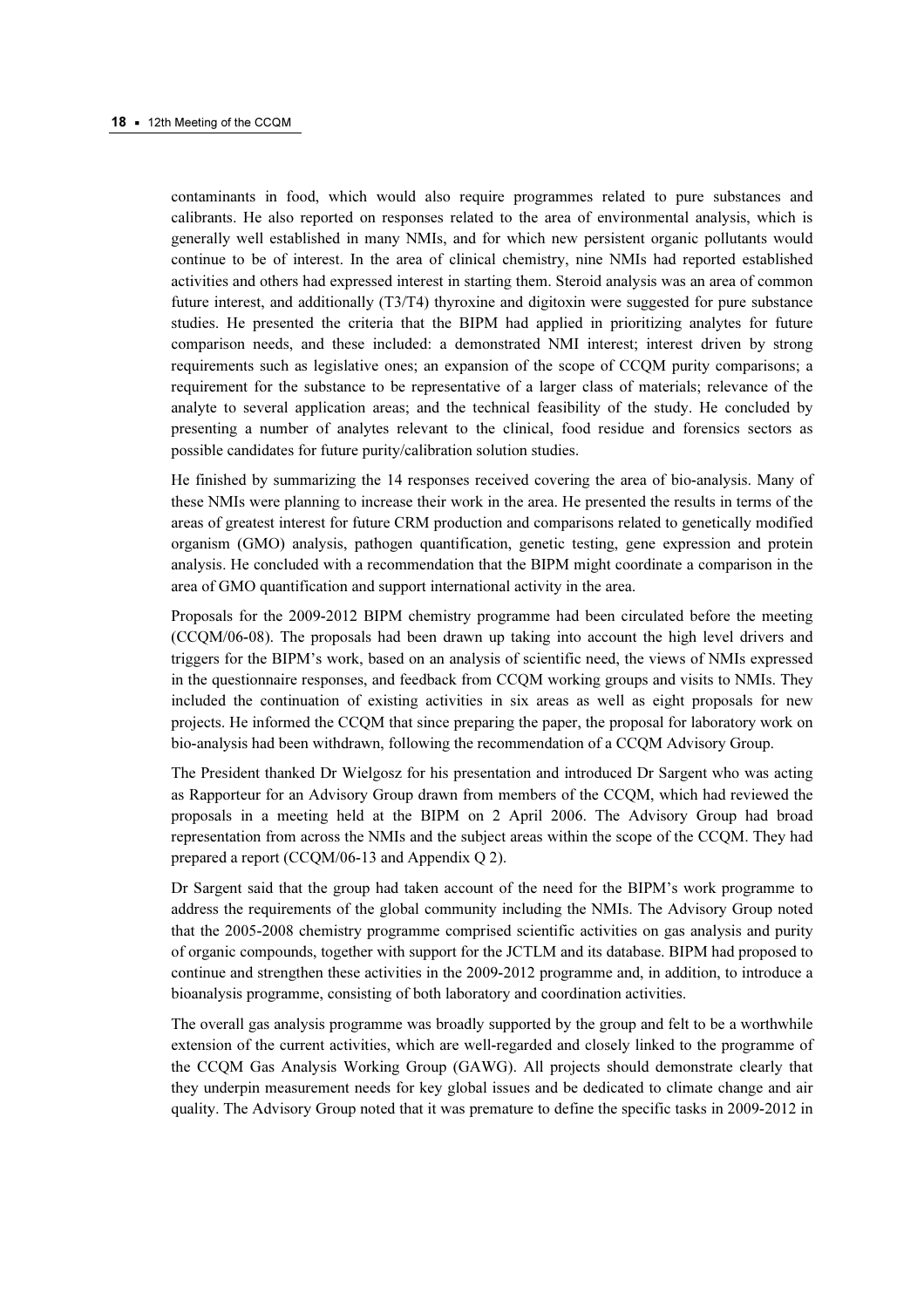detail, as they may be overtaken by events and that the proposals should, as such, be regarded as indicative. The BIPM should carry out specific tasks with the consultation and cooperation of the GAWG at the appropriate time.

He reported that the group had made a larger number of specific comments about the proposals for the organic analysis programme. It was suggested that BIPM programme should be focussed in one single project entitled 'Primary references for organic analysis'. The overall programme was supported, noting that it placed the main emphasis on comparisons. The Advisory Group accepted that BIPM cannot be too specific at this stage of programme development but requested that more novel science related to method development should be included. It also recommended a focus on primary references to support food, healthcare and forensic applications as indicated by the response to the questionnaire. The Group would welcome development and coordination of a best practice guide on purity determination of organic compounds. This should build on the expertise developed under the BIPM chemistry programme.

The group felt that proposals for a bio-analysis laboratory project were premature and needed wider debate. Activities at BIPM should focus on fundamental metrology and it was not clear that this was proposed or feasible at this stage. The Advisory Group noted that this is a rapidly developing field where most key players are also able to devote substantial resources, far beyond those available to BIPM. It was accepted that staff working on liaison activities benefit from an involvement in relevant science. However, the Advisory Group recommended that BIPM should not develop its own research programme at this time. The BIPM should consider novel alternatives to setting up its own bio-analysis research programme.

The support for international liaisons in the field of bio-analysis was accepted as an important task but BIPM were requested to clarify the proposals. In particular, the Advisory Group saw a need to distinguish between the global role of the BIPM in this respect and the individual representation of member states. The proposed project on bio-analysis liaison with national and international organizations was welcomed but BIPM should provide more information on the impact expected from this activity. In addition, consideration should be given to broadening the liaison beyond GMOs.

In conclusion, the group requested that the BIPM should provide a revised draft of its proposals for the CIPM emphasizing the key top level themes. Notably, the gas work should fall within the area of air quality and climate change, and the organic chemistry programme should address primary references for organic analysis in support of food, healthcare and forensic applications. The BIPM should develop liaison activities in the field of bio-analysis but not a bioanalysis laboratory programme at this time. The Advisory Group welcomed the BIPM's proposals for its 2009-2012 chemistry programme and supported them subject to the implementation of its recommended amendments.

Prof. Emons said that his organization was already very strongly involved in coordinating activities across Europe in several of the areas mentioned, and he was not convinced of the added value of BIPM's proposed coordination activity. The President replied that the BIPM is operating at the global inter-governmental level and not solely within Europe.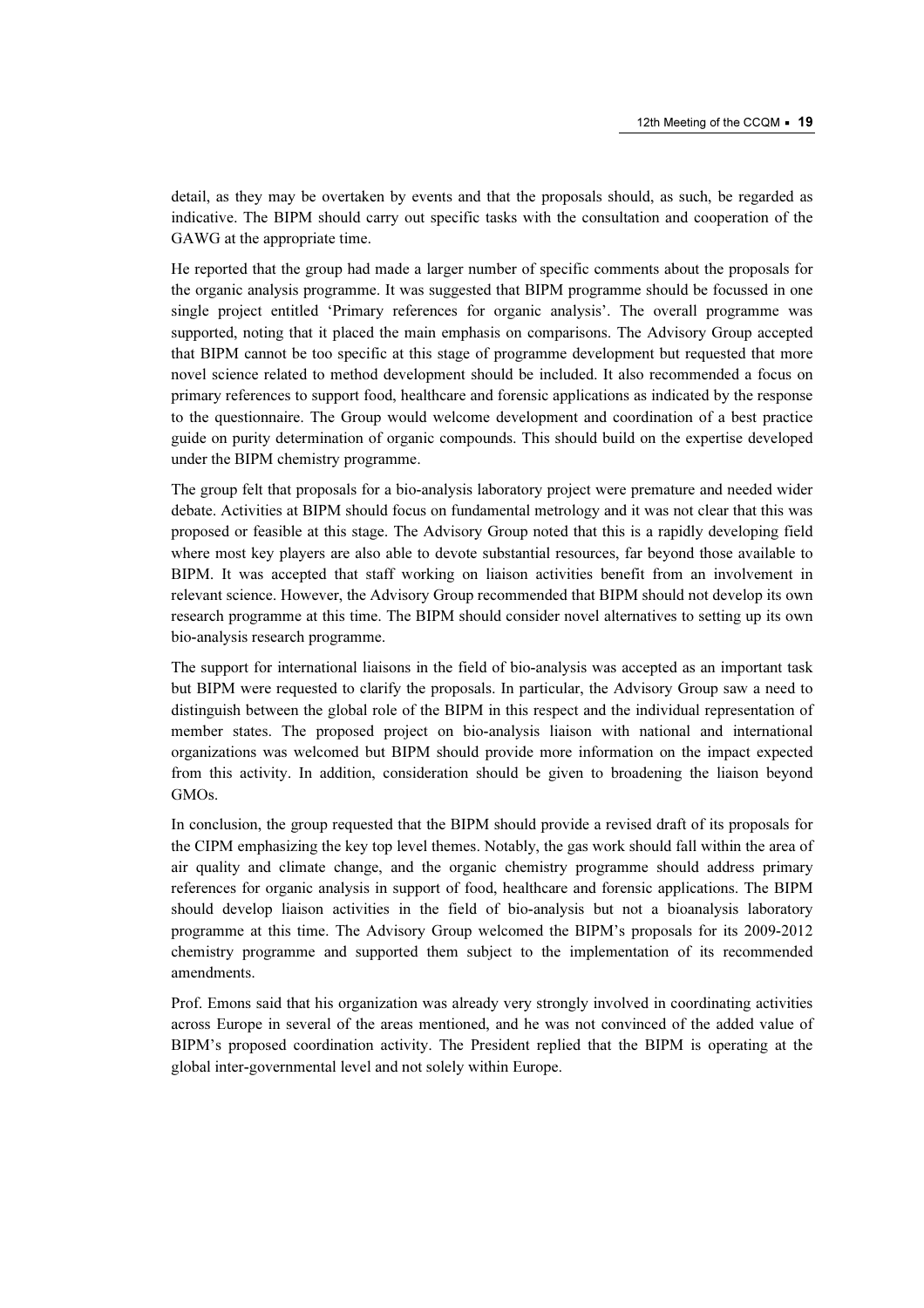Since there were no further questions, the President summarized that the CCQM approved the report of the advisory committee.

## 9 JOINT COMMITTEE FOR TRACEABILITY IN LABORATORY MEDICINE (JCTLM)

The President introduced the Chairman of the JCTLM, Prof. Jean-Claude Forest.

Prof. Forest said he was pleased to make his first report to the CCQM. He reviewed the history of the JCTLM since its formation in 2002. He described its structure, which included an executive committee and two working groups. The executive committee had been active in promoting the activities of the JCTLM at events around the world. The funding model for the secretariat was being reviewed because of an increase in its workload.

The President thanked Prof. Forest for his report.

#### 9.1 JCTLM Working Group 1

Dr May presented his report of work carried out by Working Group 1 of the JCTLM. He reviewed the terms of reference for the group, and said that the review process it operated was based upon the recommendations of ISO standards 15193 and 15194. The process had been documented and was available from the website. The development of their quality manual had involved summarizing existing procedures as well as improving on them. Reviews of materials and methods were being carried out by twelve review teams each working in a different specialised area.

The lists of higher order reference materials and reference measurement procedures for laboratory medicine and in vitro diagnostics developed by Working Group 1 included approximately 100 reference measurements procedures and 190 CRMs. The third call for nominations made at the start of 2006 had resulted in twenty–five new nominations for CRMs and forty new nominations of reference measurement procedures.

He described how the WG had initiated a programme of comparability studies to underpin the review process. He presented an example of a study intended to establish whether there was any bias between the Abell-Kendall and IDMS methods for the measurement of cholesterol in human serum. The studies had concluded that there was not.

Dr Wielgosz said that nominations of scientists who were willing to be active within the JCTLM working groups were welcome. Prof. Yadong asked for clarification as to what was meant by a reference method in this context. Dr Wielgosz said that this information was included within ISO 17511.

The President thanked Dr May for his report.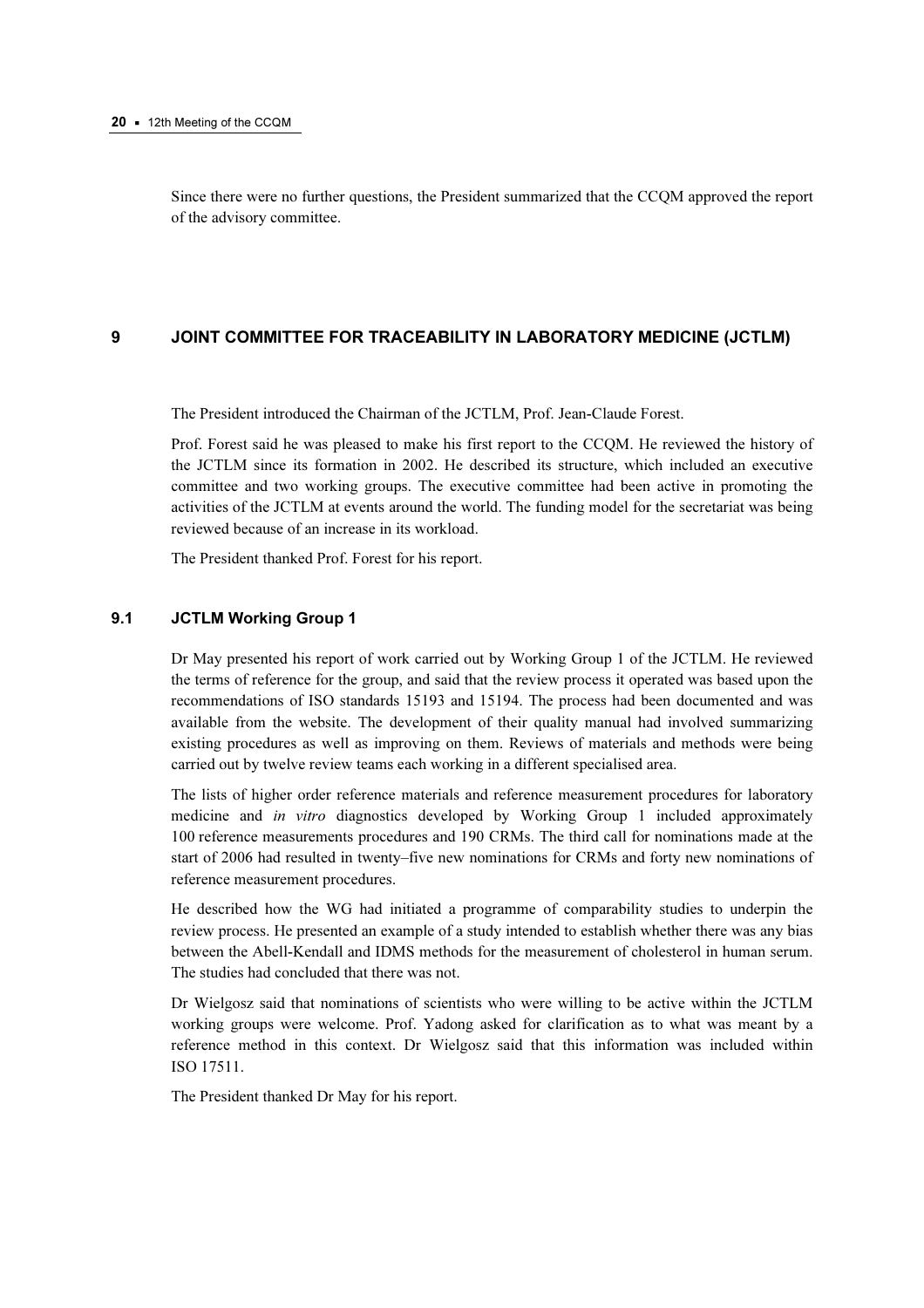#### 9.2 JCTLM Working Group 2

Prof. Siekmann gave a report of the work of Working Group 2 of the JCTLM which was concerned with the technical competence of reference measurement laboratories. They had prepared a manual that described their processes and procedures. An open call for laboratories to nominate their reference measurement services had been published through the JCTLM pages on the BIPM website. A total of 210 nominations of reference measurement services from twenty six laboratories had been received in 2006. He reviewed the hierarchy of measurements used in laboratory medicine, which involved the NMIs, reference (or calibration) laboratories and routine (or testing) laboratories. He described the processes that Working Group 2 would use to incorporate reference measurement services of laboratories into their lists and, if necessary, to remove them.

He described the approach that Working Group 2 had developed to structuring a series of interlaboratory comparisons. This involved defining a single "key measurand" representing each class of analyte. In each cycle the "key measurand" would be different. He showed some of the results from the most recently completed comparisons organised by the DGKL on behalf of the IFCC. These included results for cortisol from reference laboratories and he compared these to results reported from routine laboratories from a related comparison. He proposed that the IFCC EQAS scheme for reference measurement laboratories be used more widely by the CCQM as part of the key comparison system. Dr May said it would be difficult for NMIs to participate frequently in these ring trials until they had incorporated them into their long-term plans. Mr Squirrell commented that it was important to maintain effective dissemination of traceability to routine laboratories working in the area of laboratory medicine.

The President thanked Prof. Siekmann for his report.

## 10 COOPERATION WITH INTERNATIONAL AND INTERGOVERNMENTAL **ORGANIZATIONS**

## 10.1 World Anti-doping Agency (WADA)

The President introduced Mrs Ivanova, a Science Project Manager of the WADA. She gave a brief history of anti-doping in sport. In 1967 the International Olympic Committee (IOC) established its medical commission and developed its first list of prohibited substances ahead of the Olympics in 1968. Subsequently steroids were banned in 1976 and blood doping was banned in 1986. Ben Johnson's case at 1988 Olympics and the 1998 Tour de France doping scandal caused major international outrage of a growing problem in sport. Following rising concern about danger of doping in sport, the IOC and government representatives gathered for the First World Conference on Doping in Sport in Lausanne in February 1999. The WADA was established in November 1999. The World Anti-Doping Code is the fundamental document of the World Anti-Doping Programme. All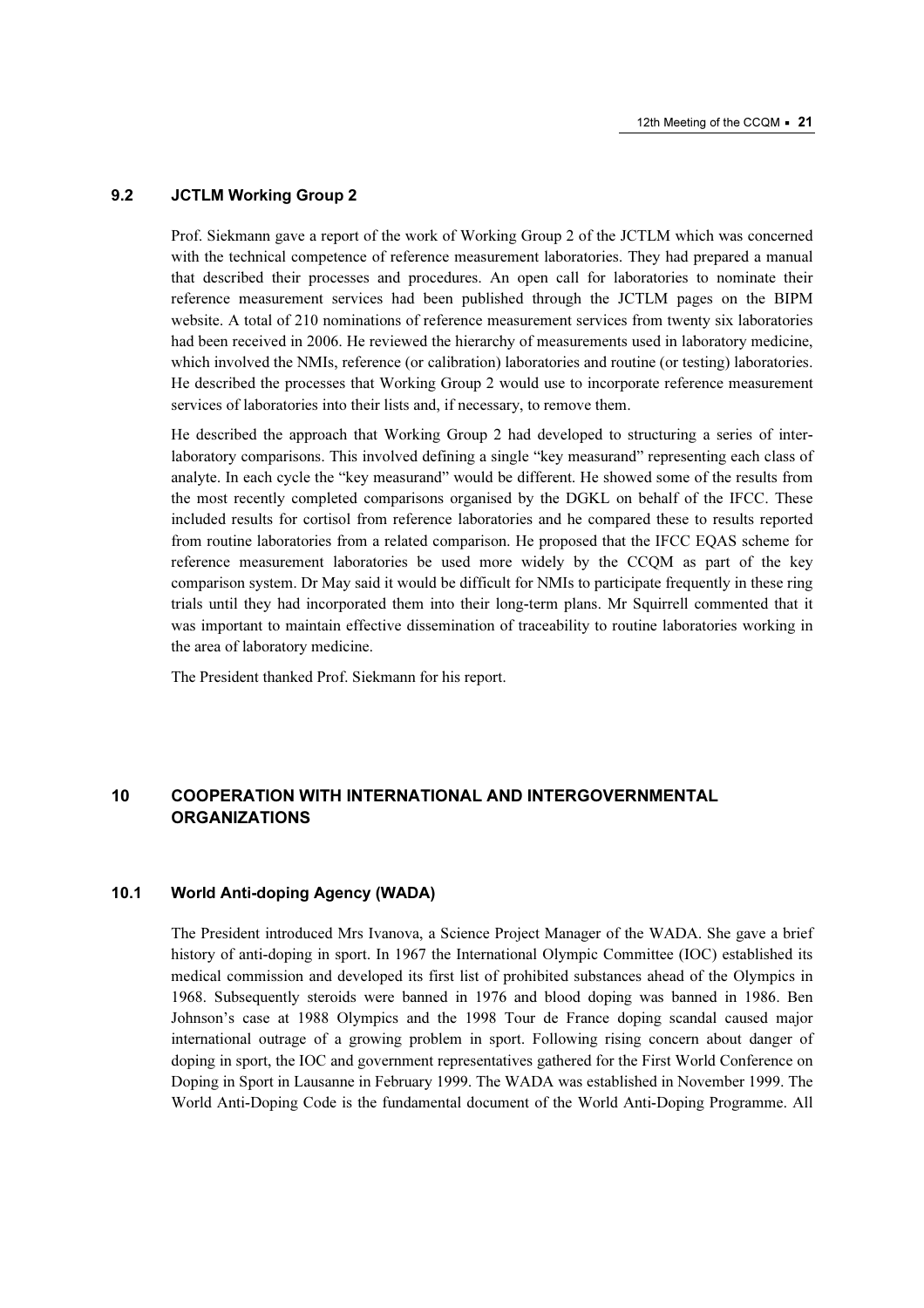WADA international standards (including standards for testing and for laboratories) are based on the Code provisions and have the same regulatory power as the Code. The Copenhagen Declaration had been signed by 184 countries to indicate their support for the Code.

Mrs Ivanova described the process that WADA uses for the accreditation of laboratories. At the time of the meeting, there were 33 WADA accredited laboratories in 30 countries, each of which maintained accreditation to ISO 17025, participated in the WADA inter-laboratory proficiencytesting scheme, and complied with the WADA international standard for laboratories and related technical documents. The WADA PT scheme includes threshold substances for which quantification and an estimation of measurement uncertainty need to be provided by laboratories, in addition to non-threshold substances on the WADA prohibited list which need to be correctly identified by laboratories. The drafting of a document on measurement uncertainty was a current priority for the WADA Laboratory Committee.

Dr de Leer asked whether WADA set performance criteria for its laboratories? Mrs Ivanova confirmed that they did.

The President thanked Mrs Ivanova for her interesting presentation and concluded that the results of the 19-norandrosterone had been very good and would be published, and hoped for continued collaboration between the WADA and CCQM.

## 10.2 International Atomic Energy Agency (IAEA)

Dr Fajgelj gave a short report on behalf of the IAEA. He pointed out the Agency's independent international role, which is very much based on the high quality analytical results provided by its own laboratories. The metrological link of the IAEA with the BIPM, CCQM, CCIR and other bodies is therefore of outmost importance.

The IAEA was submitting a phospho-gypsum material to be used for pilot studies by both the CCIR and the CCQM. He described the development of a new V-SMOW isotopic reference material. There would be sufficient quantities of the new material to last for at least 30 years.

Dr Fajgelj was also acting as the IUPAC representative to the CCQM, and noted that the presentation on IUPAC activities was available as working document CCQM/06-36.

The President thanked Dr Fajgelj for his reports.

#### 10.3 International Union of Pure and Applied Chemistry (IUPAC)

Dr Fajgelj was also representing IUPAC and he thanked CCQM and BIPM for sponsoring the International workshop on combining and reporting analytical results — The role of (metrological) traceability and (measurement) uncertainty for comparing analytical results, held in Rome between 6 and 8 March 2006. Proceedings of the workshop will be available by the end of 2006.

The presentation on IUPAC activities was available as working document CCQM/06-36.

The President thanked Dr Fajgelj for his report.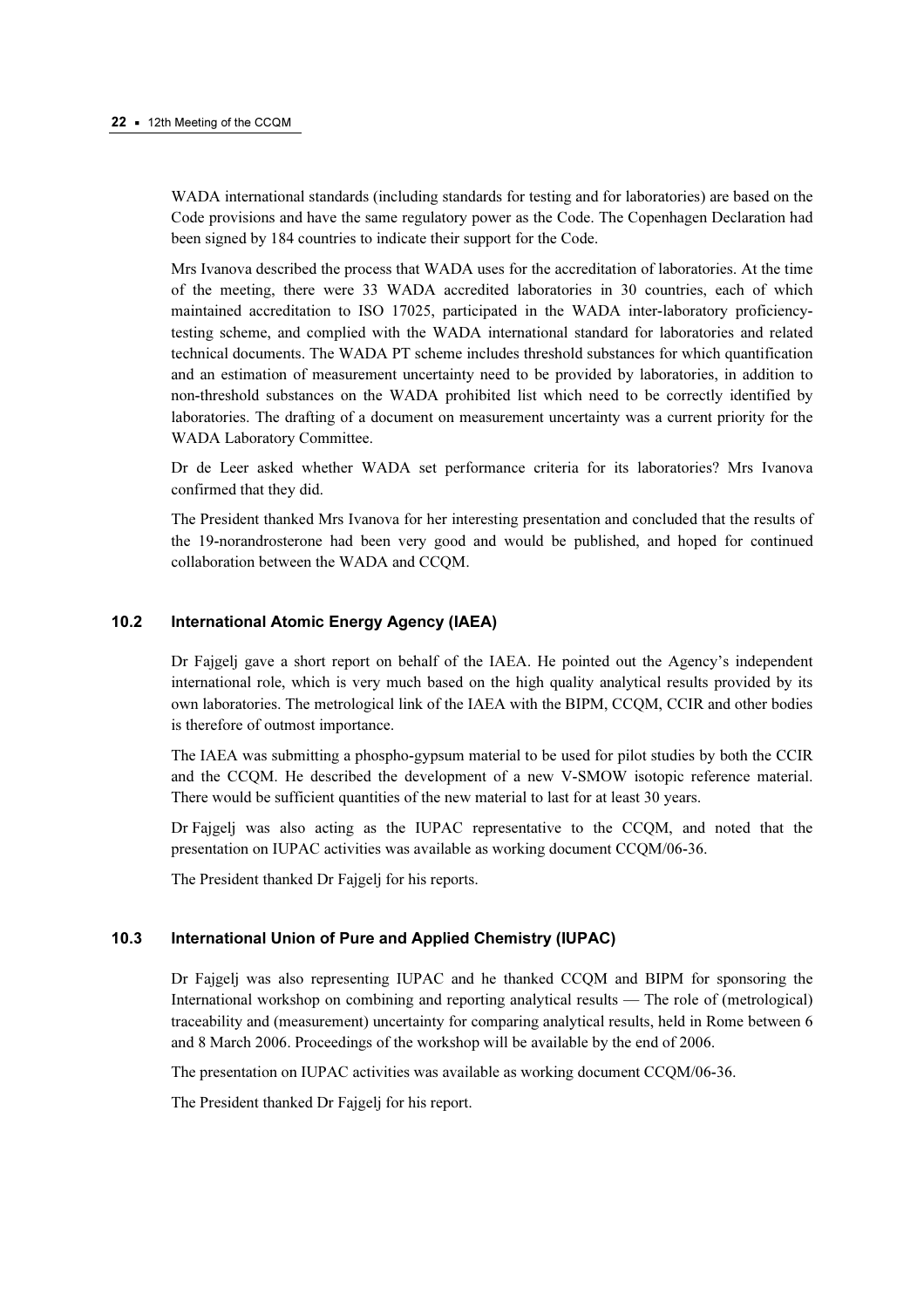## 10.4 International Organization for Standardization, Committee on Reference Materials (ISO REMCO)

Dr van der Veen, the chairman of the ISO REMCO, described its work, which includes responsibility for the development and publication of ISO Guides 30 to 35. They were preparing Technical Reports on recommendations for transport and a classification scheme for reference materials. He said that several of the guides had been subject to a systematic review.

He explained that new definitions had been developed for the terms "reference material" (RM) and "certified reference material" (CRM). These encompassed qualitative as well as quantitative measurements and recognised that the term CRM referred to a subset of the term RM. He explained that ISO REMCO took the view that calibrants, calibrators and CRMs were all types of RM. He said that there was some dialogue with representatives of the JCGM over the incorporations of these definitions into the new VIM, but that no agreement had yet been reached.

The President said it was essential for the ISO REMCO and the JCGM to come to agreement over definitions for RM and CRM that would be suitable for use within ISO REMCO and the JCGM. Dr Wielgosz said it was becoming a matter of urgency to prevent a proliferation of differing definitions. Mrs Ivanova said that it was also a priority for the WADA. The President summarised the views of the CCQM by saying that the CCQM strongly encourages the ISO REMCO and the JCGM to resolve the problem.

Dr de Leer asked whether the ISO REMCO would work with the ISO CASCO on the revision of Guide 34. Dr van der Veen said that they had good cooperation with the ISO CASCO, and that collaboration would continue as needed through the ISO CASCO representative at ISO REMCO.

The President thanked Dr van der Veen for his report.

#### 10.5 International Laboratory Accreditation Cooperation (ILAC)

Mr Squirrell gave a report on behalf of the ILAC. He said that they were strengthening their technical links with the BIPM. He drew the attention of the CCQM to the joint CIPM-ILAC memorandum and also the BIPM-ILAC-OIML statement on the use of the three Mutual Recognition Arrangement (MRAs). Both of these were available on the BIPM website.

An issue of concern to the ILAC was the effective use of the CMCs defined under the CIPM MRA, and how they related to the BMCs used by accreditation bodies.

Dr de Leer asked whether there were any plans to apply the concept of a "flexible scope" to calibration as well as testing laboratories. Mr Squirrel said this was being discussed within ILAC committees. Prof. Emons said it was a source of frustration that the approaches being used by different national accreditation bodies were not harmonised.

The President thanked Mr Squirrell for his report.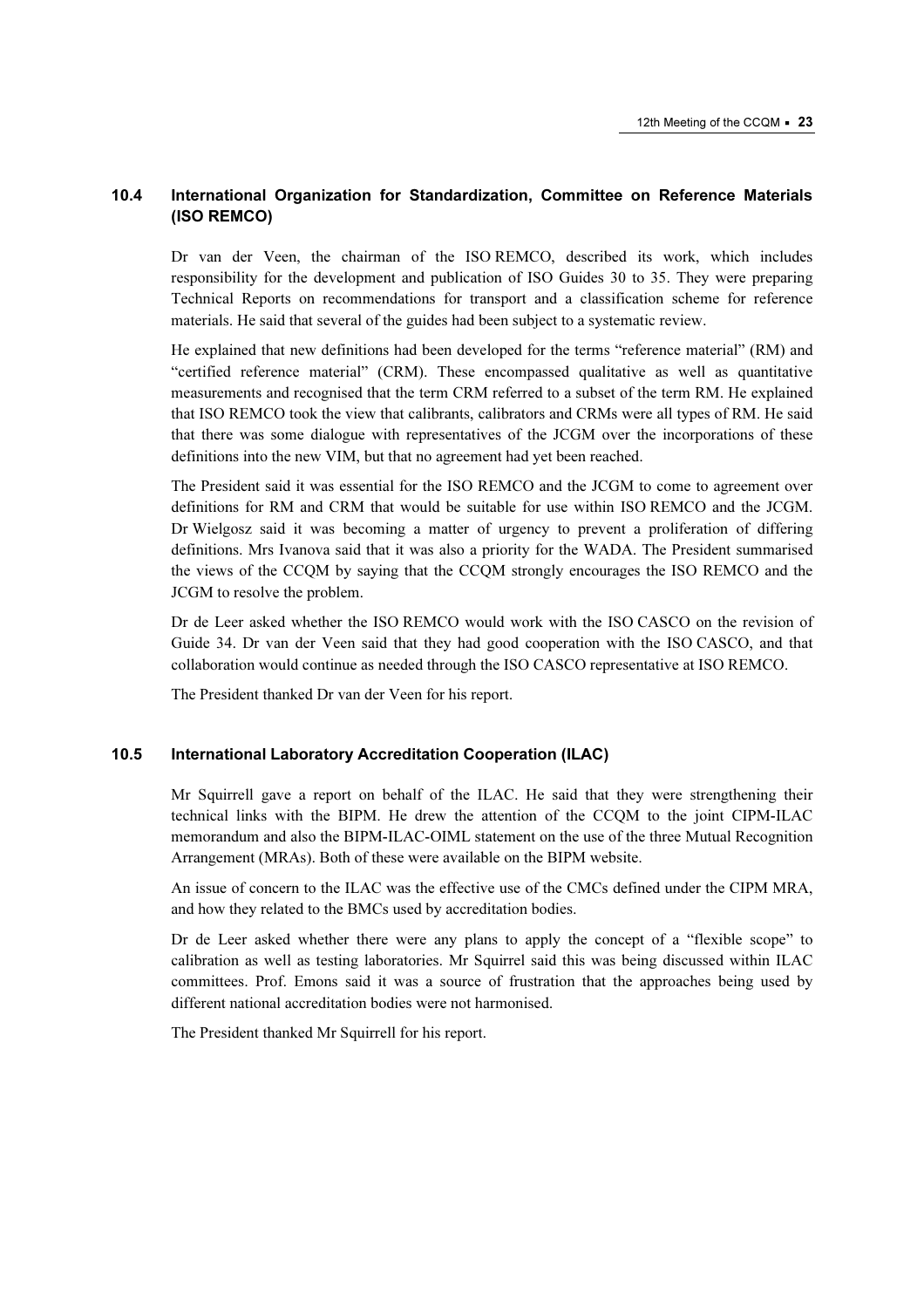#### 10.6 Forensics

The President reported that he had been invited to give a presentation to the global meeting of the International Association of Forensic Sciences (IAFS), which was held every three years. The forensics community expressed a clear interest in the work of the CCQM, which could support the further improvement of the quality and reliability of forensic measurements and the establishment of comparability of forensic analyses amongst the world's forensic laboratories, which is important in fighting crime and establishing security. Soon after the CCQM the President had arranged a meeting with the chairman of the European Network of Forensic Science Institutes (ENFSI). He hoped to invite a representative from the IAFS and/or the ENFSI to the CCQM in the future.

#### 10.7 Codex Alimentarius and Inter-agency meetings

Dr Wielgosz stated that no reports from the inter-agency meeting or the Codex Committee on Methods of Analysis and Sampling were available, as these meetings would be held after the CCQM this year.

#### 11 REPORTS FROM REGIONAL METROLOGY ORGANIZATIONS

### 11.1 Asia/Pacific Metrology Programme (APMP)

Dr Sin gave a report on the work of the TCQM of the APMP on behalf of Prof. Yadong its Chairman. They had been considering the requirements of ISO Guide 34 and were developing a strategic work plan for the work of the TCQM. A number of pilot studies were underway together with a number of bilateral and trilateral comparisons needed to underpin CMCs submitted as part of the Cycle VI review.

## 11.2 Southern African Development Community Cooperation in Measurement Traceability (SADCMET)

Dr Louw reviewed the work of SADCMET on metrology in chemistry. He reported that a total of 92 CMCs were being withheld pending accreditation to ISO 17025. A regional proficiency testing scheme had been completed for laboratories carrying out the analysis of water, including microbiology. Pilot studies were being planned for ethanol in water, veterinary residues and certain analytes in food. He reported that there was a plan being developed to bring SADCMET together with other African metrology organisations to form a single pan-African RMO called AFRIMETS.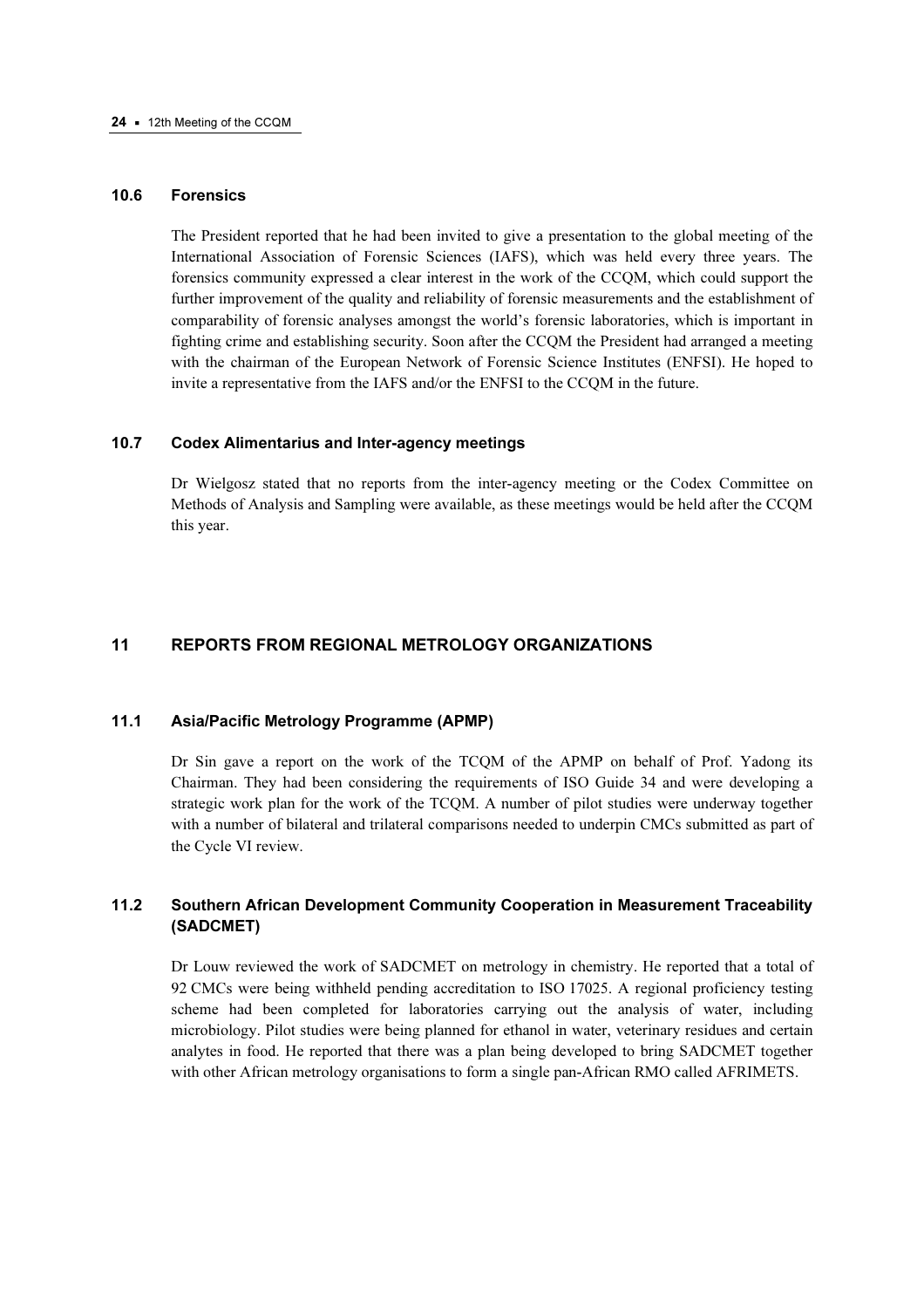#### 11.3 European Collaboration in Measurement Standards (EUROMET)

Dr Charlet presented a report on behalf of the EUROMET MetChem technical committee. He reported that it has four sub-committees and that the most recent meeting had involved representatives from 24 countries. The committee has 11 active projects and was initiating a number of new proposals including a cooperation on ocean salinity, measurements to support the European Union Water Framework Directive and a workshop on nanoparticle measurements.

He described the iMERA project, which involved those countries within EUROMET that had significant research activities. It was concerned with the development of a proposal for funding under Article 169 of the European Treaty. It would ultimately require the registration of EUROMET as a legal entity.

## 11.4 Cooperation in Metrology among the Central European Countries (COOMET)

Dr Kustikov gave a report on behalf of Prof. Konopelko, the chairman of the Physical Chemistry Committee of COOMET. He described the scope of the committee. The strongest area amongst the programme of the participating NMIs is gas analysis. This is reflected in the largest number of CMCs being in this area. In addition to 189 CMCs from the VNIIM, there are seven from the VNIIFTRI and eight from the UNIIM. Three pilot studies and one key comparison were underway within the group.

#### 11.5 Inter-American Metrology System (SIM)

Dr May gave a report on the work of SIM on chemical metrology. There were 15 NMIs participating regularly in the SIM Chemical Metrology Working Group meetings. He described the programmes of a series of workshops being held in developing countries, typically involving 50 or 60 attendees at each. These workshops involved training in chemical metrology as well as a technical discussion of the results of comparisons.

## 12 CCQM WORKSHOPS

The President said he was proposing to hold a workshop during the same week as the next meeting of the CCQM. Possible topics included strategies for organizing key comparisons and processes for establishing KCRVs. Other proposals for CCQM workshops included neutron activation analysis, primary methods, measurement uncertainty, and a workshop with stakeholders involved in the 'omics' (genomics, proteomics etc.).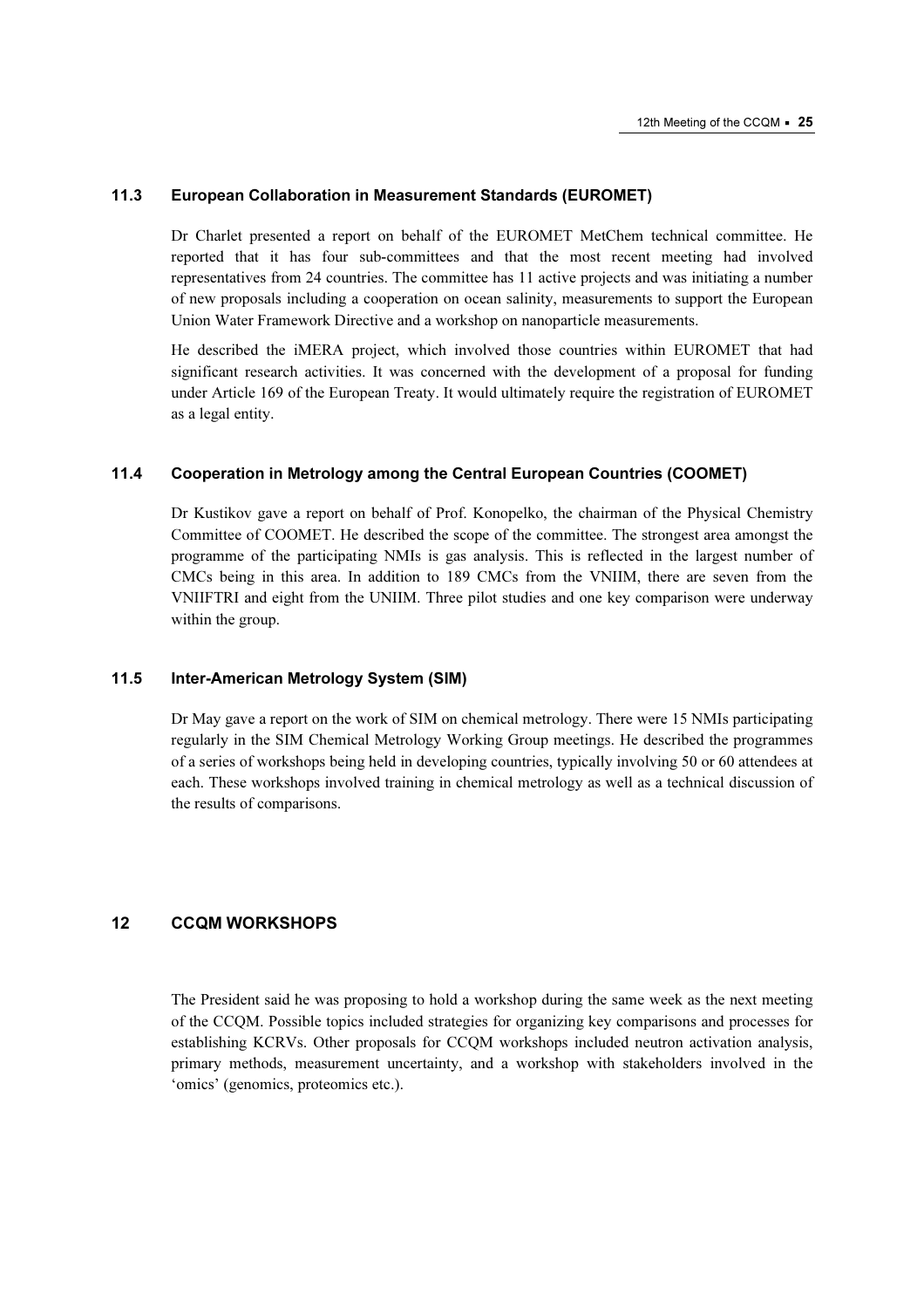## 13 CCQM RECOMMENDATIONS

Recommendation Q 1 (2006) on metrology in chemistry and biotechnology was circulated to CCQM delegates. The President requested comments on the text. Following discussion on the appropriateness of the term 'biotechnology', the President stated that the text was adopted, but should take into account any further comments received from delegates in the month following the meeting.

#### 14 ANY OTHER BUSINESS AND DATE OF THE NEXT MEETING

Dr May said he wanted to give recognition to the role of the President of the CCQM in managing it so effectively. Dr May's acknowledgement was unanimously supported by the members of the CCQM.

The President announced that the next meeting would be held at the BIPM during 19 and 20 April 2007.

> M.J.T. Milton, rapporteur 14 June 2006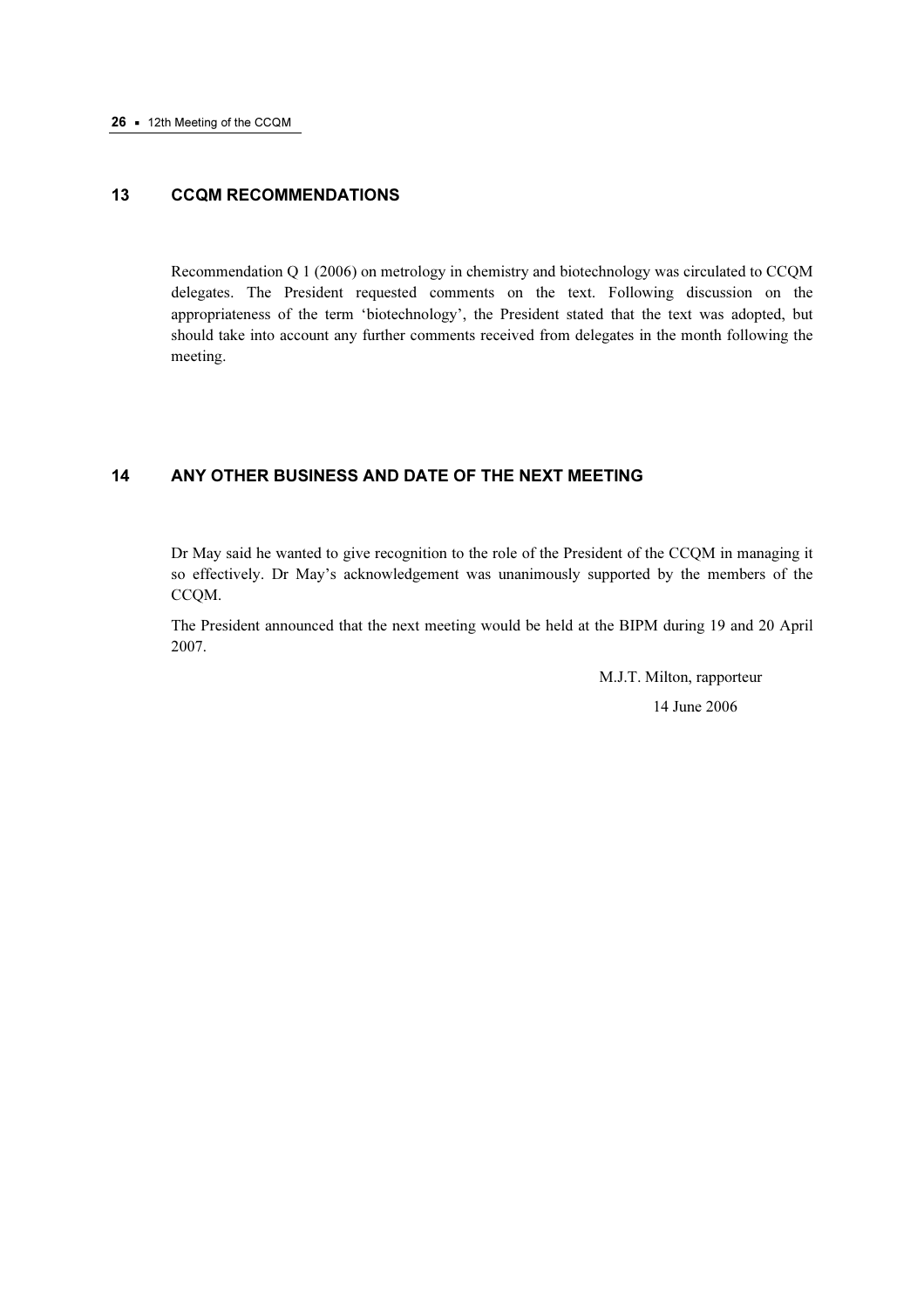| Table 1. CCQM key comparisons and pilot studies |                       |                                                                               |                            |                   |                            |                                        |  |
|-------------------------------------------------|-----------------------|-------------------------------------------------------------------------------|----------------------------|-------------------|----------------------------|----------------------------------------|--|
| WG                                              | Reference No.         | <b>Description</b>                                                            | Coordinating<br>laboratory | <b>Start date</b> | <b>Status</b>              | <b>Comments</b>                        |  |
|                                                 |                       | CCQM Bioanalysis Working Group key comparisons and pilot studies              |                            |                   |                            |                                        |  |
| <b>BAWG</b>                                     | CCQM-P44              | DNA quantification                                                            | NIST/LGC                   | 2002              | Complete: repeat study     |                                        |  |
| <b>BAWG</b>                                     | $CCQM-P44.1$          | Q-PCR (repeat)                                                                | NIST/LGC                   | 2004              | Report in progress         |                                        |  |
| <b>BAWG</b>                                     | CCQM-P53              | DNA profiling                                                                 | <b>NARL</b>                | 2003              | Complete                   |                                        |  |
| <b>BAWG</b>                                     | CCQM-P54              | DNA primary quantification                                                    | LGC                        | 2004              | Complete: repeat study     |                                        |  |
| <b>BAWG</b>                                     | CCQM-P54.1            | DNA quantification                                                            | LGC                        | 2006              | Planned                    |                                        |  |
| <b>BAWG</b>                                     | CCQM-P55              | Peptide/protein quantification                                                | LGC                        | 2004              | Planned                    |                                        |  |
| <b>BAWG</b>                                     | CCQM-P58              | Fluorescence in ELISA                                                         | NPL/NIST                   | 2004/2005         | In progress                |                                        |  |
| <b>BAWG</b>                                     | CCQM-P59              | Protein structural measurements by CD                                         | NPL/NIST                   |                   | Report in progress         |                                        |  |
| <b>BAWG</b>                                     | CCQM-P60              | DNA extraction - reference method                                             | <b>IRMM</b>                | 2004/2005         | Report in progress         |                                        |  |
| <b>BAWG</b>                                     | CCQM-P94              | Quantification of DNA methylation                                             | <b>KRISS</b>               |                   | Planned                    |                                        |  |
|                                                 |                       | CCOM Electrochemical Analysis Working Group key comparisons and pilot studies |                            |                   |                            |                                        |  |
| EAWG                                            | CCQM-K9               | pH 7.0 (phosphate)                                                            | <b>PTB</b>                 | 1999              | Approved for equivalence   |                                        |  |
| <b>EAWG</b>                                     | CCOM-K9<br>subsequent | pH 7.0 (phosphate) PTB-SMU bilateral                                          | <b>PTB</b>                 | 2002              | Approved for equivalence   |                                        |  |
| EAWG                                            | CCQM-K17              | pH 4.1 (phthalate)                                                            | PTB                        | 2001              | Approved for equivalence   |                                        |  |
| <b>EAWG</b>                                     | CCQM-K18              | pH 10.1 (carbonate)                                                           | <b>SMU</b>                 | 2003              | Protocol complete          | Run in parallel to<br>CCQM-P52         |  |
| EAWG                                            | CCQM-K19              | pH 9.2 (borate)                                                               | <b>PTB</b>                 | 2004              | Report in progress draft A |                                        |  |
| <b>EAWG</b>                                     | CCQM-K20              | pH 1.7 (tetroxalate)                                                          |                            |                   | Planned                    |                                        |  |
| EAWG/IAWG                                       | CCQM-K34              | Assay of potassium hydrogen phthalate<br>(KHP)                                | <b>SMU</b>                 | 2003              | Approved for equivalence   |                                        |  |
| EAWG/IAWG                                       | CCQM-K34.1            | Assay of potassium hydrogen phthalate<br>(KHP)                                | <b>SMU</b>                 |                   | Approved for equivalence   | <b>BAM/SMU</b> bilateral<br>comparison |  |
| <b>EAWG</b>                                     | CCQM-K36.a            | Electrolytic conductivity (0.5 S/m)                                           |                            |                   | Report in progress draft A |                                        |  |
| <b>EAWG</b>                                     | CCQM-K36.b            | Electrolytic conductivity (0.005 S/m)                                         |                            |                   | Report in progress draft A |                                        |  |
| EAWG/IAWG                                       | CCQM-K48              | Assay of KCl                                                                  |                            |                   | Planned                    |                                        |  |
| EAWG/IAWG                                       | CCQM-P19              | Hydrochloric acid                                                             | <b>NIST</b>                | 1999              | Completed 2001             |                                        |  |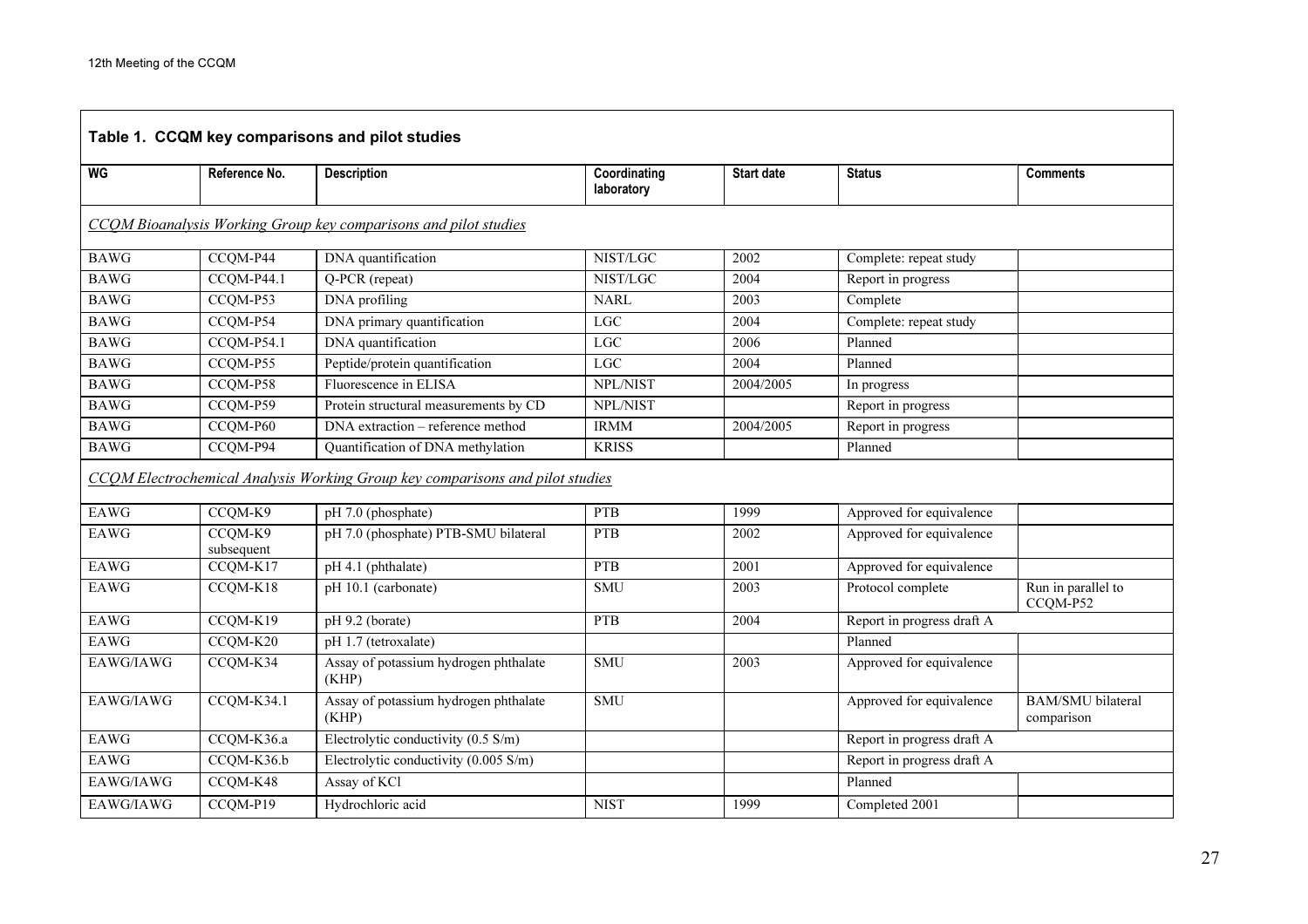| EAWG/IAWG                                                         | CCQM-P19.1    | Purity of HCl                                                                          | <b>NIST</b>     | 2002 | Complete                                         |                                  |  |  |
|-------------------------------------------------------------------|---------------|----------------------------------------------------------------------------------------|-----------------|------|--------------------------------------------------|----------------------------------|--|--|
| <b>EAWG</b>                                                       | CCQM-P22      | Electrolytic conductivity                                                              | <b>DFM</b>      | 2001 | Completed                                        |                                  |  |  |
| EAWG/IAWG                                                         | CCQM-P36      | Assay of potassium hydrogen phthalate<br>(KHP)                                         | <b>SMU/NIST</b> | 2002 | Complete; progression to key comparison proposed |                                  |  |  |
| EAWG                                                              | CCQM-P37      | Fundamental studies of pH standards                                                    | <b>SMU</b>      | 2002 | Completed                                        |                                  |  |  |
| EAWG                                                              | CCQM-P47      | Electrolytic conductivity (low level)                                                  | NMi             | 2003 | Planned                                          |                                  |  |  |
| <b>EAWG</b>                                                       | CCQM-P52      | pH 10.1 (carbonate)                                                                    | <b>SMU</b>      | 2003 | Protocol complete                                | Run in parallel to<br>CCQM-K18   |  |  |
| EAWG                                                              | CCQM-P82      | pH 9.2 (borate)                                                                        | <b>PTB</b>      | 2005 | Report in progress                               | Run in parallel to<br>CCQM-K19   |  |  |
| <b>EAWG</b>                                                       | CCQM-P83      | Electrolytic conductivity (0.5 mS/m)                                                   | <b>DFM</b>      | 2005 | Planned                                          |                                  |  |  |
| EAWG                                                              | CCQM-P93      | pH 7 preparation study                                                                 |                 | 2008 | Planned                                          |                                  |  |  |
| CCOM Gas Analysis Working Group key comparisons and pilot studies |               |                                                                                        |                 |      |                                                  |                                  |  |  |
| GAWG                                                              | BIPM.QM-K1    | Ozone at ambient level                                                                 | <b>BIPM</b>     | 2006 | Planned                                          |                                  |  |  |
| GAWG                                                              | CCQM-K1.a     | $CO$ in $N_2$                                                                          | NMi             | 1998 | Approved for equivalence                         |                                  |  |  |
| GAWG                                                              | CCQM-K1.b     | $CO2$ in $N2$                                                                          | NMi             | 1998 | Approved for equivalence                         |                                  |  |  |
| GAWG                                                              | CCQM-K1.c     | NO in $N_2$                                                                            | NMi             | 1998 | Approved for equivalence                         |                                  |  |  |
| GAWG                                                              | CCQM-K1.d     | $SO_2$ in $N_2$                                                                        | NMi             | 1998 | Approved for equivalence                         |                                  |  |  |
| GAWG                                                              | CCQM-K1.e,f,g | Natural gases (Types 1, 2, 3)                                                          | NMi             | 1998 | Approved for equivalence                         |                                  |  |  |
| GAWG                                                              | CCQM-K3       | $CO$ , $CO2$ , propane in N <sub>2</sub>                                               | NMi             | 1998 | Approved for equivalence                         |                                  |  |  |
| GAWG                                                              | CCQM-K4       | Ethanol in air                                                                         | <b>NPL</b>      | 1999 | Approved for equivalence                         |                                  |  |  |
| GAWG                                                              | CCQM-K7       | Benzene/toluene/xylene (BTX) in $N_2/air$                                              | <b>NIST</b>     | 1999 | Approved for equivalence                         |                                  |  |  |
| GAWG                                                              | $CCQM-K10$    | BTX in N <sub>2</sub> (low concentration $10 \times 10^{-9}$ to<br>$30 \times 10^{-9}$ | NIST/NPL        | 2001 | Approved for equivalence                         |                                  |  |  |
| GAWG                                                              | CCQM-K15      | $SF_6$ , CFCs – emission levels                                                        | <b>KRISS</b>    | 2003 | Approved for equivalence                         | Run in parallel to<br>CCQM-P51   |  |  |
| GAWG                                                              | CCQM-K16.a    | Natural gas (Types IV)                                                                 | <b>BAM/NMi</b>  | 2001 | Approved for equivalence                         | Run in parallel to<br>CCQM-P49.a |  |  |
| GAWG                                                              | CCQM-K16.b    | Natural gas (TypesV)                                                                   | <b>BAM/NMi</b>  | 2001 | Approved for equivalence                         | Run in parallel to<br>CCQM-P49.b |  |  |
| GAWG                                                              | CCQM-K22      | VOCs in air                                                                            | <b>NMIJ</b>     | 2003 | Report in progress draft B                       | Run in parallel to<br>CCQM-P71   |  |  |
| GAWG                                                              | CCQM-K23      | Natural gas (repeat)/LPG                                                               | NMi             | 2004 | Report in progress draft B                       |                                  |  |  |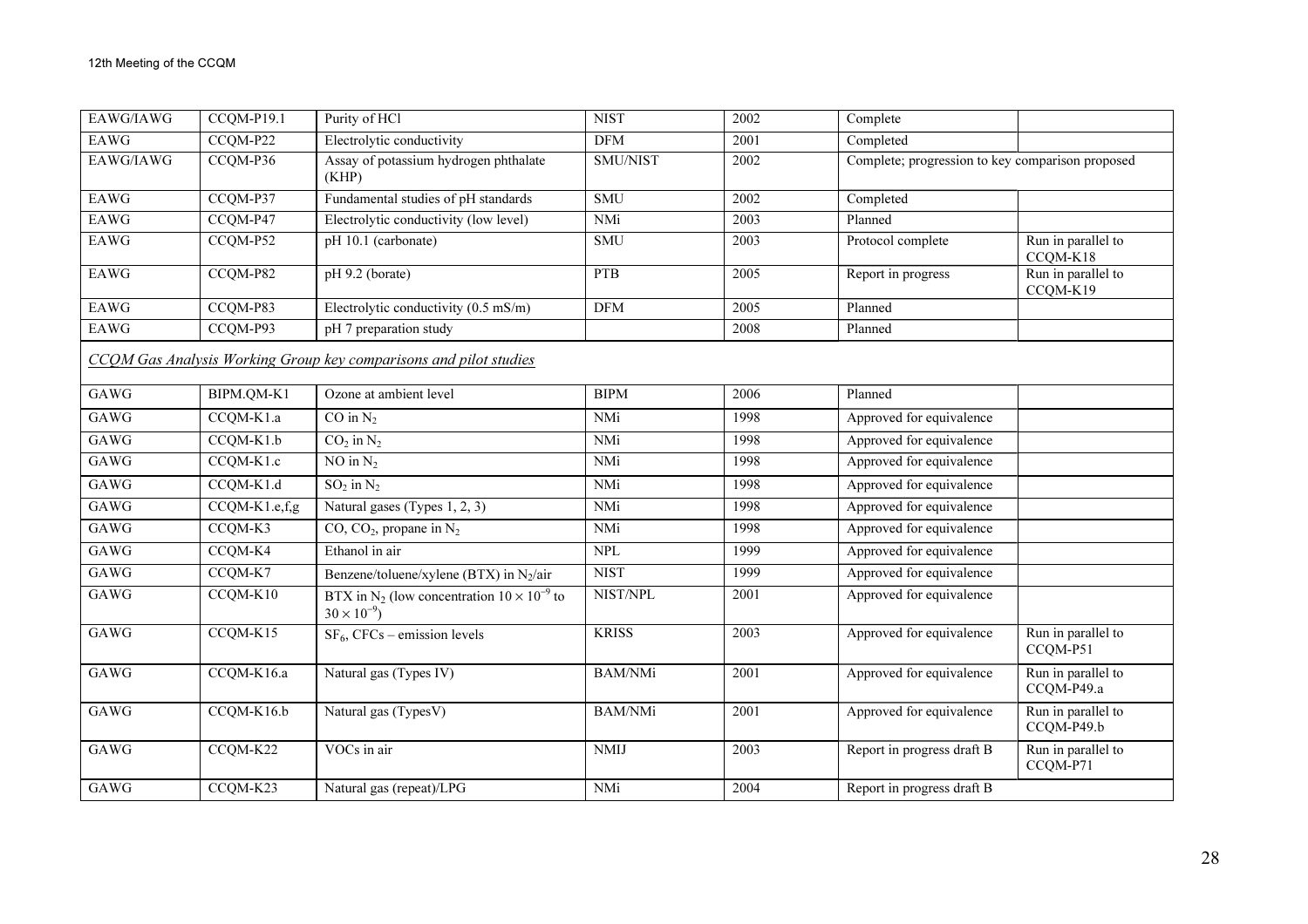| GAWG        | CCQM-K26.a | Reactive gases-ambient levels – NO in $N_2$                                                          | <b>NPL</b>     | 2003 | Approved for equivalence   | Run in parallel to<br>CCQM-P50.a |
|-------------|------------|------------------------------------------------------------------------------------------------------|----------------|------|----------------------------|----------------------------------|
| GAWG        | CCQM-K26.b | Reactive gases-ambient levels $-$ SO <sub>2</sub> in air                                             | <b>NPL</b>     | 2003 | Report in progress draft B | Run in parallel to<br>CCQM-P50.b |
| GAWG        | CCQM-K41   | $H_2S$ in nitrogen                                                                                   | <b>NIST</b>    |      | Report in progress draft B |                                  |
| GAWG        | CCQM-K46   | Ammonia in nitrogen                                                                                  | NMi            | 2005 | Planned                    |                                  |
| GAWG        | CCQM-K51   | CO in nitrogen $(5 \mu$ mol/mol)                                                                     | NMI/CSIR-NML   | 2006 | Planned                    |                                  |
| GAWG        | CCQM-K52   | CO <sub>2</sub> in air $(360 \times 10^{-6} - 400 \times 10^{-6})$                                   | NMi/CSIR-NML   | 2006 | Planned                    |                                  |
| GAWG        | CCQM-K53   | $O_2$ in nitrogen – preparative capabilities                                                         | <b>KRISS</b>   | 2006 | Planned                    |                                  |
| GAWG        | CCQM-K54   | n-hexane in methane - preparative<br>capabilities                                                    | NMi VSL        | 2006 | Planned                    |                                  |
| GAWG        | CCQM-P23   | CO in nitrogen $(50\ 000 \times 10^{-6}, 1000 \times 10^{-6},$<br>$10 \times 10^{-6}$ ) – Gravimetry | NMi            | 2000 | Complete                   |                                  |
| <b>GAWG</b> | CCQM-P24   | Dynamic mixing methods                                                                               | <b>LNE</b>     | 2002 | Complete                   |                                  |
| GAWG        | CCQM-P28   | Ozone - ambient levels                                                                               | <b>BIPM</b>    | 2003 | Complete                   |                                  |
| GAWG        | CCQM-P41   | Greenhouse gases $CO2$ , $CH4$ – ambient<br>levels                                                   | NMi            | 2002 | Complete                   |                                  |
| GAWG        | CCQM-P45   | Purity analysis of parent gases incl. $H_2O$                                                         | <b>LNE</b>     | 2002 | Planned                    | EUROMET workshop                 |
| GAWG        | CCQM-P49.a | Natural gas (Types IV)                                                                               | <b>BAM/NMi</b> | 2001 | Completed                  | Run in parallel to<br>CCQM-K16.a |
| GAWG        | CCQM-P49.b | Natural gas (Types V)                                                                                | <b>BAM/NMi</b> | 2001 | Completed                  | Run in parallel to<br>CCQM-K16.b |
| GAWG        | CCQM-P50.a | Reactive gases – ambient levels – NO in $N_2$                                                        | <b>NPL</b>     | 2003 | Complete                   | Run in parallel to<br>CCQM-K26.a |
| GAWG        | CCQM-P50.b | Reactive gases – ambient levels – $SO_2$ in air                                                      | <b>NPL</b>     | 2003 | Report in progress         | Run in parallel to<br>CCQM-K26.b |
| GAWG        | CCQM-P51   | $SF_6$ , CFCs – emission levels                                                                      | <b>KRISS</b>   | 2003 | Complete                   | Run in parallel to<br>CCQM-K15   |
| GAWG        | CCQM-P71   | VOCs in air                                                                                          | <b>NMIJ</b>    | 2003 | Report in progress         | Run in parallel to<br>CCQM-K22   |
| GAWG        | CCQM-P73   | Nitrogen monoxide in nitrogen                                                                        | <b>BIPM</b>    | 2006 | Planned                    |                                  |
| GAWG        | CCQM-P87   | Multicomponent preparative capability study                                                          | <b>NPL</b>     |      | Planned                    |                                  |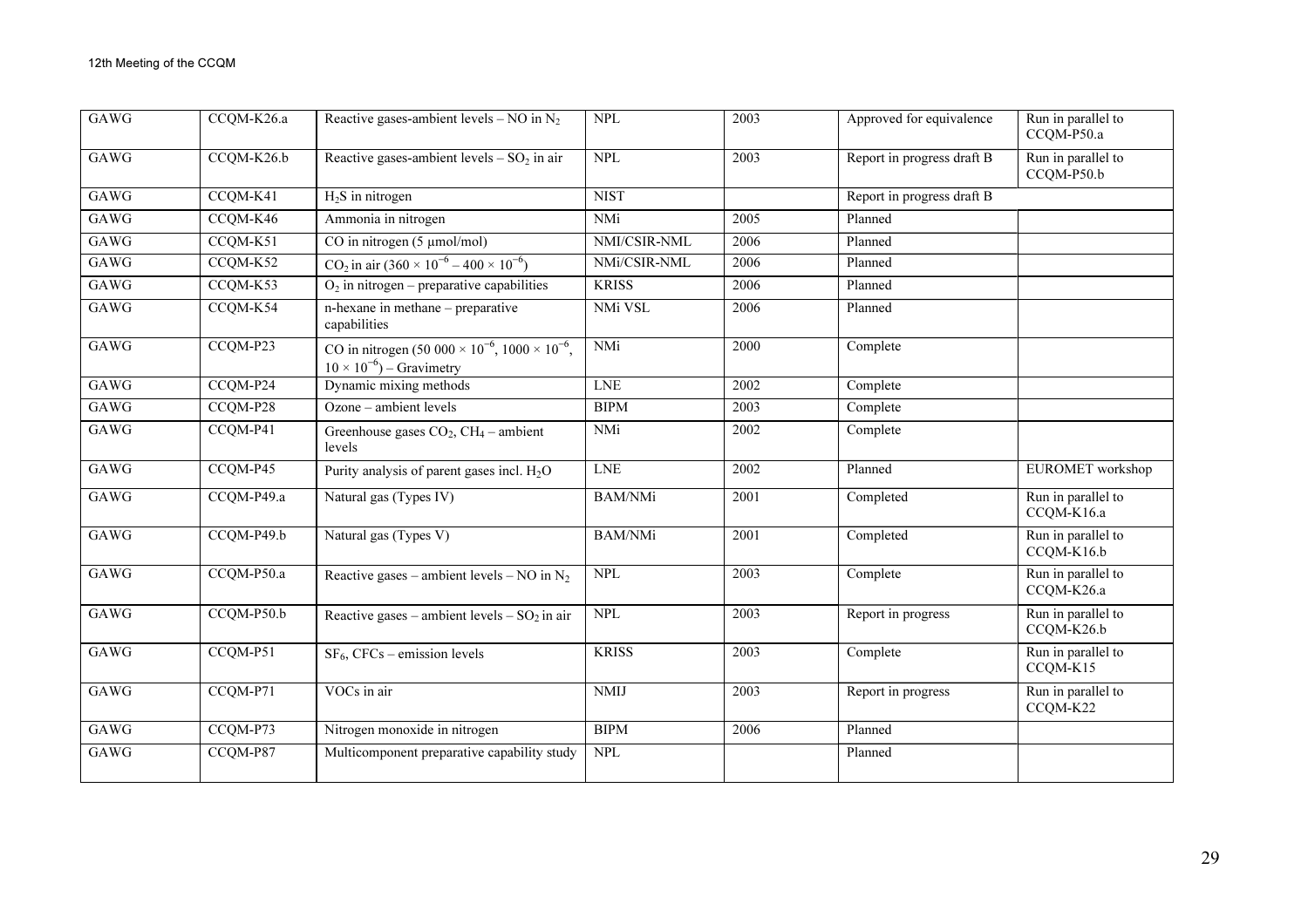| CCOM Inorganic Analysis Working Group key comparisons and pilot studies |              |                                                  |                                |           |                            |                                                                   |  |
|-------------------------------------------------------------------------|--------------|--------------------------------------------------|--------------------------------|-----------|----------------------------|-------------------------------------------------------------------|--|
| <b>IAWG</b>                                                             | CCQM-K2      | Cd and Pb in natural water                       | <b>IRMM</b>                    | 1998      | Completed                  |                                                                   |  |
| <b>IAWG</b>                                                             | CCQM-K8      | Elemental solution standards (Al, Cu, Fe,<br>Mg) | <b>EMPA/LNE</b>                | 1999      | Approved for equivalence   |                                                                   |  |
| <b>IAWG</b>                                                             | CCQM-K13     | Pb/Cd in sediments                               | <b>IRMM</b>                    | 2000      | Approved for equivalence   |                                                                   |  |
| <b>IAWG</b>                                                             | CCQM-K13.1   | Pb/Cd in sediments                               | <b>NIST</b>                    | 2000      | Approved for equivalence   |                                                                   |  |
| <b>IAWG</b>                                                             | CCQM-K14     | Ca in serum                                      | <b>IRMM</b>                    | 2003      | Approved for equivalence   |                                                                   |  |
| IAWG                                                                    | CCQM-K24     | Cd in rice                                       | <b>IRMM</b>                    | 2001      | Approved for equivalence   | Run in parallel to<br>CCQM-P29                                    |  |
| <b>IAWG</b>                                                             | CCQM-K28     | TriButylTin in sediment                          | LGC/NRC                        | 2003      | Approved for equivalence   |                                                                   |  |
| IAWG                                                                    | CCQM-K29     | Anions in calibration solutions                  | <b>EMPA</b>                    | 2003      | Approved for equivalence   |                                                                   |  |
| <b>IAWG</b>                                                             | CCQM-K29.1   | Anions in calibration solutions                  | <b>SMU</b>                     |           | Approved for equivalence   | SMU/CENAM bilateral                                               |  |
| <b>IAWG</b>                                                             | CCQM-K30     | Pb in wine                                       | LGC (with CMQ-F<br>assistance) | 2003      | Protocol complete          | Run in parallel to<br>CCQM-P12.1                                  |  |
| <b>IAWG</b>                                                             | CCQM-K31     | As in fish or shellfish                          | <b>NIST</b>                    | 2002      | Approved for equivalence   |                                                                   |  |
| <b>IAWG</b>                                                             | CCQM-K33     | Minor elements in steel                          | NMIJ/NIST/BAM                  | 2003      | Approved for equivalence   | Run in parallel to<br>CCQM-P56                                    |  |
| IAWG/EAWG                                                               | CCQM-K34     | Assay of potassium hydrogen phthalate<br>(KHP)   | <b>SMU</b>                     | 2003      | Approved for equivalence   |                                                                   |  |
| IAWG/EAWG                                                               | $CCQM-K34.1$ | Assay of potassium hydrogen phthalate<br>(KHP)   | <b>SMU</b>                     | 2003      | Report in progress draft B | <b>BAM/SMU</b> bilateral                                          |  |
| <b>IAWG</b>                                                             | CCQM-K35     | Sulfur in fuels (lower levels)                   | <b>NIST</b>                    | 2003      | Report in progress draft B | Run in parrallel to<br>CCQM-P26.1                                 |  |
| <b>IAWG</b>                                                             | CCQM-K42     | Constituents of an aluminium alloy               | <b>BAM</b>                     | Oct. 2004 | Report in progress draft B | Run in parallel to<br>CCQM-P34.1                                  |  |
| IAWG                                                                    | CCQM-K43     | Methyl-mercury in salmon fish                    | <b>IRMM</b>                    | Nov. 2004 | Approved for equivalence   | Run in parallel to<br>CCQM-P39.1                                  |  |
| IAWG                                                                    | CCQM-K44     | Trace metals in sewage sludge                    | <b>IRMM</b>                    | Dec. 2004 | Report in progress draft B | Run in parallel to<br>CCQM-P70,<br>EUROMET 784 and<br><b>IMEP</b> |  |
| <b>IAWG</b>                                                             | CCQM-K45     | Toxic metals in food (tin in tomato paste)       | <b>LGC</b>                     | 2005      | Report in progress draft B | Run in parallel to<br>CCQM-P72                                    |  |
| IAWG/EAWG                                                               | CCQM-K48     | Assay of KCl                                     |                                |           | Planned                    |                                                                   |  |
| <b>IAWG</b>                                                             | CCQM-K49     | Toxic and essential elements in bovine liver     | <b>NIST</b>                    | 2006      | Planned                    | Run in parallel to<br>CCQM-P85                                    |  |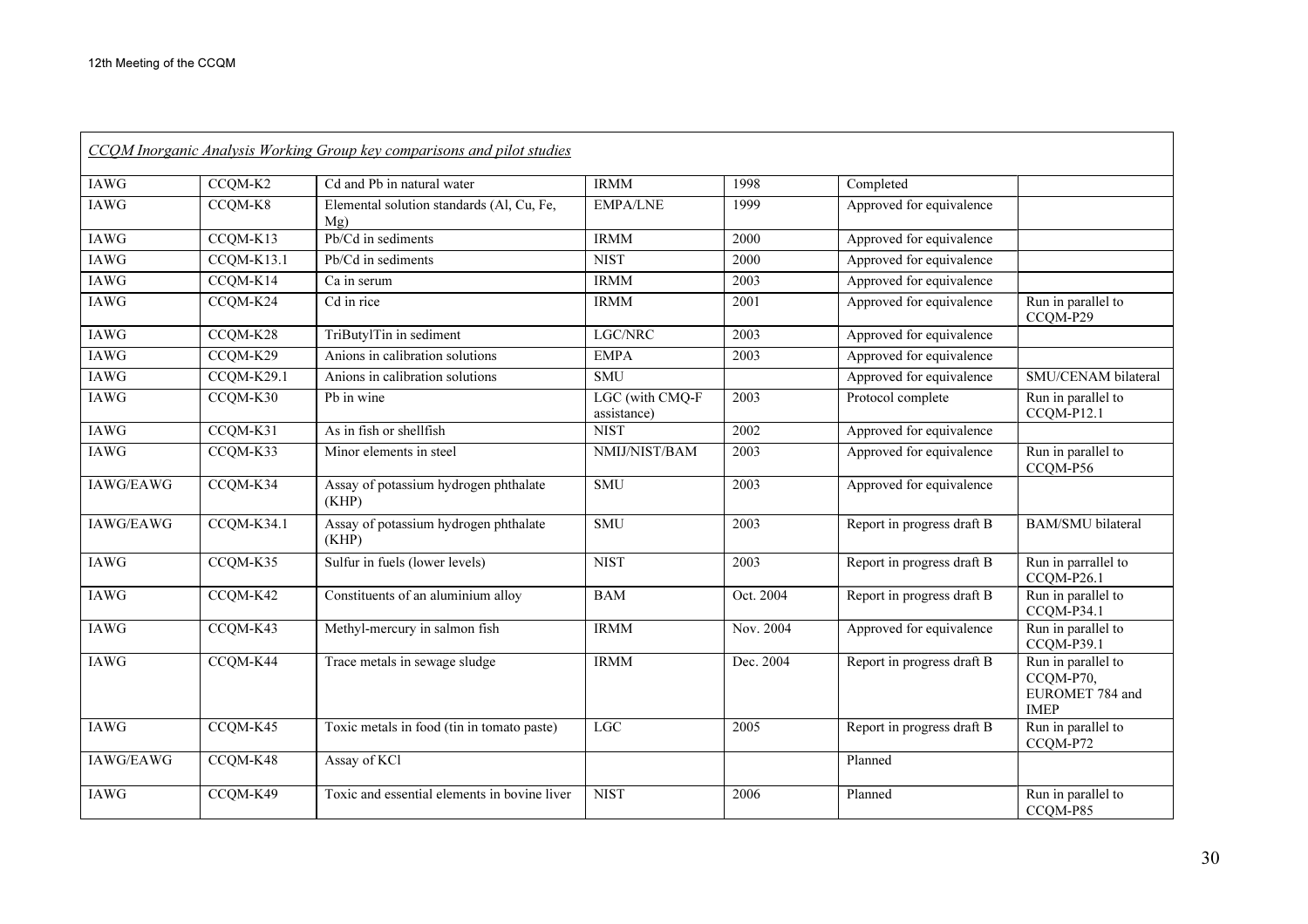| <b>IAWG</b> | CCQM-K56   | Trace elements in soybean powder                                                   | <b>NIM</b>                     | 2006      | Planned                                           | Run in parallel to<br>CCQM-P64.1 |
|-------------|------------|------------------------------------------------------------------------------------|--------------------------------|-----------|---------------------------------------------------|----------------------------------|
| <b>IAWG</b> | CCQM-K57   | Chemical composition of clay                                                       | <b>CENAM</b>                   | 2006      | Planned                                           | Run in parallel to<br>CCQM-P65.1 |
| <b>IAWG</b> | CCQM-K58   | Nitrogen and trace elements in silicon<br>nitride powder                           | NMIJ/BAM                       | 2006      | Planned                                           | Run in parallel to<br>CCQM-P74.1 |
| <b>IAWG</b> | CCQM-K59   | Determination of nitrite and nitrate in<br>calibration solutions and natural water | SMU/NRC                        | 2006-2007 | Planned                                           | Run in parallel to<br>CCQM-P89   |
|             | CCQM-P1    | Trace elements in water Pb                                                         | <b>NIST</b>                    | 1997      | Completed 1998                                    |                                  |
|             | CCQM-P7    | KCl, NaCl, K <sub>2</sub> Cr <sub>2</sub> O <sub>7</sub>                           | <b>NIST</b>                    |           |                                                   |                                  |
| <b>IAWG</b> | CCQM-P11   | As in shellfish                                                                    | <b>NIST</b>                    | 2001      | Completed; progression to key comparison proposed |                                  |
| <b>IAWG</b> | CCQM-P12   | Pb in wine                                                                         | <b>IRMM</b>                    | 2000      | Completed                                         |                                  |
| IAWG        | CCQM-P12.1 | Elements (e.g., Cu, Cd, Zn) in wine                                                | LGC (with CMQ-F<br>assistance) | 2003      | Protocol complete                                 | Run in parallel<br>to CCQM-K30   |
| <b>IAWG</b> | CCQM-P13   | Metals in synthetic food digest                                                    | <b>LGC</b>                     | 2001      | Completed                                         |                                  |
| IAWG        | CCQM-P14   | Trace elements (Pb, Se) in serum                                                   | NIST/LGC                       | 1999      | Abandoned (see next)                              |                                  |
| <b>IAWG</b> | CCQM-P14   | Ca in serum                                                                        | IRMM/SP                        | 2001      | Completed; progression to key comparison proposed |                                  |
| <b>IAWG</b> | CCQM-P15   | Pb/Cd in sediments                                                                 | <b>IRMM</b>                    | 1999      | Completed; progression to key comparison proposed |                                  |
| <b>IAWG</b> | CCQM-P16   | Elements in synthetic digest solutions                                             | <b>NMi</b>                     | 1999      | Abandoned                                         |                                  |
| IAWG/OAWG   | CCQM-P18   | TriButylTin in sediment                                                            | LGC/NRC                        | 2001      | Completed; progression to key comparison proposed |                                  |
| IAWG/EAWG   | CCQM-P19   | Hydrochloric acid                                                                  | <b>NIST</b>                    | 1999      | Completed 2001                                    |                                  |
| IAWG/EAWG   | CCQM-P19.1 | Purity of HCl                                                                      | <b>NIST</b>                    | 2002      | Complete                                          |                                  |
| IAWG/OAWG   | CCQM-P20.a | TriButylTin in chloride                                                            | <b>NARL</b>                    | 2001      | Completed                                         |                                  |
| IAWG        | CCQM-P25   | Minor elements in steel                                                            | NMIJ/NIST/BAM                  | 2002      | Complete; progression to key comparison proposed  |                                  |
| IAWG        | CCQM-P26   | Sulfur in fuels                                                                    | <b>IRMM/NIST</b>               | 2001      | Completed                                         |                                  |
| IAWG        | CCQM-P26.1 | Sulfur in fuels (lower levels)                                                     | <b>NIST</b>                    | 2003      | Report in progress draft B                        | Run in parrallel to<br>CCQM-K35  |
| <b>IAWG</b> | CCQM-P29   | Cd, Zn in rice                                                                     | <b>IRMM/NMIJ</b>               | 2001      | Completed                                         | Run in parallel to<br>CCQM-K24   |
| <b>IAWG</b> | CCQM-P30   | Elemental solution standards (Al, Cu, Fe,<br>Mg)                                   | <b>EMPA/LNE</b>                | 1999      | Completed 2000                                    |                                  |
| <b>IAWG</b> | CCQM-P32   | Anions in calibration solutions                                                    | <b>EMPA</b>                    | 2001      | Completed; progression to key comparison proposed |                                  |
| <b>IAWG</b> | CCQM-P33   | Boron in Si                                                                        | <b>PTB</b>                     | 2003      | Complete                                          |                                  |
| <b>IAWG</b> | CCQM-P34   | Constituents in Al alloy                                                           | <b>BAM</b>                     | 2001      | Complete                                          |                                  |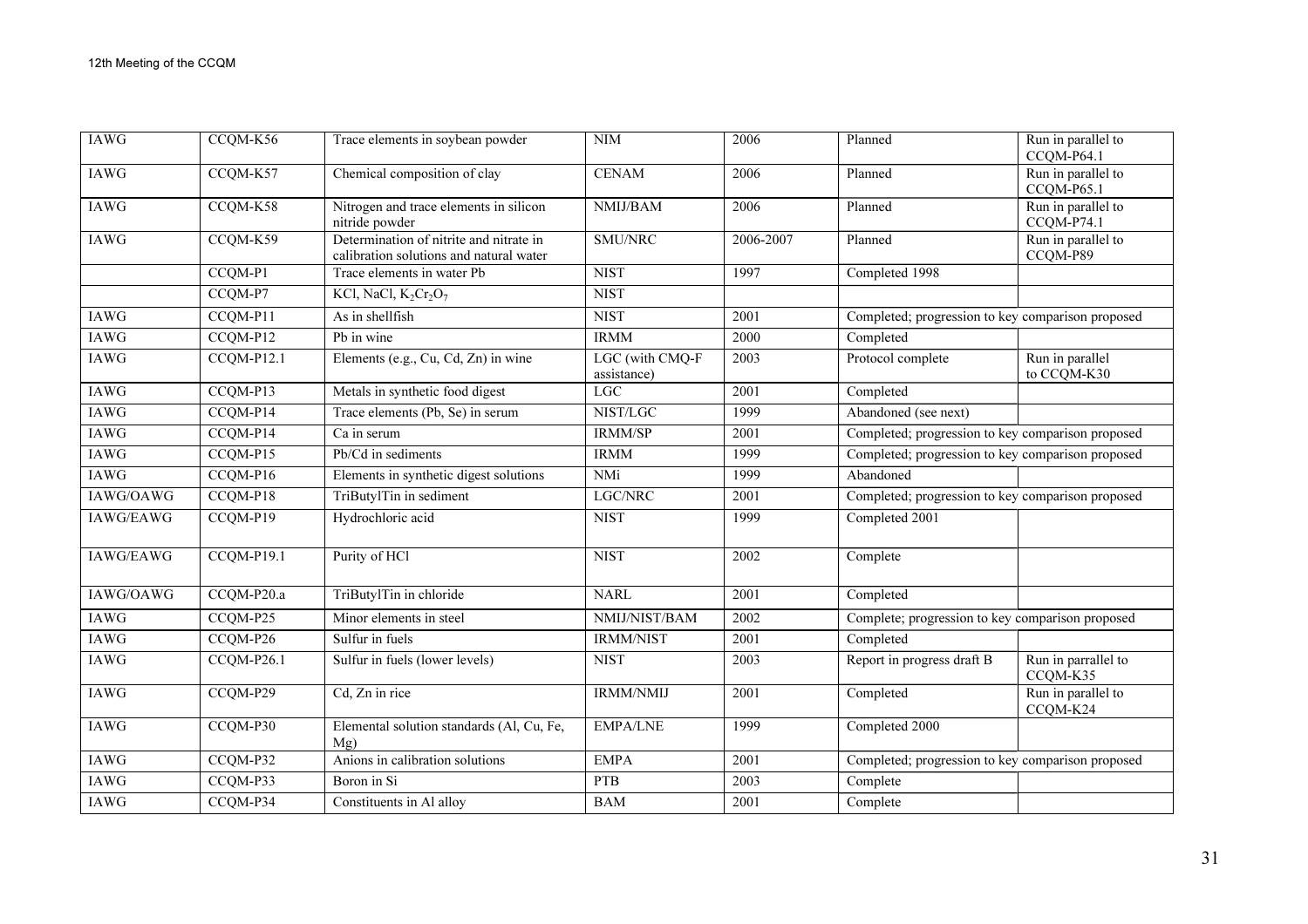| <b>IAWG</b> | $CCQM-P34.1$ | Consitutents of an aluminium alloy                                      | <b>BAM</b>       | Oct. 2004        | Report in progress                               | Run in parallel to<br>CCQM-K42                                    |
|-------------|--------------|-------------------------------------------------------------------------|------------------|------------------|--------------------------------------------------|-------------------------------------------------------------------|
| IAWG/EAWG   | CCQM-P36     | Assay of potassium hydrogen phthalate<br>(KHP)                          | <b>SMU/NIST</b>  | 2002             | Complete; progression to key comparison proposed |                                                                   |
| <b>IAWG</b> | CCQM-P39     | As, Se, Hg, Pb, methyl-Hg in tuna fish                                  | <b>IRMM</b>      | 2003             | Complete                                         |                                                                   |
| IAWG        | CCQM-P39.1   | Methyl-mercury in salmon fish                                           | <b>IRMM</b>      | Nov. 2004        | Complete                                         | Run in parallel to<br>CCQM-K43                                    |
| IAWG        | CCQM-P43     | DiButylTin in sediment                                                  | LGC/NRC          | 2003             | Completed                                        |                                                                   |
| <b>IAWG</b> | CCQM-P46     | Preparation of inorgic calibration solutions                            | <b>NIST</b>      | 2003             | Report in progress                               |                                                                   |
| <b>IAWG</b> | CCQM-P48     | Uranium isotope ratio in synthetic saline<br>matrix                     | <b>IRMM</b>      | 2003             | Report in progress                               |                                                                   |
| <b>IAWG</b> | CCQM-P56     | Minor elements in steel                                                 | NMIJ/NIST/BAM    | 2003             | Complete                                         | Run in parallel to<br>CCQM-K33                                    |
| <b>IAWG</b> | CCQM-P62     | Trace analysis of high purity nickel                                    | <b>BAM</b>       | June 2004        | Report in progress                               |                                                                   |
| <b>IAWG</b> | CCQM-P63     | Platinum group elements in an automotive<br>catalyst                    | $_{\rm LGC}$     | Aug. 2004        | Report in progress                               |                                                                   |
| <b>IAWG</b> | CCQM-P64     | Trace elements in soyabean powder                                       | <b>NRCCRM</b>    | Sept. 2004       | Complete                                         |                                                                   |
| <b>IAWG</b> | CCQM-P64.1   | Trace elements in soybean powder                                        | <b>NIM</b>       | 2006             | Planned                                          | Run in parallel to<br>CCQM-K56                                    |
| <b>IAWG</b> | CCQM-P65     | Chemical compoistion of clay                                            | <b>CENAM</b>     | Oct. 2004        | Report in progress                               |                                                                   |
| <b>IAWG</b> | $CCQM-P65.1$ | Chemical composition of clay                                            | <b>CENAM</b>     | 2006             | Planned                                          | Run in parallel to<br>CCQM-K57                                    |
| <b>IAWG</b> | CCQM-P66     | Determination of metals in fertilizer                                   | <b>NIST</b>      | Oct. 2004        | Planned                                          |                                                                   |
| IAWG        | CCQM-P70     | Trace metals in sewage sludge                                           | <b>IRMM</b>      | Dec. 2004        | Report in progress                               | Run in parallel to<br>CCQM-K44,<br>EUROMET 784 and<br><b>IMEP</b> |
| <b>IAWG</b> | CCQM-P72     | Toxic metals in food (tin, lead and<br>cadmium in tomato paste)         | LGC              | 2005             | Report in progress                               | Run in parallel to<br>CCQM-K45                                    |
| <b>IAWG</b> | $CCQM-P74$   | Composition of fine ceramics                                            | <b>NMIJ</b>      | <b>July 2005</b> | Report in progress                               |                                                                   |
| IAWG        | CCQM-P74.1   | Nitrogen and trace elements in silicon<br>nitride powder                | NMIJ/BAM         | 2006             | Planned                                          | Run in parallel to<br>CCQM-P58                                    |
| <b>IAWG</b> | CCQM-P75     | Stable isotope delta values in methionine                               | <b>IRMM/IAEA</b> | Jan. 2006        | In progress                                      |                                                                   |
| IAWG        | CCQM-P76     | Major and minor elements in copper alloy                                | <b>BAM</b>       | Oct. 2005        | In progress                                      |                                                                   |
| <b>IAWG</b> | CCQM-P85     | Toxic and essential elements in bovine<br>liver                         | <b>NIST</b>      | 2006             | Planned                                          | Run in parallel to<br>CCQM-K49                                    |
| <b>IAWG</b> | CCQM-P86     | Analysis of total Se and Se methionine in<br>pharmaceutical supplements | LGC/NRC          | 2006             | In progress                                      |                                                                   |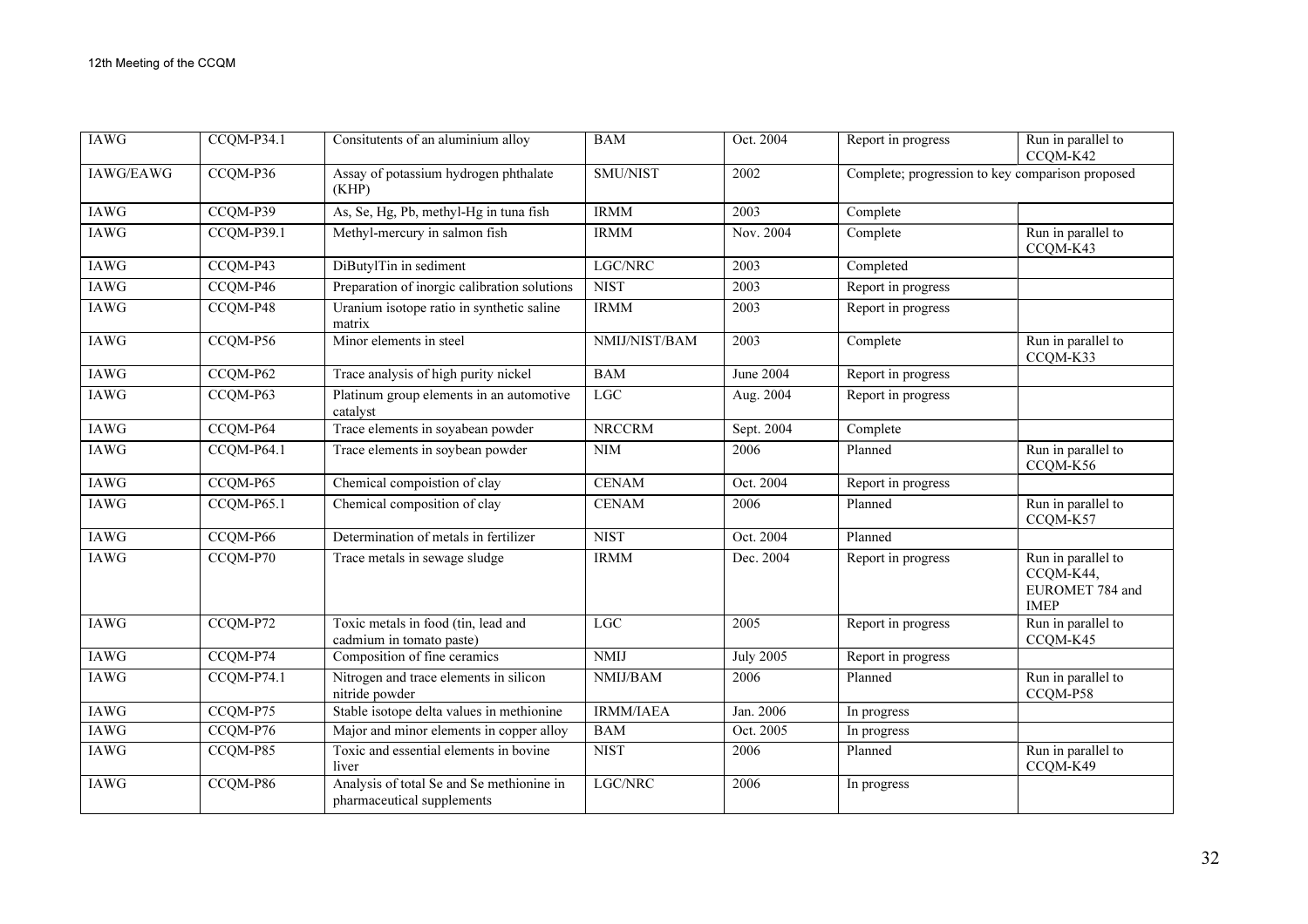| <b>IAWG</b> | CCQM-P89                 | Determination of nitrite and nitrate in<br>calibration solutions and natural water | SMU/NRC           | 2006-2007 | Planned                    | Run in parallel to<br>CCQM-K59          |
|-------------|--------------------------|------------------------------------------------------------------------------------|-------------------|-----------|----------------------------|-----------------------------------------|
|             |                          | CCQM Organic Analysis Working Group key comparisons and pilot studies              |                   |           |                            |                                         |
| OAWG        | CCQM-K5                  | p,p'-DDE in fish oil                                                               | LGC               | 1999      | Approved for equivalence   |                                         |
| <b>OAWG</b> | CCQM-K6                  | Cholesterol in serum                                                               | <b>NIST</b>       | 1999      | Approved for equivalence   |                                         |
| OAWG        | CCQM-K6 subsequent       |                                                                                    | <b>NIST</b>       | 2001      | Approved for equivalence   |                                         |
| OAWG        | CCQM-K11                 | Glucose in serum                                                                   | <b>NIST</b>       | 2001      | Approved for equivalence   |                                         |
| OAWG        | CCQM-K11.1               | Glucose in serum (subsequent comparison)                                           | <b>KRISS</b>      | 2005      | Report in progress draft B |                                         |
| OAWG        | $CCQM-K12$               | Creatinine in serum                                                                | <b>NIST</b>       | 2001      | Approved for equivalence   |                                         |
| OAWG        | CCQM-K12.1               | Creatinine in serum (subsequent<br>comparison)                                     | <b>KRISS</b>      | 2005      | Report in progress draft B |                                         |
| OAWG        | CCQM-K21                 | p,p'-DDT in fish oil                                                               | <b>LGC</b>        | 2000      | Approved for equivalence   |                                         |
| OAWG        | CCQM-K25                 | PCBs in sediments (PCBs 28, 101, 153,<br>170)                                      | NIST/NRC          | 2001      | Approved for equivalence   |                                         |
| OAWG        | $CCQM-K27.2$             | Ethanol in water (subsequent)                                                      | <b>NIST</b>       | 2006      | Planned                    | Subsequent comparison                   |
| OAWG        | CCQM-K27.a               | Ethanol in aqueous matrix (forensic level<br>$1 \times 10^{-6}$                    | LGC/BAM           | 2002      | Approved for equivalence   |                                         |
| OAWG        | CCQM-K27.a<br>subsequent | Ethanol in aqueous matrix (forensic level<br>$1 \times 10^{-6}$                    | <b>NIST</b>       | 2003      | Approved for equivalence   | Run in parallel with<br>SIM pilot study |
| <b>OAWG</b> | CCQM-K27.b               | Ethanol in aqueous matrix (commodity<br>level $100 \times 10^{-6}$ )               | LGC/BAM           | 2002      | Approved for equivalence   |                                         |
| OAWG        | CCQM-K37                 | VOCs in organic solvents                                                           | <b>KRISS/NIST</b> | 2003      | Planned                    |                                         |
| <b>OAWG</b> | CCQM-K38                 | PAHs in solution                                                                   | <b>NIST</b>       | Nov. 2004 | Approved for equivalence   |                                         |
| OAWG        | CCQM-K39                 | Chorinated pesticides in solution                                                  | <b>NIST</b>       | Nov. 2004 | Approved for equivalence   |                                         |
| <b>OAWG</b> | CCQM-K40                 | PCB congeners in solution                                                          | <b>NIST</b>       | 2004      | Approved for equivalence   | Run in parallel to<br>CCQM-P31.b.1      |
| OAWG        | CCQM-K47                 | VOCs in solution                                                                   | <b>CENAM/NIST</b> | 2006      | Planned                    | Run in parallel to<br>CCQM-P61.1        |
| OAWG        | CCQM-K50                 | PAHs in soils/sediments                                                            | CENAM/BAM         | 2006      | Planned                    | Run in parallel to<br>CCQM-P69.1        |
| OAWG        | CCQM-K55.a               | Purity assessment of high purity organic<br>materials                              | <b>BIPM</b>       | 2007-2008 | Planned                    |                                         |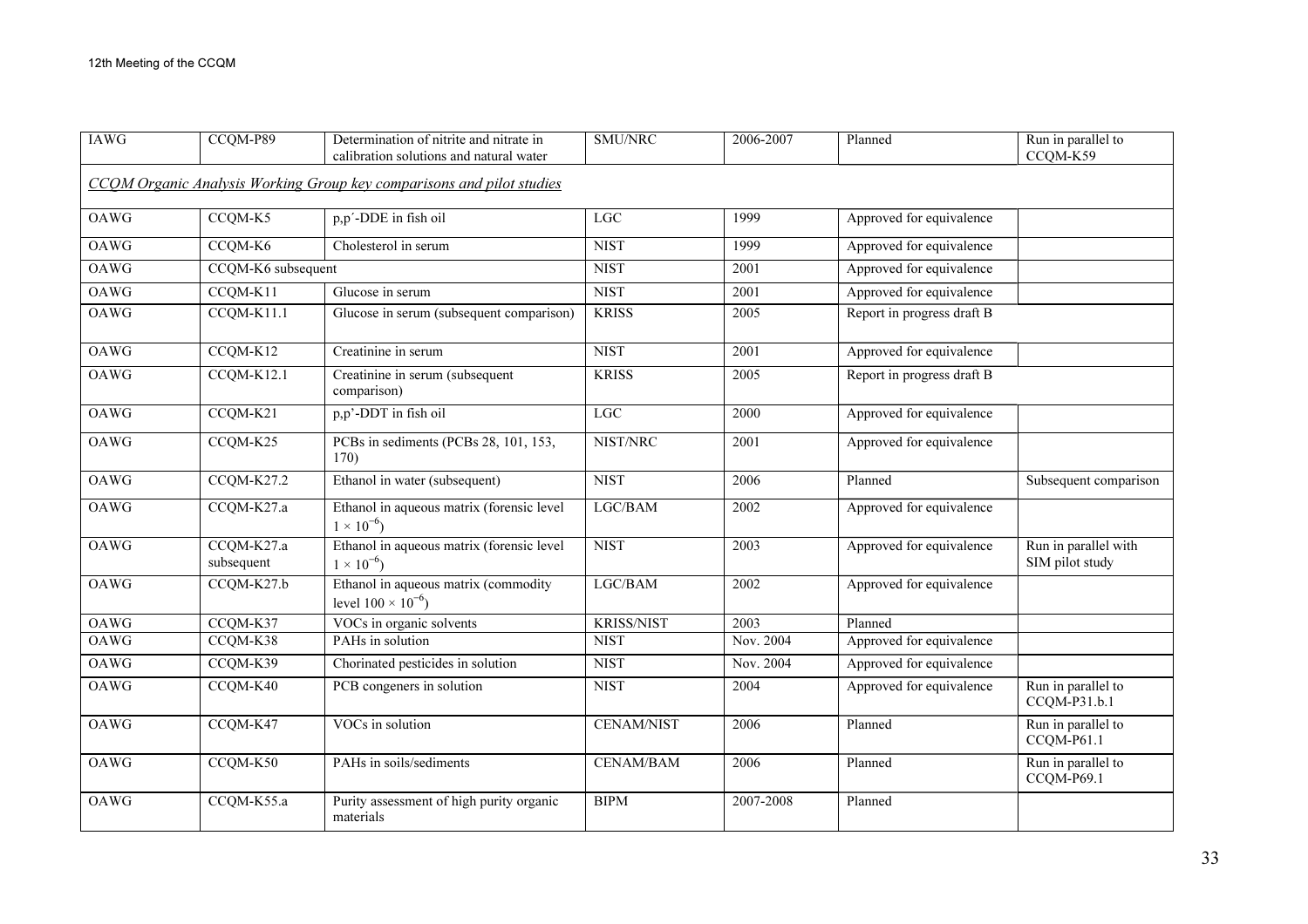| <b>OAWG</b> | CCQM-P2                       | p,p'-DDE in isooctane                                     | <b>LGC</b>      | 1997      | Completed                                         |                                |
|-------------|-------------------------------|-----------------------------------------------------------|-----------------|-----------|---------------------------------------------------|--------------------------------|
| OAWG        | CCQM-P3                       | NMR study                                                 | <b>BAM</b>      | 1998      | Completed 1999                                    |                                |
| OAWG        | CCQM-P3.2                     | NMR study                                                 | <b>BAM</b>      | 1999      | Completed 2000                                    |                                |
| <b>OAWG</b> | CCQM-P4                       | p,p'-DDE in corn oil                                      | LGC             | 1998      | Completed; progression to key comparison proposed |                                |
| OAWG        | CCQM-P5                       | Acetanilide, benzoic acid, and naphthalene                | <b>NIST</b>     | 1998      | Completed 1999                                    |                                |
| OAWG        | CCQM-P6                       | Cholesterol in serum                                      | <b>NIST</b>     | 1998      | Completed; progression to key comparison proposed |                                |
| <b>OAWG</b> | CCQM-P8                       | Glucose in serum                                          | <b>NIST</b>     | 1999      | Completed; progression to key comparison proposed |                                |
| OAWG        | CCQM-P9                       | Creatinine in serum                                       | <b>NIST</b>     | 1999      | Completed; progression to key comparison proposed |                                |
| OAWG        | CCQM-P10                      | Gamma-HCH in fish oil                                     | $_{\rm LGC}$    | 1999      | Repeated (see next)                               |                                |
| OAWG        | CCQM-P10.2                    | Gamma-HCH in fish oil 74 ng/g, 240 ng/g                   | <b>LGC</b>      | 2000      | Completed                                         |                                |
| OAWG        | CCQM-P17                      | PCBs in sediments                                         | NRC/NIST        | 2000      | Completed; progression to key comparison proposed |                                |
| OAWG/IAWG   | CCQM-P18                      | TriButylTin in sediment                                   | LGC/NRC         | 2001      | Completed; progression to key comparison proposed |                                |
| OAWG/IAWG   | CCQM-P20.a                    | TriButylTin chloride                                      | <b>NARL</b>     | 2001      | Completed                                         |                                |
| <b>OAWG</b> | CCQM-P20.b                    | o-xylene                                                  | <b>NIST</b>     | 2002      | Completed                                         |                                |
| OAWG        | $CCQM-P20.c$                  | Atrazine                                                  | <b>NARL</b>     | 2004      | Report in progress                                |                                |
| OAWG        | CCQM-P20.d                    | Chlorpyrifos                                              | <b>NARL</b>     | 2004      | Report in progress                                |                                |
| OAWG        | $CCQM-P20.e.1,$<br>$-P20.e.2$ | Purity series: theophylline (2 samples)                   | <b>BIPM/LGC</b> | 2006      | Planned                                           |                                |
| OAWG        | CCQM-P20.f                    | Digoxin (purity assessment series)                        | <b>BIPM/LGC</b> | 2006/2007 | Planned                                           |                                |
| OAWG        | CCQM-P21                      | p,p'-DDT in fish oil                                      | <b>LGC</b>      | 1999      | Completed; progression to key comparison proposed |                                |
| OAWG        | CCQM-P27                      | LSD in urine                                              | LGC             | 2001      | Completed                                         |                                |
| <b>OAWG</b> | CCQM-P27.1                    | Drugs of abuse in urine                                   | <b>NARL</b>     | 2004      | Planned                                           |                                |
| <b>OAWG</b> | CCQM-P31.a                    | Organic calibration solutions (PAHs)                      | <b>NIST</b>     | 2003      | Completed                                         |                                |
| OAWG        | CCQM-P31.a.1                  | Organic calibration solutions (PAHs)                      | <b>NIST</b>     | 2004      | Completed                                         | Run in parallel to<br>CCQM-K38 |
| OAWG        | CCQM-P31.b                    | Organic calibration solutions (PCBs)                      | <b>NIST</b>     | 2003      | Completed                                         |                                |
| <b>OAWG</b> | CCQM-P31.b.1                  | PCB congeners in solution                                 | <b>NIST</b>     | 2004      | Completed                                         | Run in parallel to<br>CCQM-K40 |
| OAWG        | CCQM-P31.c                    | Organic calibration solutions<br>(chlorinated pesticides) | <b>NIST</b>     | 2003      | Completed                                         |                                |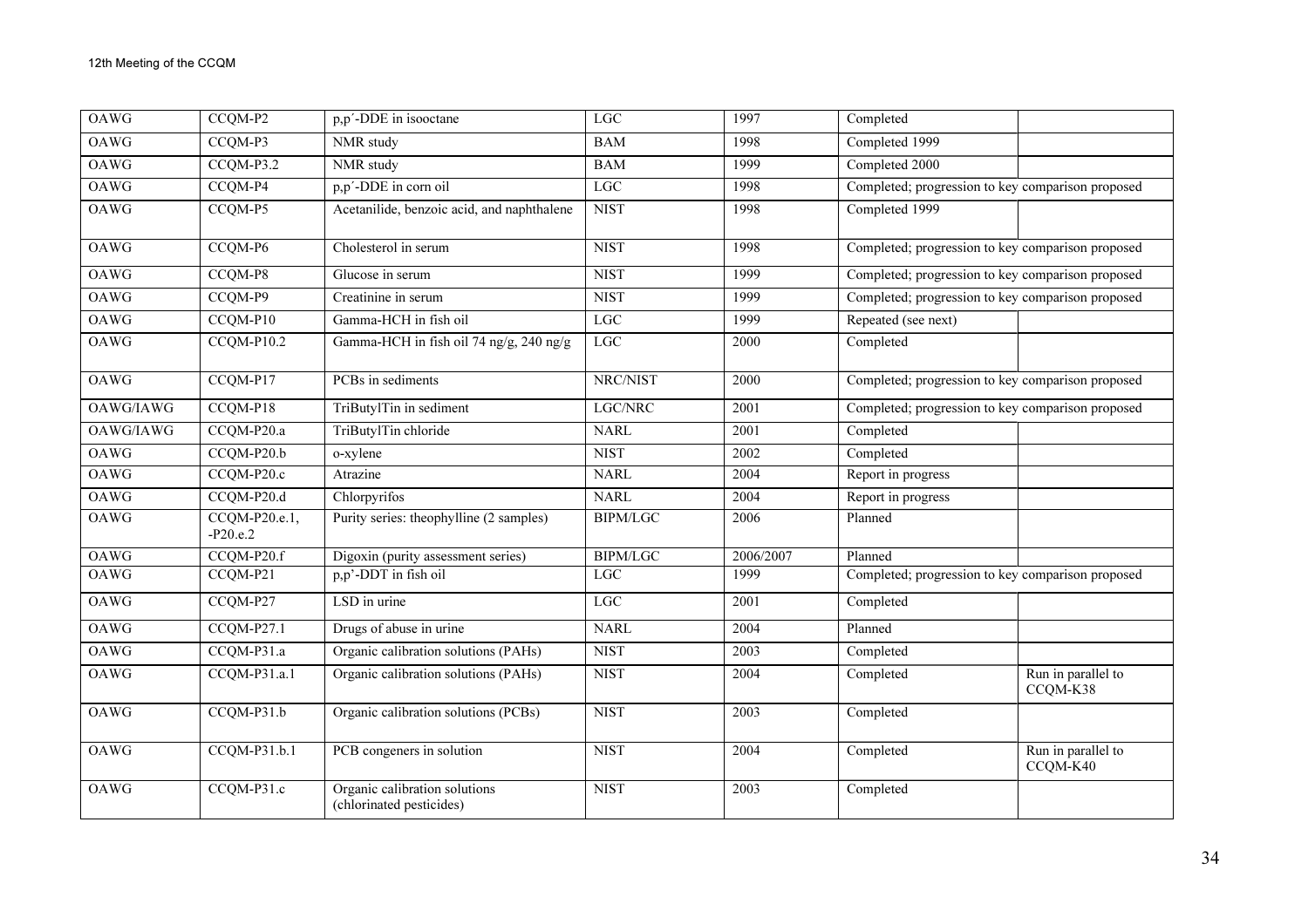| OAWG        | CCQM-P31.c.1 | Organic calibration solutions<br>(chlorinated pesticides)             | <b>NIST</b>       | 2004      | Completed                                         | Run in parallel to<br>CCQM-K39 |
|-------------|--------------|-----------------------------------------------------------------------|-------------------|-----------|---------------------------------------------------|--------------------------------|
| OAWG        | CCQM-P35     | Ethanol in aqueous matrix<br>(forensic and commodity levels)          | <b>BAM/LGC</b>    | 2001      | Completed; progression to key comparison proposed |                                |
| <b>OAWG</b> | CCQM-P40     | Organic contaminants in mussel tissue                                 | <b>NIST</b>       | 2003      | Planned                                           |                                |
| <b>OAWG</b> | CCQM-P57     | PCB congeners in tissue extract                                       | <b>NIST</b>       | 2004      | Report in progress                                |                                |
| OAWG        | CCQM-P61     | Volatile organic compounds (VOCs) in<br>solution                      | <b>CENAM/NIST</b> | 2004/2005 | Complete                                          |                                |
| <b>OAWG</b> | $CCQM-P61.1$ | VOCs in solution                                                      | <b>CENAM/NIST</b> | 2006      | Planned                                           | Run in parallel to<br>CCQM-K47 |
| OAWG        | CCQM-P67     | PCBs congeners in tissue                                              | <b>NIST</b>       | 2004      | Report in progress                                |                                |
| OAWG        | CCQM-P68     | Anabolic steroids in urine                                            | <b>NARL</b>       | 2004/2005 | Report in progress                                |                                |
| OAWG        | CCQM-P69     | PAHs in soils/sediments                                               | CENAM/BAM         | 2004/2005 | Report in progress                                |                                |
| OAWG        | CCQM-P69.1   | PAHs in soils/sediments                                               | <b>CENAM/BAM</b>  | 2006      | Planned                                           | Run in parallel to<br>CCQM-K50 |
| <b>OAWG</b> | CCQM-P77.a   | Progesterone in serum                                                 | <b>NIST</b>       | 2006      | Planned                                           |                                |
| <b>OAWG</b> | $CCQM-P77.b$ | Cortisol in serum                                                     | <b>NIST</b>       | 2006      | Planned                                           |                                |
| OAWG        | CCQM-P78     | Nutrients in infant/adult formula                                     | <b>NIST</b>       | 2006      | Planned                                           |                                |
| OAWG        | CCQM-P88     | Malachite green in fish                                               | LGC               | 2006      | Planned                                           |                                |
| OAWG        | CCQM-P90     | Chloramphenicol in food                                               | <b>PTB</b>        | 2007      | Planned                                           |                                |
| <b>OAWG</b> | CCQM-P91     | Pyrethroids in apple juice                                            | NIM               |           |                                                   |                                |
| OAWG        | CCQM-P92     | Moisture in grain (method dependent)                                  | NIST/NMIA         |           |                                                   |                                |
|             |              | CCOM Surface Analysis Working Group key comparisons and pilot studies |                   |           |                                                   |                                |
| SAWG        | CCOM-K32     | $SiO2$ on Si film thickness                                           | <b>NPL</b>        |           | Report in progress draft B                        |                                |
| SAWG        | CCQM-P38     | $SiO2$ on Si film thickness                                           | <b>NPL</b>        | 2002      | Completed; progression to key comparison proposed |                                |
| SAWG        | CCQM-P80     | Carbon in precipitates in Fe                                          | <b>NPL</b>        | 2005      | Report in progress                                |                                |
| SAWG        | CCQM-P81     | N in surface layers of Fe                                             | <b>NPL</b>        | 2005      | Report in progress                                |                                |
| SAWG        | CCQM-P84     | $SiO2$ on Si, surface analysis                                        | <b>NPL</b>        |           | Report in progress                                | Run in parallel to<br>CCQM-K32 |
| SAWG        |              | Quantitative analysis of Fe-Ni alloy                                  | <b>KRISS</b>      | 2006      | Planned                                           |                                |
| SAWG        |              | Determination of Fe and N in doped DLC<br>films                       | <b>BAM</b>        | 2006      | Planned                                           |                                |
| SAWG        | CCQM-P95     | Standard-free quantification in EPMA                                  |                   |           | Planned                                           |                                |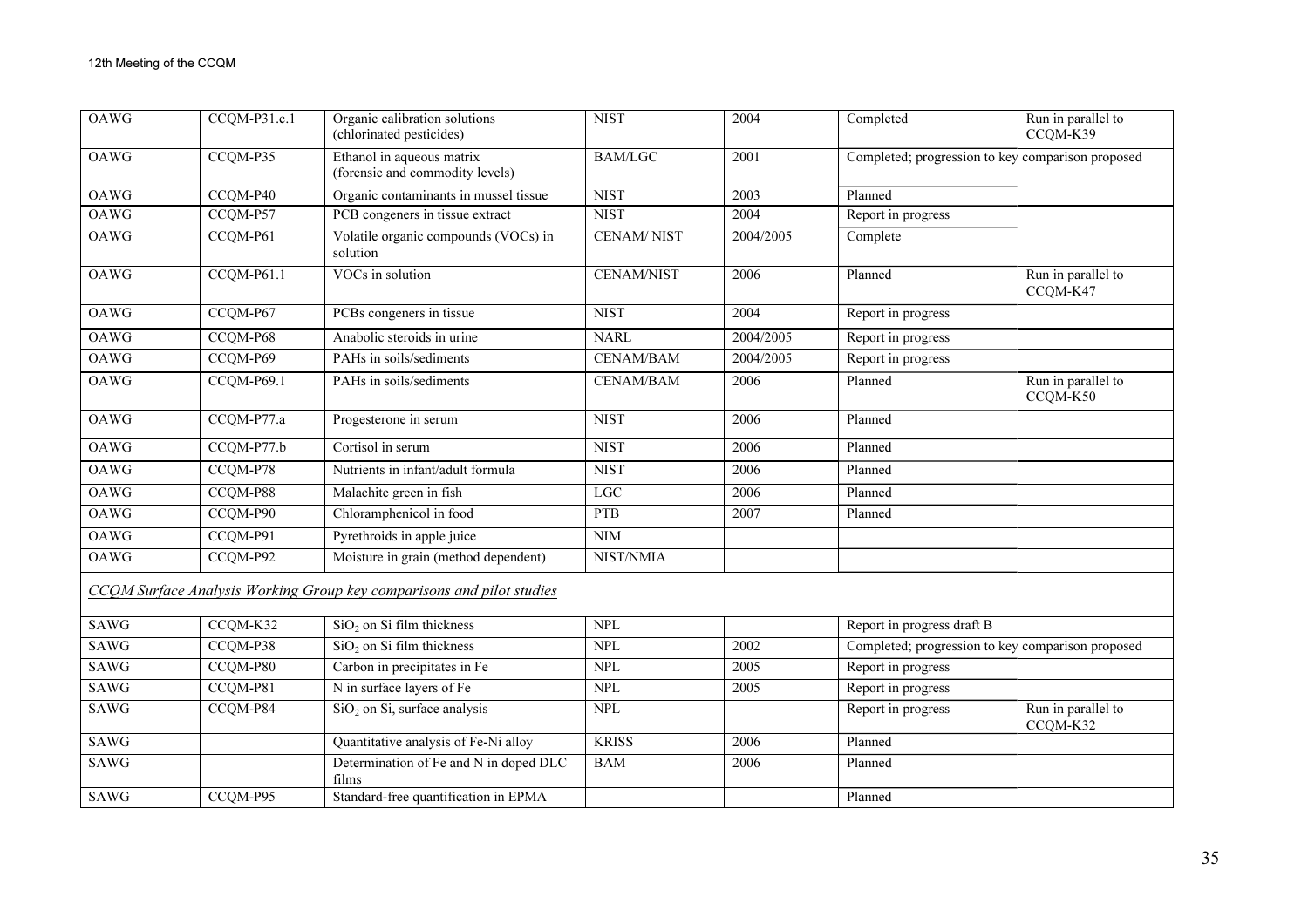## **RECOMMANDATION DU** COMITÉ CONSULTATIF POUR LA QUANTITÉ DE MATIÈRE : MÉTROLOGIE EN CHIMIE PRÉSENTÉE AU COMITÉ INTERNATIONAL DES POIDS ET MESURES PRÉSENTÉE AU COMITÉ INTERNATIONAL DES POIDS ET MESURES

# RECOMMANDATION Q 1 (2006) :<br>Métrologie en chimie et en biotechnologie Métrologie en chimie et en biotechnologie

Le Comité consultatif pour la quantité de matière : métrologie en chimie (CCQM),

#### considérant

- l'importance de la fiabilité, de la comparabilité et de la traçabilité des mesures en chimie pour étayer le commerce international, pour le contrôle de l'environnement, y compris du changement climatique et de la qualité de l'air, de la qualité et de la sécurité des aliments, de la médecine de laboratoire et de la médecine légale ;
- l'importance croissante de la biotechnologie pour la santé humaine, la production alimentaire, la médecine légale et la protection de l'environnement ;
- la fiabilité sans cesse meilleure des produits pharmaceutiques et des règlements sur l'équivalence internationale des résultats de mesure ;
- la mobilité internationale croissante de la population ;

prenant acte des travaux du Bureau international des poids et mesures (BIPM) pour coordonner et promouvoir les activités liées à la métrologie, en collaboration avec les autres organisations intergouvernementales et internationales concernées ;

#### recommande que

- les laboratoires nationaux de métrologie continuent à promouvoir et coordonner les activités nationales dans les domaines de la métrologie en chimie et en biotechnologie, en collaboration étroite avec les autorités concernées ;
- les laboratoires nationaux de métrologie définissent, en collaboration avec le Comité international des poids et mesures, les domaines prioritaires et les comparaisons internationales fondamentales pour assurer la comparabilité des résultats de mesure dans les domaines de la chimie et de la biotechnologie, aux niveaux mondial et régional ;
- le BIPM continue à œuvrer au niveau international pour faciliter et étayer ces activités.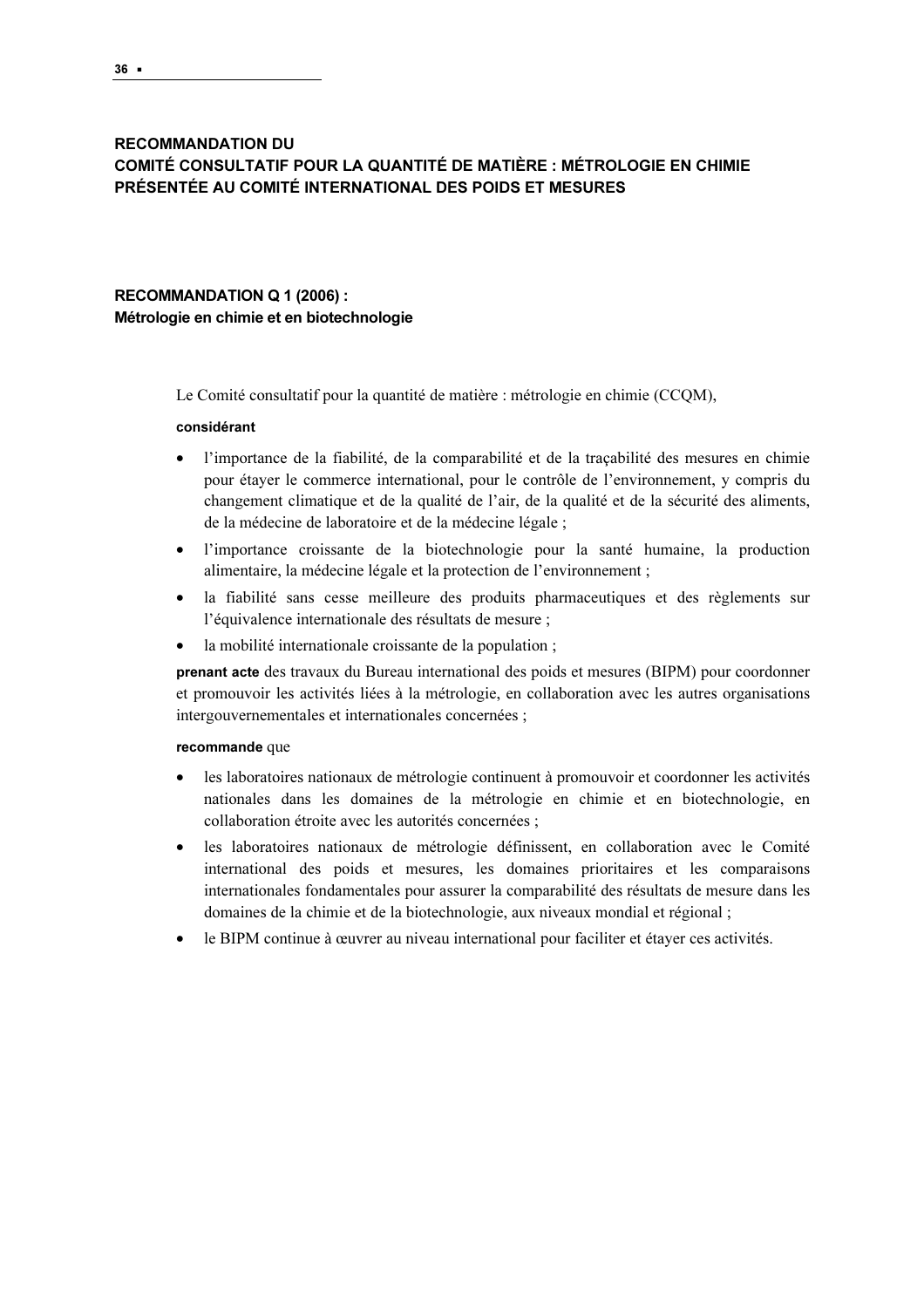## RECOMMENDATION OF THE CONSULTATIVE COMMITTEE FOR AMOUNT OF SUBSTANCE: METROLOGY IN CHEMISTRY SUBMITTED TO THE INTERNATIONAL COMMITTEE FOR WEIGHTS AND MEASURES

## RECOMMENDATION Q 1 (2006): On metrology in chemistry and biotechnology

The Consultative Committee for Amount of Substance: metrology in chemistry (CCQM),

#### considering

- the importance of reliable, comparable and traceable chemical measurement results in support of world trade, monitoring the state of the environment including climate change and air quality, food quality and safety, laboratory medicine, and forensics;
- the growing importance of biotechnology in human health, food production, forensic medicine and the protection of the environment,
- the increasing reliance of pharmaceutical products and regulations on internationally equivalent measurement results;
- the increasing international mobility of the world population;

noting the BIPM's activities in coordinating and promoting the development of metrology in cooperation with other relevant intergovernmental and international organizations;

#### recommends that

- National Metrology Institutes continue to initiate and coordinate national activities in the field of metrology in chemistry and biotechnology, in close cooperation with other relevant bodies;
- National Metrology Institutes in collaboration with the CIPM, work to define the areas of priority and essential international comparisons which are key to ensuring the comparability of measurement results in chemistry and biotechnology, both worldwide and within regions;
- the BIPM continues to work at the international level in order to facilitate and support these activities.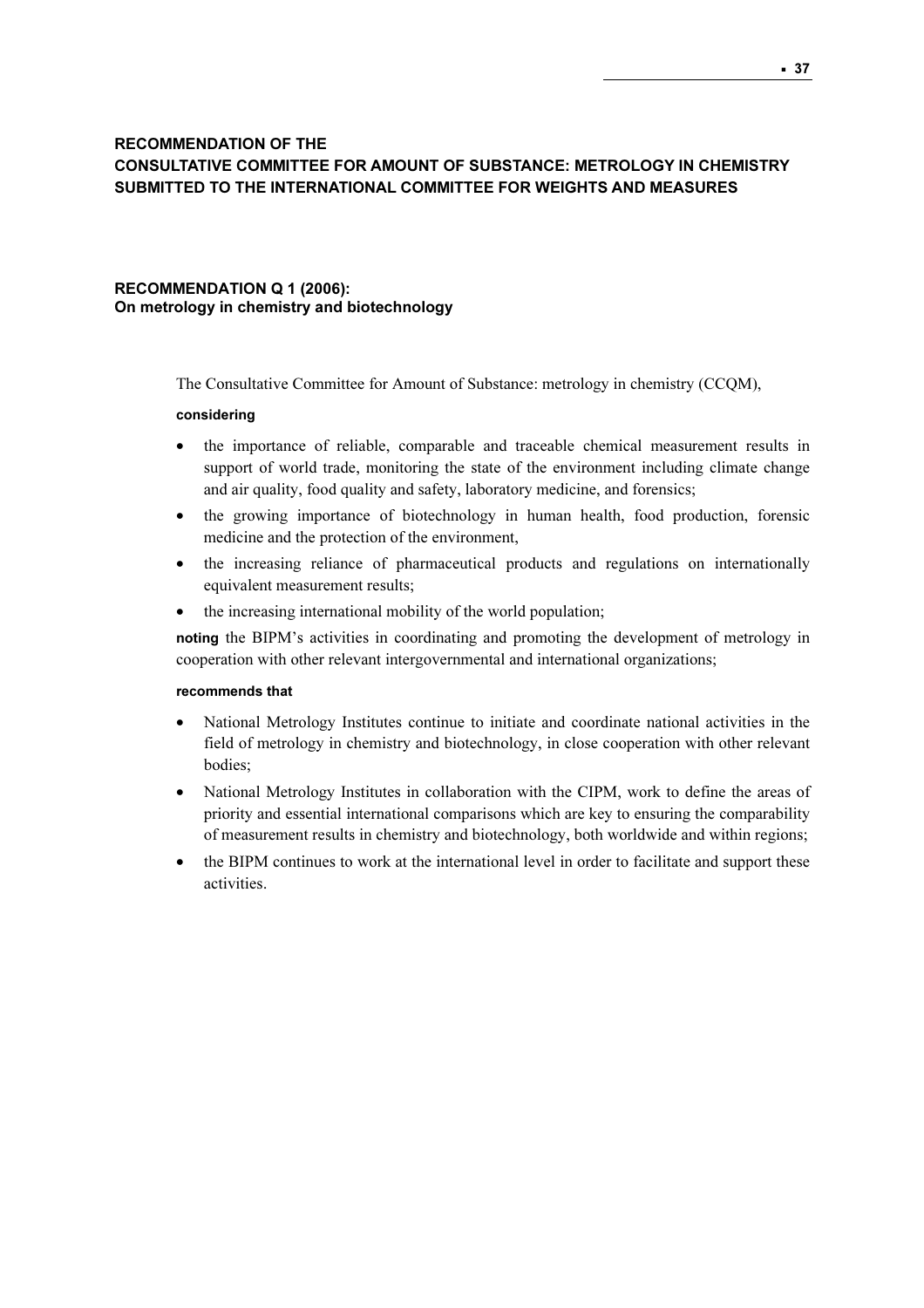## APPENDIX Q 1. Working documents submitted to the CCQM at its 12th meeting

Working documents submitted to the CCQM at its 12th meeting are on restricted access.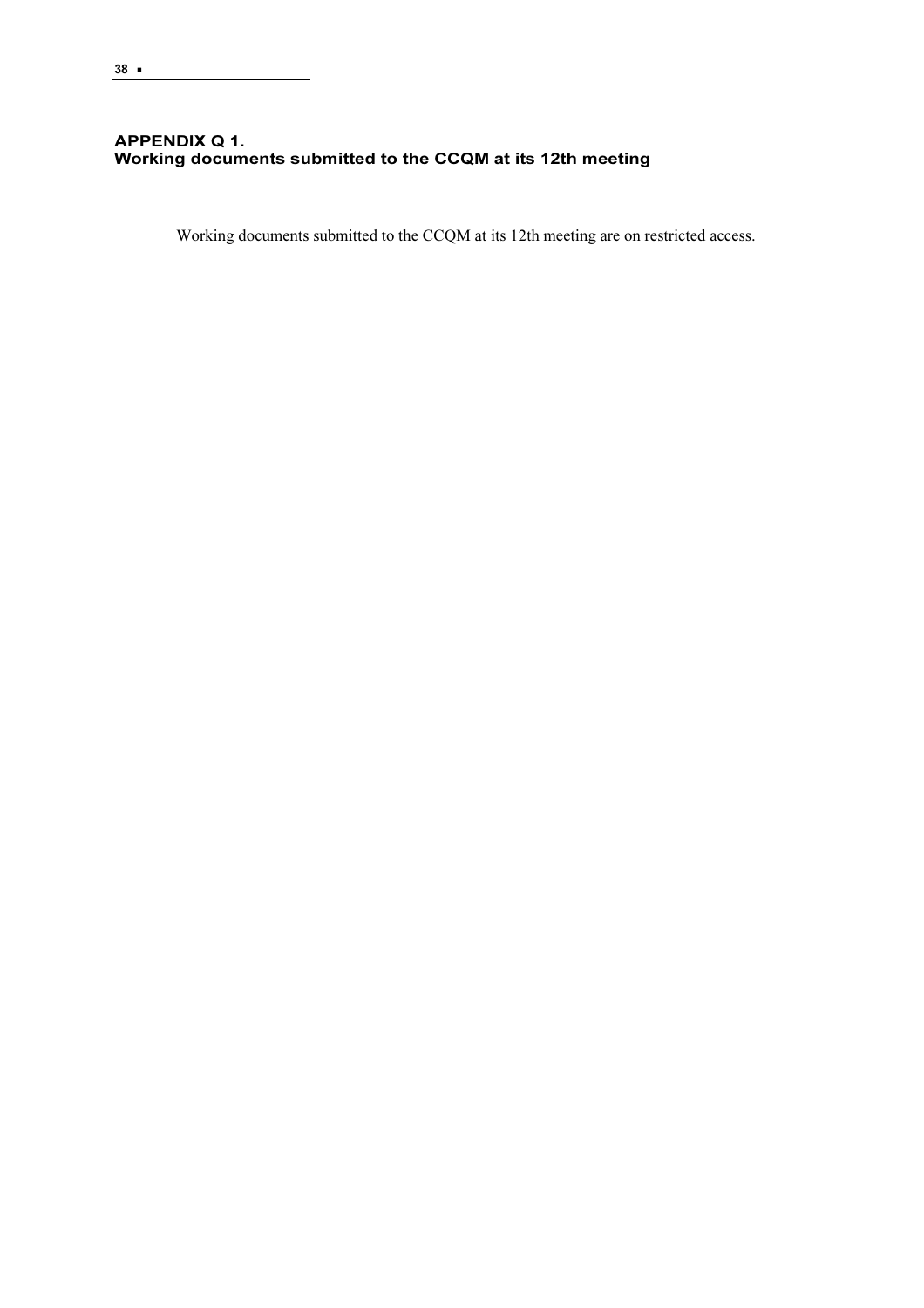#### **APPENDIX Q 2. BIPM metrology in chemistry programme: project proposals (2009-2012) Opinion of the CCQM Advisory Group**

#### **Background**

The Advisory Group members were invited to comment on draft 6 of the BIPM proposals, dated 15 March 2006. Their comments were discussed at a meeting held at BIPM on 2 April 2006, following presentations by BIPM of the CIPM criteria used to prioritize programmes and of the responses to a questionnaire sent to NMIs and designated institutes. BIPM also gave an overview of progress with delivery of the 2005-2008 chemistry programme.

The Advisory Group regarded the following points as key in applying the CIPM criteria to the proposals for the 2009-2012 programme:

The BIPM needs to be a scientific institute in order to deliver its mission.

The BIPM science programme should focus on specific needs of international metrology and demonstrate clear added value to its customers (being the worldwide measurement community).

Activities of the BIPM should occupy a niche which addresses high level metrology issues and reflects BIPM's global status.

The 2005-2008 chemistry programme comprises scientific activities on gas analysis and purity of organic compounds, together with support for the JCTLM and its database. BIPM has proposed to continue and strengthen these activities in the 2009-2012 programme and, in addition, to introduce a bioanalysis programme. The current level of resource is 5.5 scientists, 2 technicians and 0.75 manyears from NMI scientists on secondment. If accepted in full, the 2009-2012 proposals would require staff numbers to be increased by the addition of 2 scientists, 4 technicians, 1 Post-doctoral research assistant, and 4 man-years from NMI scientists on secondment. Of these, the laboratory-based bioanalysis programme would require 2 scientists, 2 technicians, and 1 man-year from NMI scientists on secondment.

#### **Gas analysis programme**

The overall programme was broadly supported and felt to be a worthwhile extension of the current activities, which are well-regarded and closely linked to the programme of the CCQM Gas Analysis Working Group (GAWG). All projects should demonstrate clearly that they underpin measurement needs for key global issues and be dedicated to climate change and air quality. The Advisory Group noted that specific tasks identified for 2009-2012 may be overtaken by events and that the proposals should, as such, be regarded as indicative. The BIPM should carry out specific tasks with the consultation and co-operation of the GAWG at the appropriate time. Activities at BIPM should focus in particular on fundamental metrology.

## **Organic purity programme**

It was suggested that BIPM programme should be focussed in one single project entitled 'Primary references for organic analysis'. The overall programme was supported, noting that it placed the